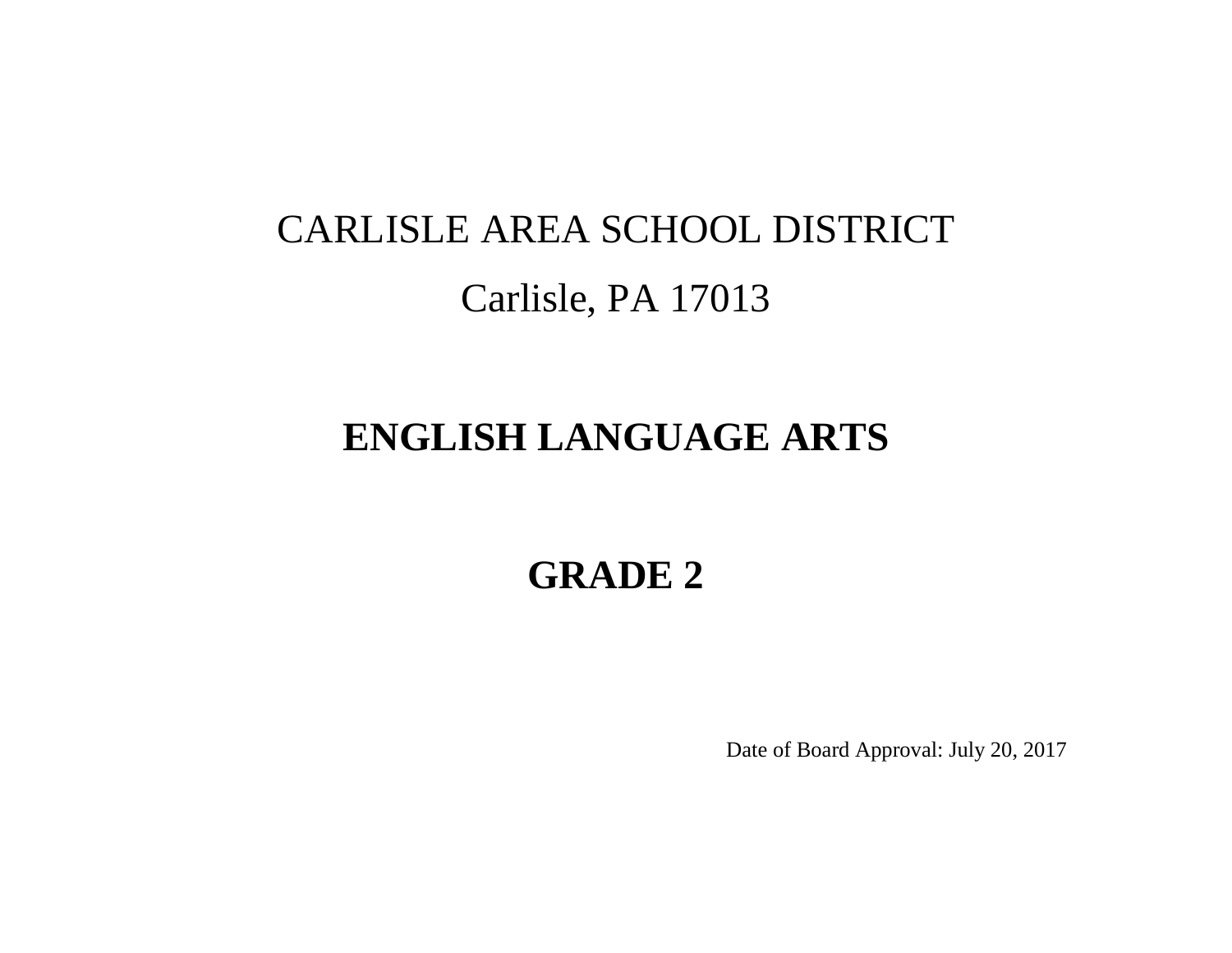### CARLISLE AREA SCHOOL DISTRICT PLANNED INSTRUCTION COVER PAGE

|                       | <b>TITLE OF COURSE:</b> English Language Arts (Read/Writing) | <b>SUBJECT:</b>                | <b>ELA</b> | <b>GRADE LEVEL:</b> |       |
|-----------------------|--------------------------------------------------------------|--------------------------------|------------|---------------------|-------|
| <b>COURSE LENGTH:</b> | Year Long                                                    | <b>DURATION:</b>   150 Minutes |            | <b>FREQUENCY:</b>   | Daily |
| <b>PREREQUISITES:</b> | N/A                                                          | <b>CREDIT:</b>                 | N/A        | LEVEL:              | N/A   |

**Course Description/Objectives:** The district shall provide for attainment of the academic standards per Chapter 4, Section 4.12. Each student shall demonstrate proficiency in the following areas: reading independently including: purposes for reading, word recognition skills, vocabulary development, comprehension and interpretation, and fluency; reading, analyzing and interpreting text including: text organization, fact and opinion, essential and nonessential information, inferences, text analysis and evaluation; reading, analyzing and interpreting text in fiction and non-fiction including: literacy genres, literacy elements and literary devices; types of writing including: narrative, information and persuasive; quality of writing including: focus, content, organization, style, editing and conventions; speaking and listening including: listening skills and discussion and speaking skills and presentation; characteristics and functions of the English language including: formal and informal language; and research including: inquiry-based processes, location of information and citing of sources, and organization and production of a final product.

| <b>Resources:</b>                    |                                  | <b>Fiction and Non-Fiction Texts</b>  |              | Tumblebooks      | Newsela        |                  |
|--------------------------------------|----------------------------------|---------------------------------------|--------------|------------------|----------------|------------------|
|                                      | <b>Handwriting Without Tears</b> |                                       |              | A-Z readers      | Time for Kids  |                  |
|                                      |                                  | Grammar, Usage and Mechanics (Gr 2-5) |              | RAZ Kids         | Discovery      |                  |
|                                      |                                  |                                       |              |                  | Readworks      |                  |
| <b>Curriculum Writing Committee:</b> |                                  | Miranda Aaron                         |              | Megan Bieber     | Tracie Brennan | Alex Cashman     |
|                                      |                                  | Molli Davis                           |              | Alicia DeAngelis | Amanda Fair    | Meredith Frohman |
|                                      |                                  | Laura Guenther                        | Kristi Harig |                  | Sabrina Hensel | Rachael Kemp     |
|                                      |                                  | Elizabeth Kusniez                     |              | Malinda Mikesell | Maria Sloat    | Ruth-Ann Snyder  |
|                                      |                                  | Krysti Spadea                         |              | Denise Stasyszyn |                |                  |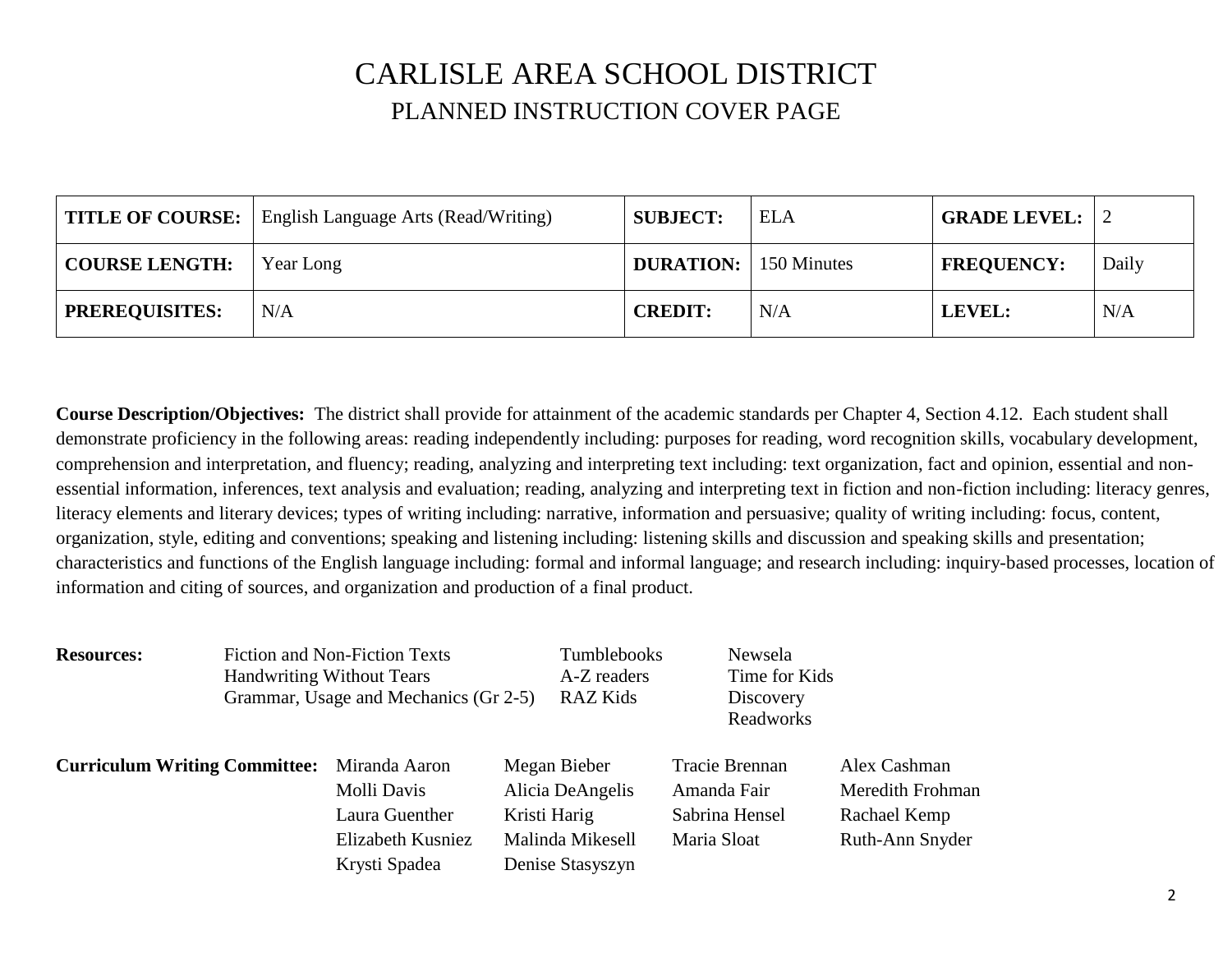#### **COURSE TIMELINE**

| <b>Unit 1: Reading- Metacognitive Thinking Strategies</b>                                                                                        | 18 Days |
|--------------------------------------------------------------------------------------------------------------------------------------------------|---------|
| Phonics<br>$\bullet$<br>Sight Words (ongoing)<br>Fluency (ongoing)<br>о<br>Speaking and Listening (ongoing)<br>٠<br>Comprehension (ongoing)<br>٠ |         |
| <b>Unit 2: Reading-Elements of Fiction</b>                                                                                                       | 36 Days |
| Phonics<br>$\bullet$<br>Comprehension<br>٠                                                                                                       |         |
| Unit 3: Reading- Main Idea and Supporting Details                                                                                                |         |
| Phonics<br>$\bullet$<br>Comprehension<br>$\bullet$                                                                                               | 24 Days |
| Unit 1 & 2: Writing (36 Days)-Writer's Workshop                                                                                                  |         |
| Handwriting<br>$\bullet$<br>Grammar<br>Writing<br>$\bullet$                                                                                      |         |
| Unit 2 & 3: Writing (42 Days)- Narrative                                                                                                         |         |
| Handwriting<br>$\bullet$<br>Grammar<br>Writing                                                                                                   |         |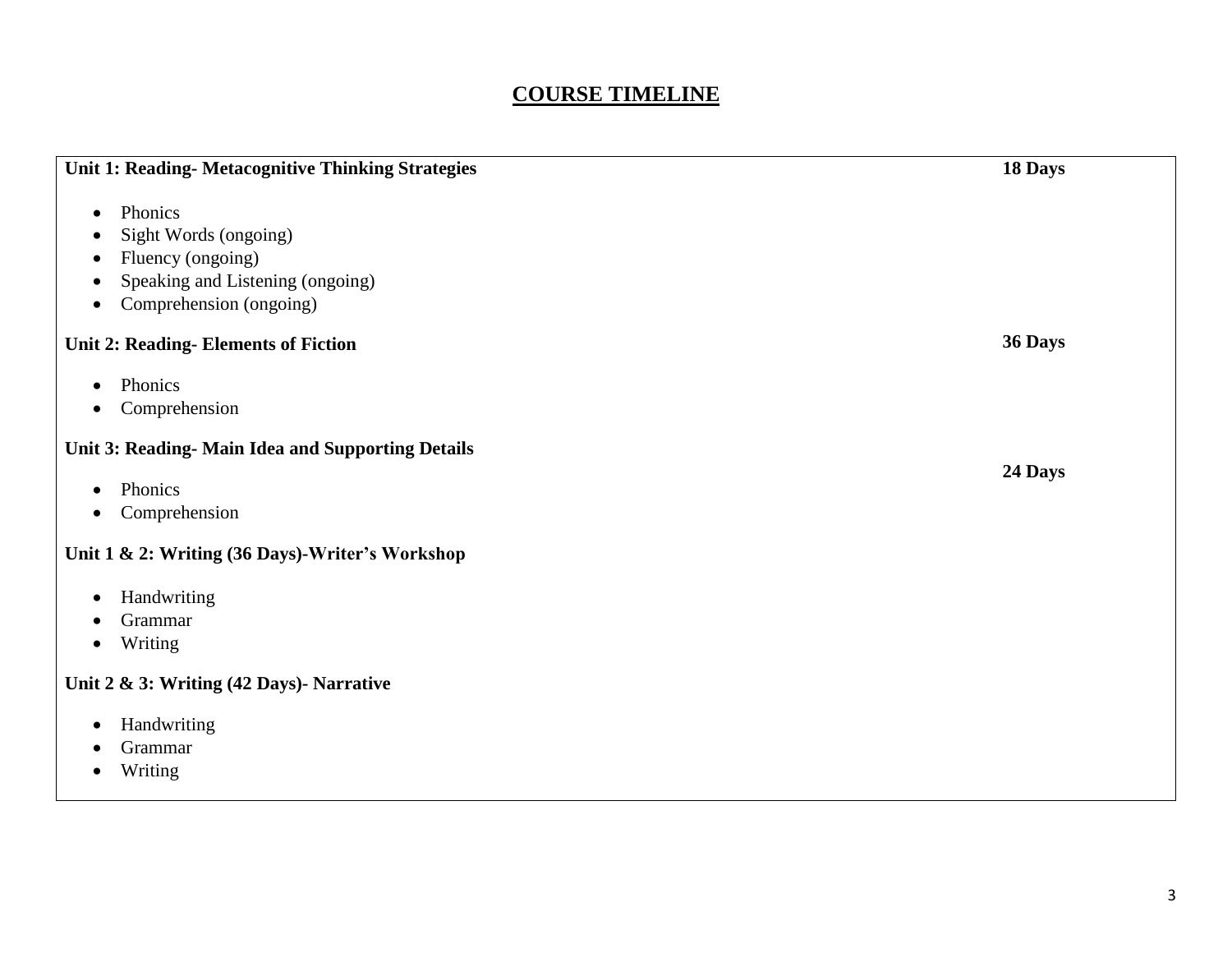#### **Unit 4: Reading- Inferences, Conclusions, Generalizations**

- Phonics
- Comprehension

#### **Unit 4: Writing- Persuasive**

- Handwriting
- Grammar
- Writing

#### **Unit 5: Reading- Text Organization**

- Phonics
- Comprehension

#### **Unit 5: Writing- Informational**

- Handwriting
- Grammar
- Writing

**48 Days**

**24 Days**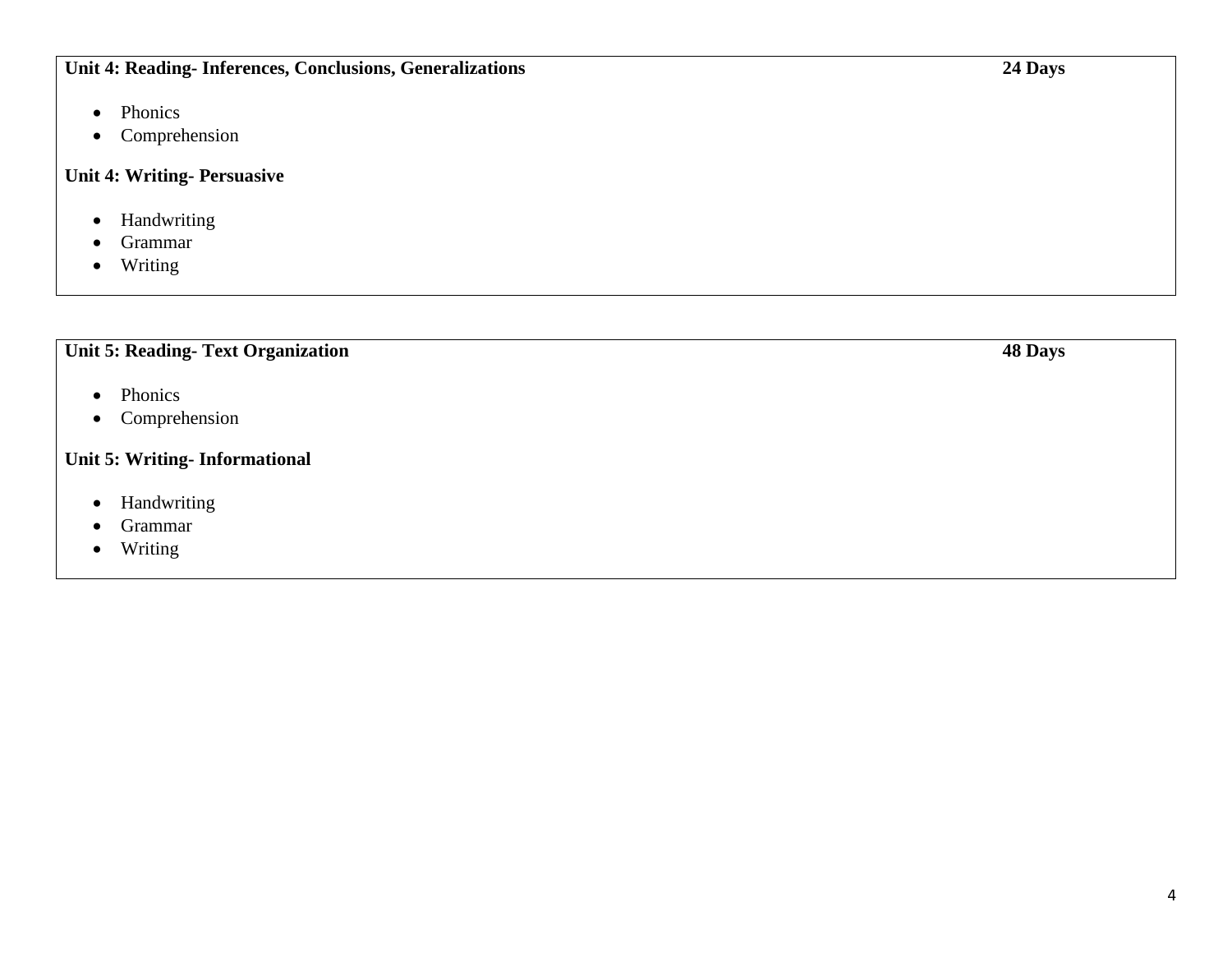#### **Unit 6: Reading- Figurative Language**

- Phonics
- Comprehension

#### **Unit 6: Writing- Poetry**

- Handwriting
- Grammar
- Writing

#### **Unit 7: Reading & Writing- Research**

- Phonics
- Comprehension
- Grammar
- Writing

**12 Days**

**12 Days**

**Total= 174 Days**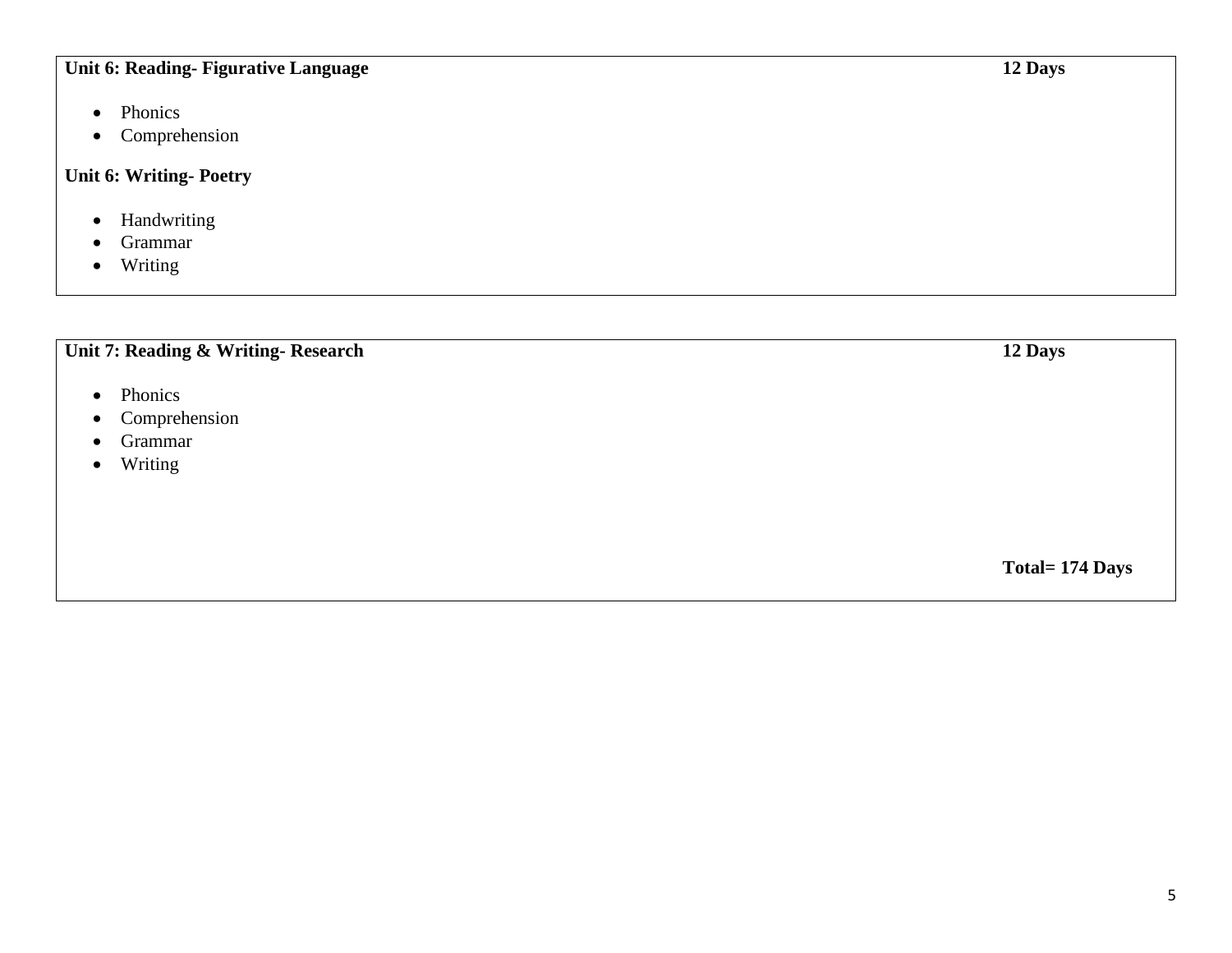| $\vert$ COURSE: $\vert$ Reading |                                   | <b>TIME FRAME:</b> $\vert$ 18 days |   |
|---------------------------------|-----------------------------------|------------------------------------|---|
| $\mid$ UNIT #1:                 | Metacognitive Thinking Strategies | <b>GRADE:</b>                      | ∽ |

| <b>STANDARDS:</b>  |                                                                                                                                  |
|--------------------|----------------------------------------------------------------------------------------------------------------------------------|
|                    | <b>Type of Standard: Common Core Standards</b>                                                                                   |
|                    | Know and apply grade-level phonics and word analysis skills in decoding words.                                                   |
|                    | a. Distinguish long and short vowels when reading regularly spelling one-syllable words.                                         |
|                    | Know spelling-sound correspondences for additional common vowel teams.                                                           |
|                    | Decode regularly spelled two-syllable words with long vowels.                                                                    |
|                    | Identify words with inconsistent but common spelling-sound correspondences.                                                      |
| RF.2.3             | Recognize and read grade-level appropriate irregularly spelled words.<br>f.                                                      |
|                    | Read with sufficient accuracy and fluency to support comprehension.                                                              |
|                    | a. Read grade-level text with purpose and understanding.                                                                         |
|                    | Read grade-level text orally with accuracy, appropriate rate, and expression on successive readings.<br>b.                       |
| RF.2.4             | c. Use context to confirm or self-correct word recognition and understanding, rereading as necessary.                            |
|                    | Ask and answer such questions as who, what, where, when, why, and how to demonstrate understanding of key details in a           |
| RL.2.1             | text.                                                                                                                            |
|                    | By the end of the year, read and comprehend literature, including stories and poetry, in the grades 2-3 text complexity band     |
| RL.2.10            | proficiently, with scaffolding as needed at the high end of the range.                                                           |
|                    | Ask and answer questions such as who, what, where, when, why, and how to demonstrate understanding of key details in a           |
| R <sub>L.2.1</sub> | text.                                                                                                                            |
|                    | By the end of the year, read and comprehend informational texts, including history/social studies, science, and technical texts, |
| RI.2.10            | in the grades 2-3 text complexity band proficiently, with scaffolding as needed at the high end of the range.                    |
|                    | Participates in collaborative conversations with diverse partners about grade 2 topics and texts with peers and adults in small  |
|                    | and large groups.                                                                                                                |
|                    | a. Follow agreed-upon rules for discussions (e.g., gaining the floor in respectful ways, listening to others with care,          |
|                    | speaking one at a time about the topics, and texts under discussion).                                                            |
|                    | b. Build on others' talk in conversations by linking their comments to the remarks of others.                                    |
| SL.2.1             | c. Ask for clarification and further explanation as needed about the topics and texts under discussion.                          |
| SL.2.2             | Recount or describe key ideas or details from a text read aloud or information presented orally or through other media.          |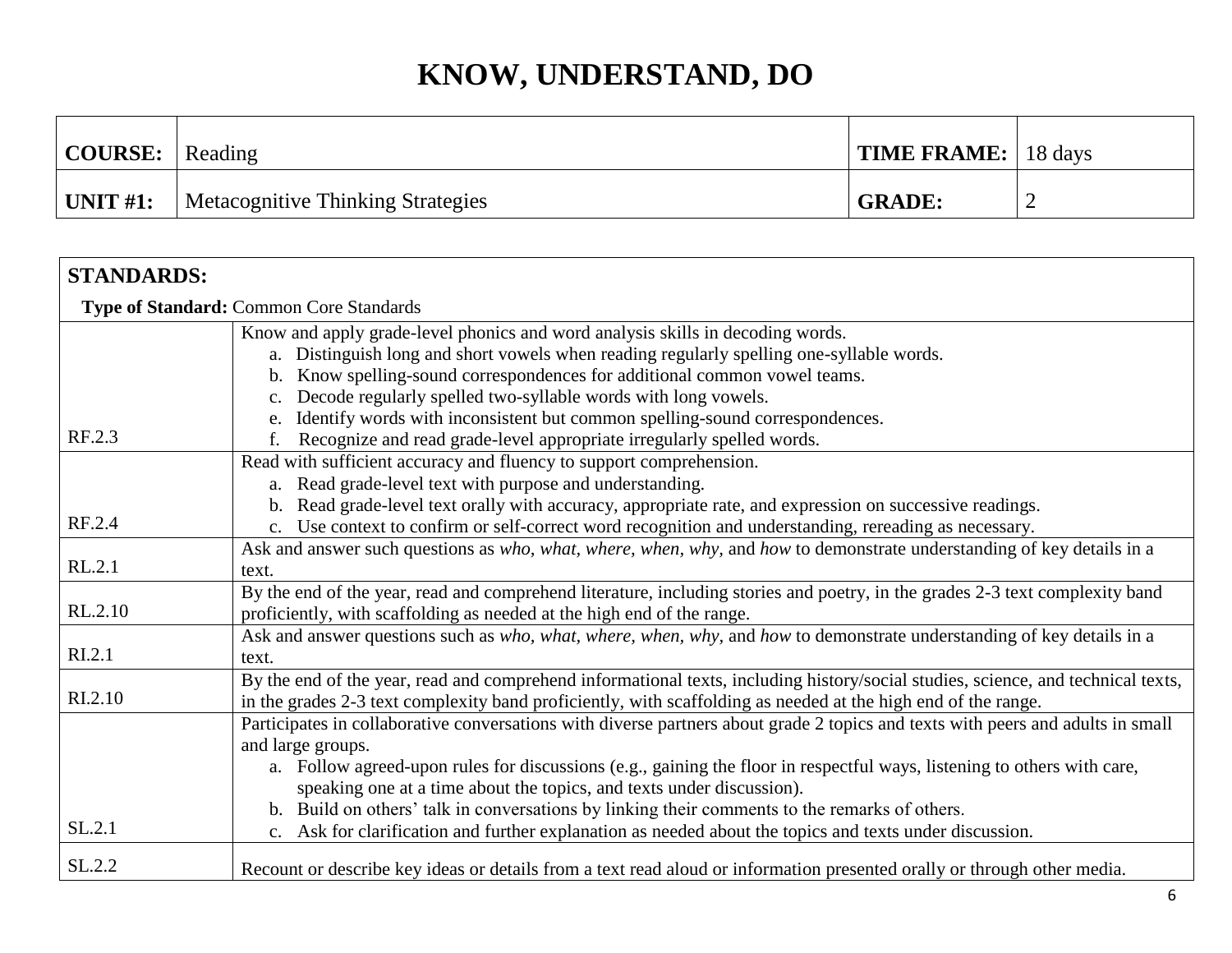|        | Ask and answer questions about what a speaker says in order to clarify comprehension, gather additional information, or       |
|--------|-------------------------------------------------------------------------------------------------------------------------------|
| SL.2.3 | deepen understanding of a topic or issue.                                                                                     |
|        | Tell a story or recount an experience with appropriate facts and relevant, descriptive details, speaking audibly in coherent  |
| SL.2.4 | sentences.                                                                                                                    |
|        | Create audio recordings of stories or poems; add drawings or other visual displays to stories or recounts of experiences when |
| SL.2.5 | appropriate to clarify ideas, thoughts, and feelings.                                                                         |
|        |                                                                                                                               |
| SL.2.6 | Produce complete sentences when appropriate to task and situation in order to provide requested detail or clarification.      |
|        | Determine or clarify the meaning of unknown and multiple-meaning words and phrases based on grade 2 reading and content,      |
|        | choosing flexibly from an array of strategies.                                                                                |
| L.2.4  | a. Use sentence-level context as a clue to the meaning of a word or a phrase.                                                 |
| L.2.6  | Use words and phrases acquired through conversations, reading and being read to, and responding to texts, including using     |
|        | adjectives and adverbs to describe (e.g., When other kids are happy, that makes me happy.).                                   |
|        |                                                                                                                               |
|        |                                                                                                                               |
|        |                                                                                                                               |
|        |                                                                                                                               |
|        |                                                                                                                               |
|        |                                                                                                                               |
|        |                                                                                                                               |
|        |                                                                                                                               |
|        |                                                                                                                               |
|        |                                                                                                                               |
|        |                                                                                                                               |
|        |                                                                                                                               |
|        |                                                                                                                               |
|        |                                                                                                                               |
|        |                                                                                                                               |
|        |                                                                                                                               |
|        |                                                                                                                               |
|        |                                                                                                                               |
|        |                                                                                                                               |
|        |                                                                                                                               |
|        |                                                                                                                               |
|        |                                                                                                                               |
|        |                                                                                                                               |
|        |                                                                                                                               |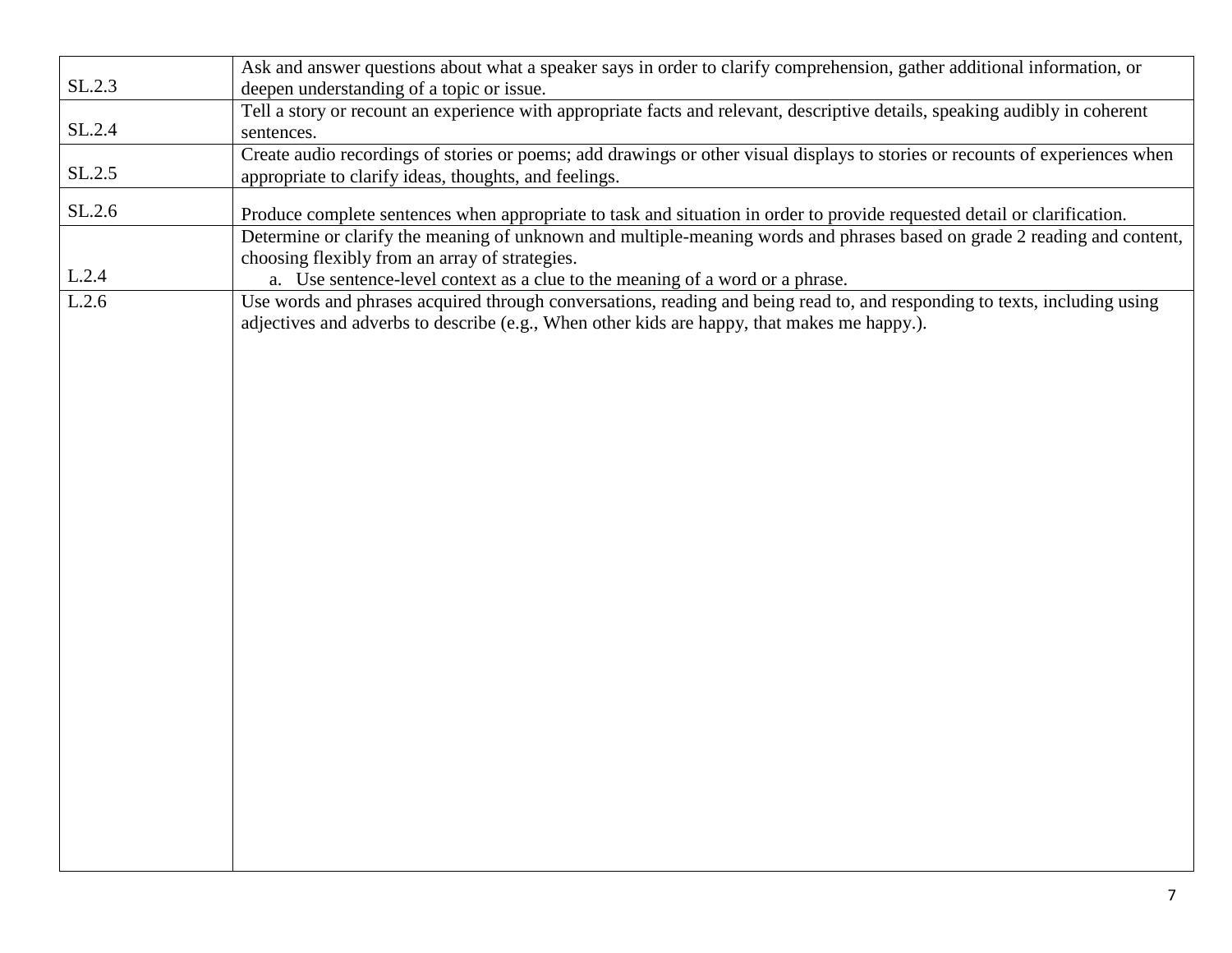| $\vert$ COURSE: $\vert$ Reading |                                   | <b>TIME FRAME:</b> 18 days |  |
|---------------------------------|-----------------------------------|----------------------------|--|
| $\mid$ UNIT #1:                 | Metacognitive Thinking Strategies | <b>GRADE:</b>              |  |

#### **UNDERSTANDINGS** Proficient readers can identify and use many foundational skills in order to fluently read and comprehend grade level literature and informational text. Proficient readers use metacognitive thinking strategies to fluently decode and comprehend what they read. **COMMON ASSESSMENTS/CULMINATING ACTIVITY** Students demonstrate their use of metacognitive thinking strategies to fluently decode and comprehend grade level text through a common assessment. **KNOW Phonics** *\*Foundational skills used throughout entire second grade curriculum \*All phonics skills in bold are "new" instruction in Grade 2.* Short vowel sounds and letter correspondence in regularly spelled one-syllable words. Long vowel sounds and letter correspondence in regularly spelled one-syllable words. Syllabication is breaking down multisyllabic words into individual syllables and the identification of each syllable. 5 syllable types (closed, open, silent e, vowel teams, bossy r) Sound and letter correspondence for digraphs (sh, th, ch, wh, tch, **ph**, **gh**, **zh**) **DO Phonics** *\*Foundational skills used throughout entire second grade curriculum* Differentiate between long and short vowel sounds in regularly spelled one-syllable words. Decode 2 syllable words with long vowels. • Identify and use the 5 syllables types to accurately decode text, while consistently monitoring comprehension. (closed, open, silent e, vowel teams, bossy r) Sort words. Apply phonics knowledge to build additional words (Sound Book). Independently read and write words. • Associate sounds with spelling.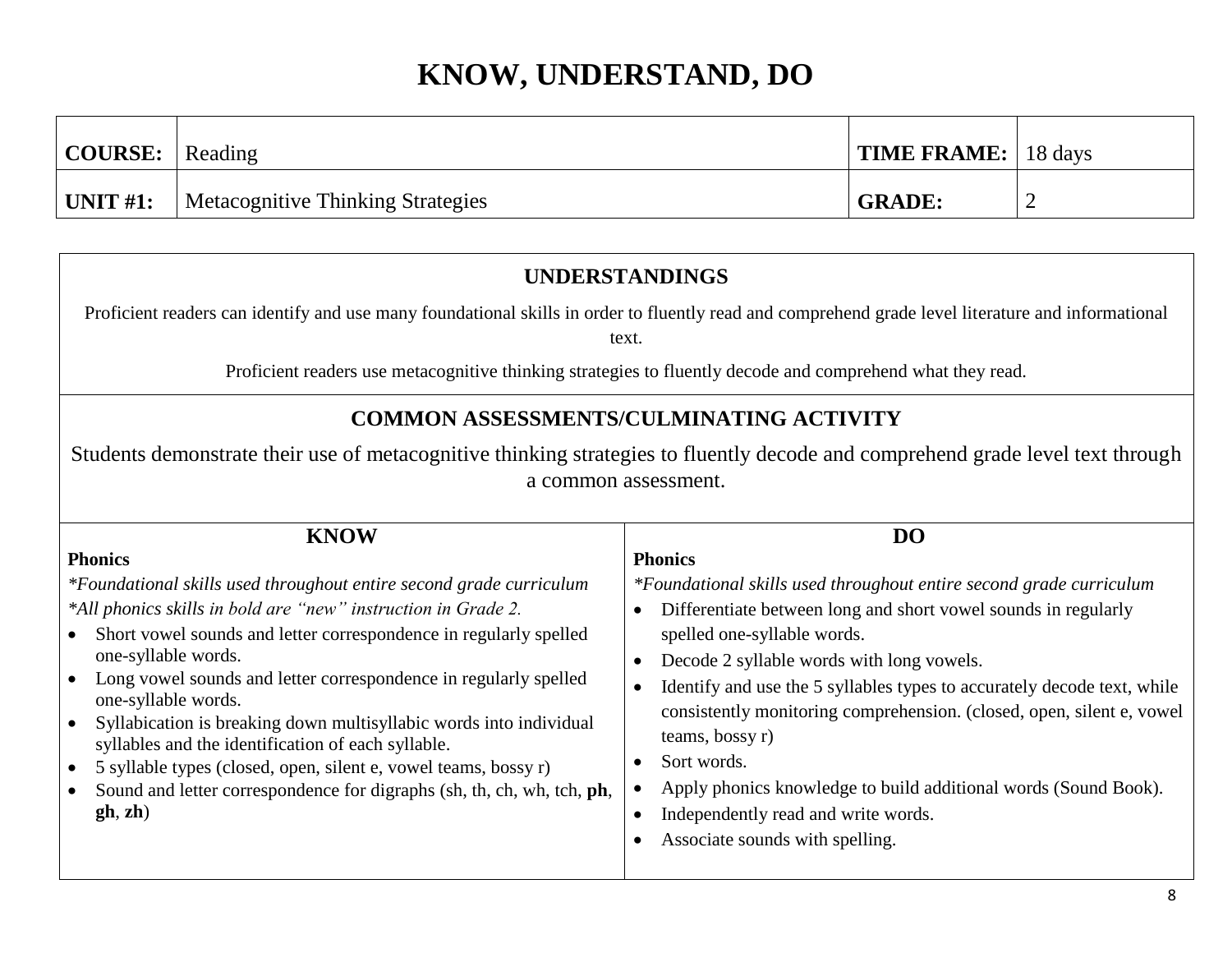#### **Sight Words**

*\*Foundational skills used throughout entire second grade curriculum*

• Sight words are non-decodable words that need to be recognized on sight.

#### **Fluency**

*\*Foundational skills used throughout entire second grade curriculum*

- Proficient readers read with appropriate rate and expression.
- Proficient readers understand what they have read.
- Fluency, accuracy, and retell are ways to strengthen reading skills.
- Context clues are hints that an author gives to help define a difficult or unusual word in the text.
- Audio recordings of stories or poems can be used to demonstrate fluent reading at an understandable pace (RAZ-Kids).
- Visual displays can be used to emphasize or enhance certain facts or details in audio recordings of stories or poems.

#### **Speaking and Listening**

*\*Foundational skills used throughout entire second grade curriculum*

- Discussions are collaborative conversations with rules and assigned roles.
- Good speakers ask and answer questions to clarify comprehension, gather additional information, or deepen understanding of a topic.
- Appropriate and relevant facts and details can be used to recount events or tell a story.
- Good speakers use complete sentences.
- Good speakers use words and phrases to describe.

#### **Sight Words**

*\*Foundational skills used throughout entire second grade curriculum*

- Read the Dolch  $2<sup>nd</sup>$  grade Sight Word List with automaticity.
- Read the Dolch  $2<sup>nd</sup>$  grade words in connected text.

#### **Fluency**

*\*Foundational skills used throughout entire second grade curriculum*

- Set personal goals for the growth of fluency, accuracy, and retell skills.
- Read grade-level text with sufficient accuracy and fluency to support comprehension.
- Read grade 2 text with purpose and understanding.
- Use context to confirm or self-correct word recognition and understanding, rereading as necessary.
- Create engaging audio recordings of stories or poems that demonstrate fluent reading at an understandable pace (RAZ Kids); add visual displays when appropriate to emphasize or enhance certain facts or details.

#### **Speaking and Listening**

*\*Foundational skills used throughout entire second grade curriculum*

- Engage in collaborative discussions.
- Follow agreed upon rules and roles for discussions in both large group and small group discussions of text.
- Build on others' conversations by responding to comments made by others.
- Produce complete sentences to provide details and/or clarification.
- Ask and answer questions to clarify comprehension, gather information, or deepen understanding.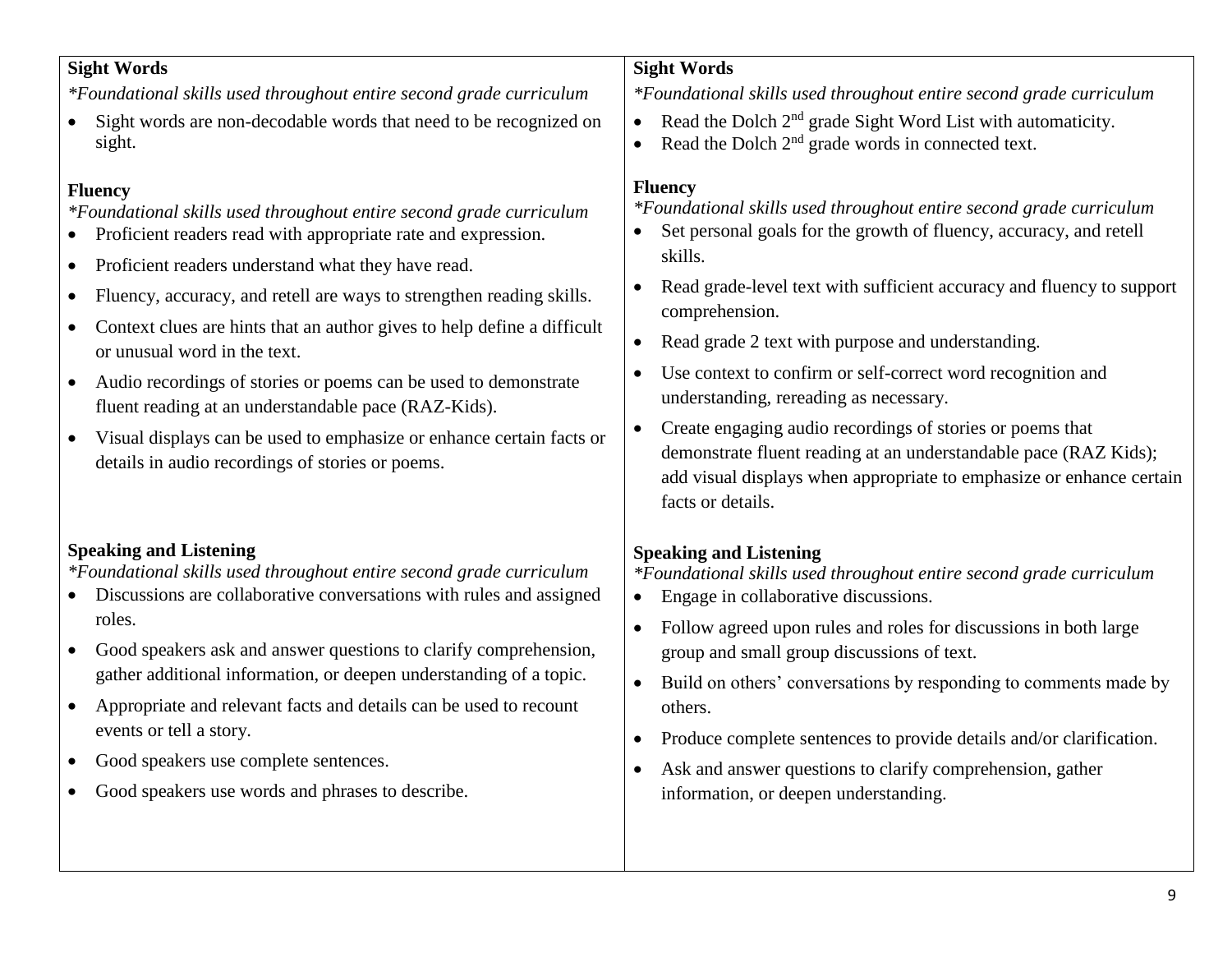#### **Comprehension**

*\*Foundational skills used throughout entire second grade curriculum \*Graphic organizers appropriate to skill.*

- Context clues are hints that an author gives to help define a difficult or unusual word in the text.
- Metacognition is the process of thinking about my thinking.
- The metacognitive thinking strategies: making connections, visualizing, making an inference, monitoring understanding, summarizing, questioning, and synthesizing
- Making connections is the ability to relate a text to something in your life, another text, or the world (news story, a well-known person or event, etc.)
- Visualizing is the ability to create a picture or movie in your head while reading text.
- Questioning is the ability to ask and answer a variety of questions before, during, and after reading a fiction and nonfiction text.
- Summarizing is the ability to retell the most important information from the text in logical sequence (using transition words).
- Inferencing is the ability to use what you already know (prior knowledge) and text clues to comprehend the text.
- Monitoring understanding is the process of using decoding strategies to read fluently and accurately, while consistently checking for meaning of the text.
- Identifying author's purpose is the ability to identify why the author wrote the text. (inform, persuade, or entertain)
- Synthesizing is the ability to combine thinking strategies and flexibly use them to derive meaning from the text.

#### **Comprehension**

*\*Foundational skills used throughout entire second grade curriculum \*Use graphic organizers appropriate to skill.*

- Use context clues that an author gives to help define a difficult or unusual word in the text.
- Identify and define metacognitive thinking strategies.
- Make text to text, text to self, and text to world connections
- Create a visualization (in writing or verbally) based on a text.
- Develop and answer a variety of questions before, during, and after reading a text to demonstrate understanding of key details.
- Retell and write a 3-5 sentence summary of important information from the text.
- Use prior knowledge and text clues, combined with your own experiences, to construct and inference.
- Decode and consistently monitor understanding for meaning while reading a text.
- Synthesize (using a combination of thinking strategies) to gain meaning from grade-level text.
- Determine the author's purpose in a text (inform, persuade, or entertain).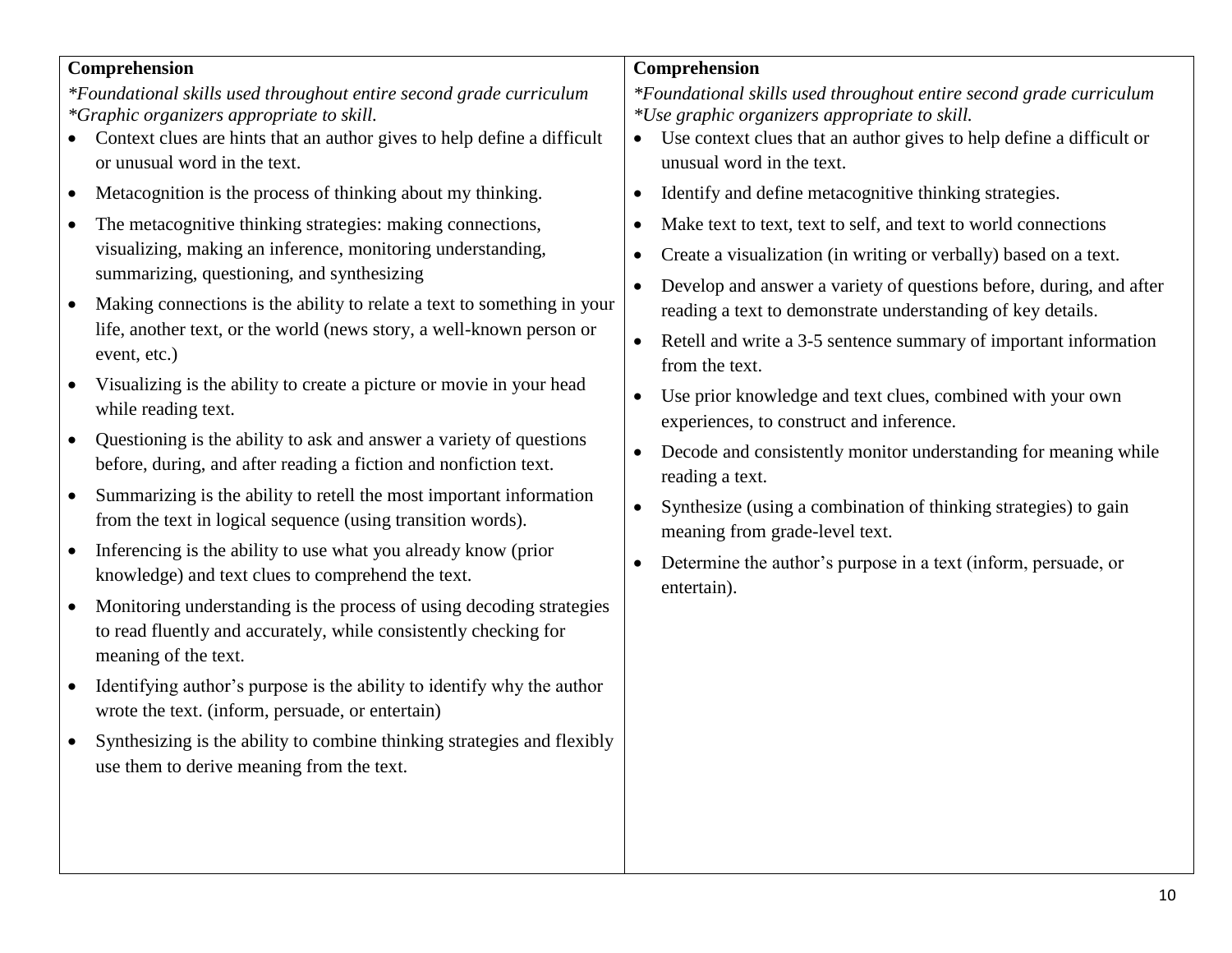| <b>COURSE:</b>   | Writing           | <b>TIME FRAME:</b> 36 days |   |
|------------------|-------------------|----------------------------|---|
| $\vert$ UNIT #1: | Writer's Workshop | <b>GRADE:</b>              | ∼ |

| <b>Type of Standard: Common Core Standards</b>                                                                                                                                                                                                                                                                   |  |  |  |  |
|------------------------------------------------------------------------------------------------------------------------------------------------------------------------------------------------------------------------------------------------------------------------------------------------------------------|--|--|--|--|
| Demonstrate command of the conventions of standard English grammar and usage when writing or speaking.<br>e. Consult reference materials, including beginning dictionaries, as needed to check and correct spelling                                                                                              |  |  |  |  |
| Use knowledge of language and its conventions when writing, speaking, reading, or listening.<br>a. Compare formal and informal uses of English.                                                                                                                                                                  |  |  |  |  |
| Determine or clarify the meaning of unknown and multiple-meaning words and phrases based on grade 2 reading and content,<br>choosing flexibly from an array of strategies.<br>e. Use glossaries and beginning dictionaries, both print and digital, to determine or clarify the meaning of words and<br>phrases. |  |  |  |  |
| With guidance and support from adults and peers, focus on a topic and strengthen writing as needed by revising and editing.                                                                                                                                                                                      |  |  |  |  |
| With the guidance and support from adults, use a variety of digital tools to produce and publish writing, including in<br>collaboration with peers.                                                                                                                                                              |  |  |  |  |
|                                                                                                                                                                                                                                                                                                                  |  |  |  |  |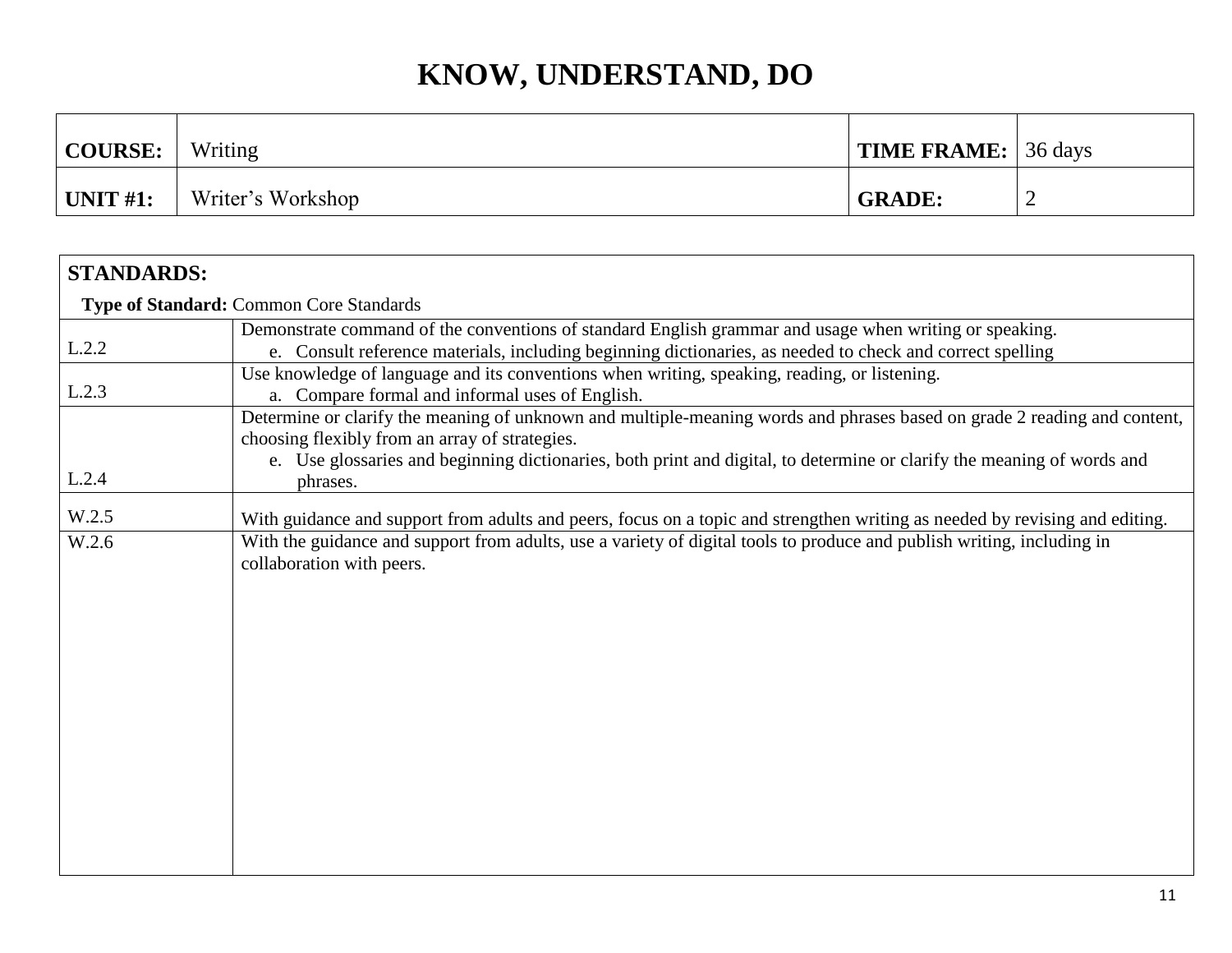| COURSE:         | Writing           | <b>TIME FRAME:</b> 36 days |   |
|-----------------|-------------------|----------------------------|---|
| $\mid$ UNIT #1: | Writer's Workshop | <b>GRADE:</b>              | ∽ |

| <b>UNDERSTANDINGS</b>                                                                                                                                                                           |                                                                                                                                                                                       |  |  |
|-------------------------------------------------------------------------------------------------------------------------------------------------------------------------------------------------|---------------------------------------------------------------------------------------------------------------------------------------------------------------------------------------|--|--|
|                                                                                                                                                                                                 | Proficient writers use the writing process to produce a written piece.                                                                                                                |  |  |
|                                                                                                                                                                                                 |                                                                                                                                                                                       |  |  |
|                                                                                                                                                                                                 | <b>COMMON ASSESSMENTS/CULMINATING ACTIVITY</b>                                                                                                                                        |  |  |
|                                                                                                                                                                                                 | Students use their knowledge of the writing process when writing.                                                                                                                     |  |  |
|                                                                                                                                                                                                 |                                                                                                                                                                                       |  |  |
| <b>KNOW</b>                                                                                                                                                                                     | DO                                                                                                                                                                                    |  |  |
| <b>Handwriting</b>                                                                                                                                                                              | <b>Handwriting</b>                                                                                                                                                                    |  |  |
| Formation of uppercase and lowercase letters: Tt, Aa, Dd, Gg, Cc,<br>Uu. Ii                                                                                                                     | Demonstrate correct formation of uppercase and lowercase letters: Tt,<br>Aa, Dd, Gg, Cc, Uu, Ii                                                                                       |  |  |
| Formation of numbers 0-9                                                                                                                                                                        | Complete Handwriting Without Tears pgs. 7-22 and pgs. 81-93                                                                                                                           |  |  |
| <b>Grammar</b>                                                                                                                                                                                  | <b>Grammar</b>                                                                                                                                                                        |  |  |
| Conventions of standard English grammar and usage when writing or<br>speaking.<br>Reference materials, including beginning dictionaries, are<br>$\circ$<br>used to check and correct spellings. | Write and speak using the conventions of standard English grammar.<br>Use reference materials (i.e. dictionaries, thesauruses) as<br>$\circ$<br>needed to check and correct spelling. |  |  |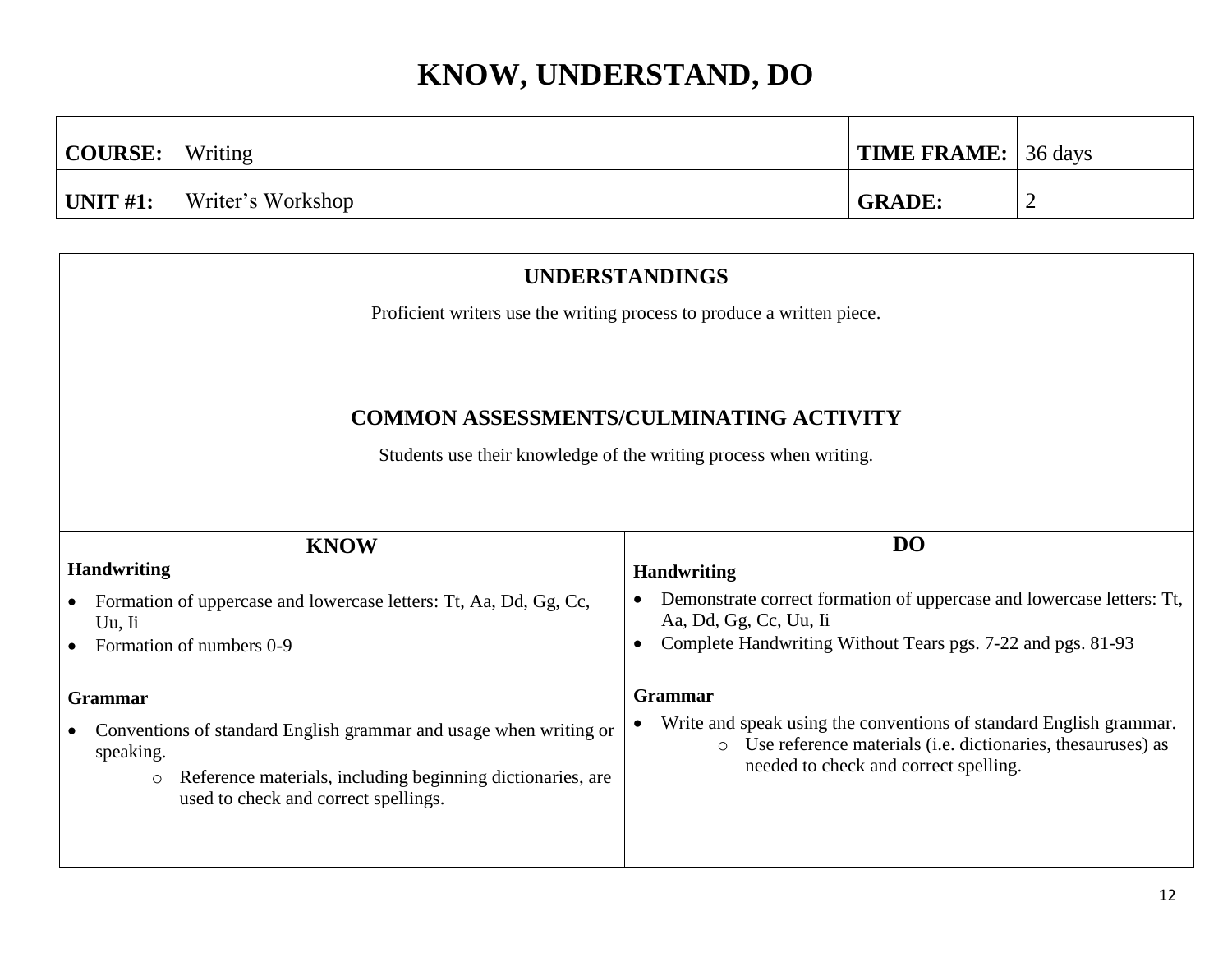#### **Writing**

- The difference between formal and informal uses of English.
- Glossaries and dictionaries help to determine or clarify the meaning of words and phrases.
- The Writing Process involves several steps to guide writing from the beginning to creating a finished piece.
	- o Prewriting brainstorming to generate ideas for writing
	- o Drafting a rough draft
	- o Revising making changes to writing based on content and organization
	- o Editing making changes to writing based on grammar and conventions
	- $\circ$  Publishing a final copy

#### **Writing**

- Identify appropriate usage of informal and formal English language.
- Use glossaries and dictionaries to help determine or clarify the meaning of words and phrases.
- Use all steps of the Writing Process to develop a paragraph.
- With guidance and support from adults and peers, focus on a topic and strengthen writing as needed by revising and editing.
- With the guidance and support from adults, use a variety of digital tools to produce and publish writing, including in collaboration with peers.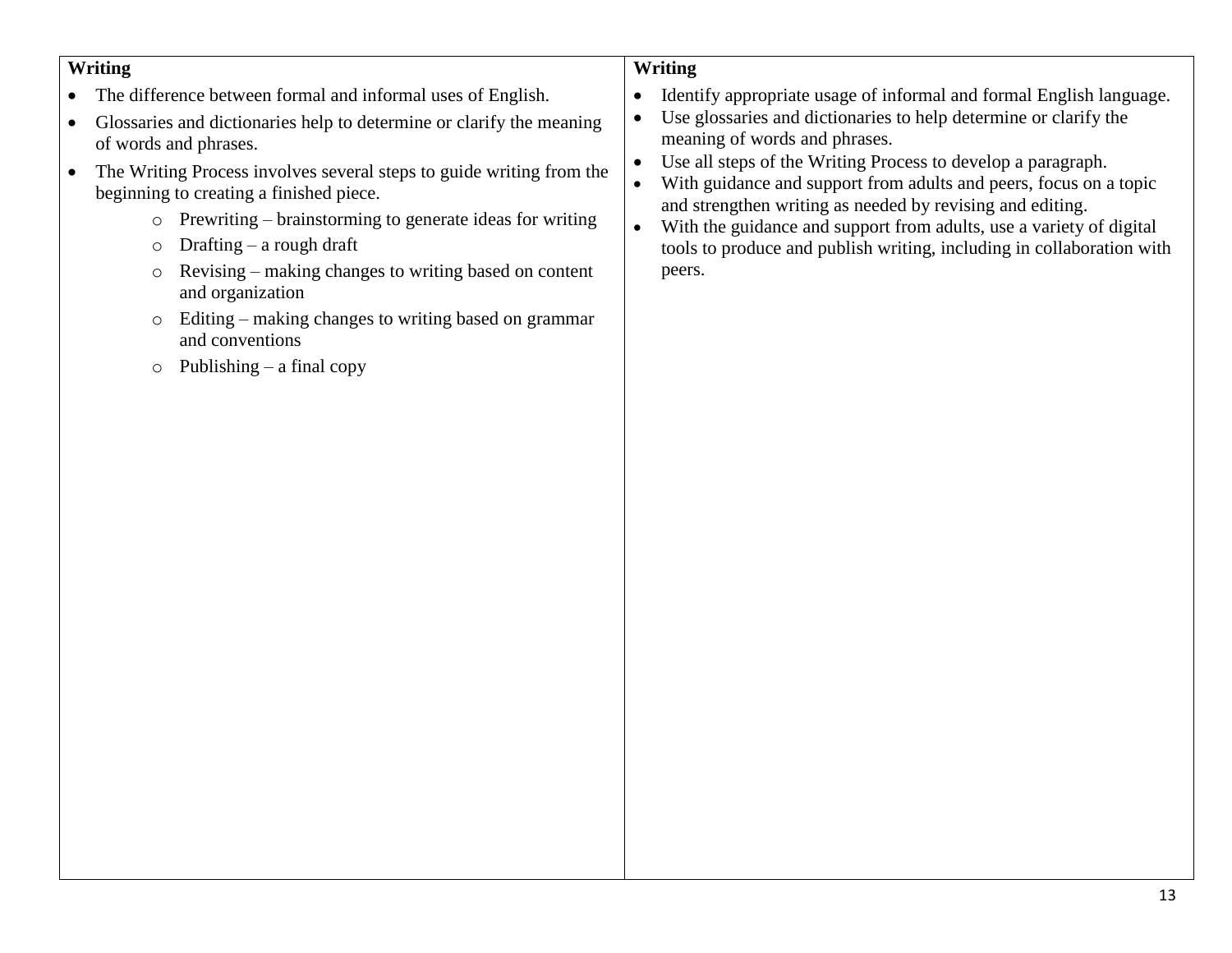| $\vert$ COURSE: $\vert$ Reading |                     | $\vert$ TIME FRAME: $\vert$ 36 days |  |
|---------------------------------|---------------------|-------------------------------------|--|
| $\pm$ UNIT #2:                  | Elements of Fiction | <b>GRADE:</b>                       |  |

| <b>STANDARDS:</b> |                                                                                                                                                                                                                                                                                                                                                       |
|-------------------|-------------------------------------------------------------------------------------------------------------------------------------------------------------------------------------------------------------------------------------------------------------------------------------------------------------------------------------------------------|
|                   | <b>Type of Standard: Common Core Standards</b>                                                                                                                                                                                                                                                                                                        |
|                   | Know and apply grade-level phonics and word analysis skills in decoding words.                                                                                                                                                                                                                                                                        |
| RF.2.3            | a. Distinguish long and short vowels when reading regularly spelling one-syllable words.                                                                                                                                                                                                                                                              |
|                   | b. Know spelling-sound correspondences for additional common vowel teams.                                                                                                                                                                                                                                                                             |
| RL.2.1            | Ask and answer such questions as who, what, where, when, why, and how to demonstrate understanding of key details in a<br>text.                                                                                                                                                                                                                       |
|                   |                                                                                                                                                                                                                                                                                                                                                       |
| RL.2.2            | Recount stories, including fables and folktales from diverse cultures, and determine their central message, lesson, or moral.                                                                                                                                                                                                                         |
| RL.2.3            | Describe how characters in a story respond to major events and challenges.                                                                                                                                                                                                                                                                            |
| RL.2.5            | Describe the overall structure of a story, including describing how the beginning introduces the story and the ending<br>concludes the action.                                                                                                                                                                                                        |
| RL.2.6            | Acknowledge differences in the points of view of characters, including by speaking in a different voice for each character<br>when reading dialogue aloud.                                                                                                                                                                                            |
| RL.2.7            | Use information gained from the illustrations and words in a print or digital text to demonstrate understanding of its<br>characters, setting, or plot.                                                                                                                                                                                               |
| RL.2.9            | Compare and contrast two or more versions of the same story (e.g., Cinderella stories) by different authors or from different<br>cultures.                                                                                                                                                                                                            |
| L.2.4             | Determine or clarify the meaning of unknown and multiple-meaning words and phrases based on grade 2 reading and content,<br>choosing flexibly from an array of strategies.<br>d. Use knowledge of the meaning of individual words to predict the meaning of compound words (e.g., birdhouse,<br>lighthouse, housefly; bookshelf, notebook, bookmark). |
| W.2.8             | Recall information from experiences or gather information from provided sources to answer a question.                                                                                                                                                                                                                                                 |
|                   |                                                                                                                                                                                                                                                                                                                                                       |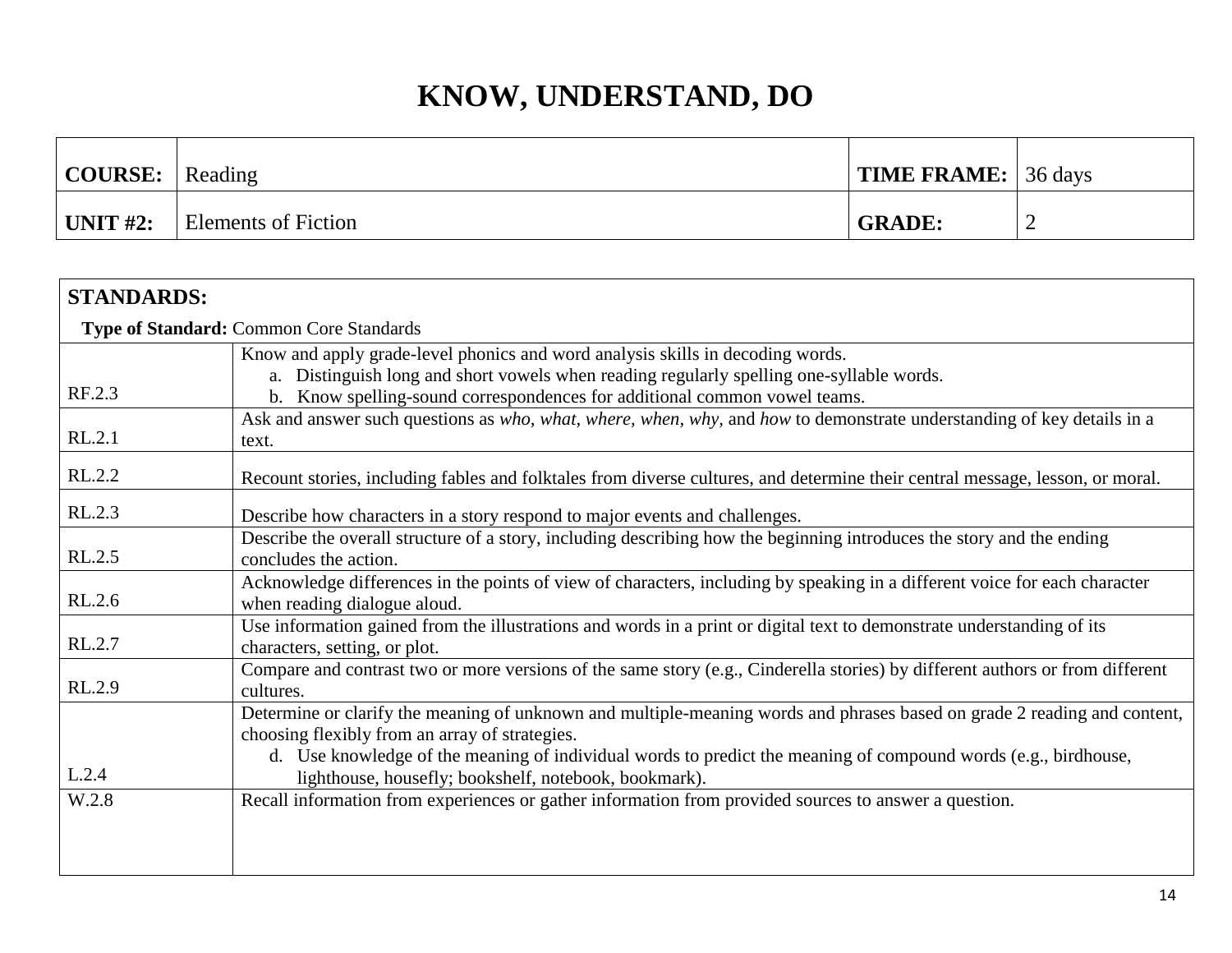| $\vert$ COURSE: $\vert$ Reading |                     | <b>TIME FRAME:</b> 36 days |  |
|---------------------------------|---------------------|----------------------------|--|
| $\mid$ UNIT #2:                 | Elements of Fiction | <b>GRADE:</b>              |  |

| <b>UNDERSTANDINGS</b>                                                                                                                                                                                                                                                                                |                                                                                                                                                                                                                                                                                                                                        |  |  |  |  |  |
|------------------------------------------------------------------------------------------------------------------------------------------------------------------------------------------------------------------------------------------------------------------------------------------------------|----------------------------------------------------------------------------------------------------------------------------------------------------------------------------------------------------------------------------------------------------------------------------------------------------------------------------------------|--|--|--|--|--|
| Proficient readers use story elements to fluently read and comprehend works of fiction.                                                                                                                                                                                                              |                                                                                                                                                                                                                                                                                                                                        |  |  |  |  |  |
|                                                                                                                                                                                                                                                                                                      |                                                                                                                                                                                                                                                                                                                                        |  |  |  |  |  |
|                                                                                                                                                                                                                                                                                                      | <b>COMMON ASSESSMENTS/CULMINATING ACTIVITY</b>                                                                                                                                                                                                                                                                                         |  |  |  |  |  |
|                                                                                                                                                                                                                                                                                                      | Students demonstrate their knowledge of story elements to fluently decode and comprehend grade level text through a common assessment.                                                                                                                                                                                                 |  |  |  |  |  |
| <b>KNOW</b><br><b>Phonics</b><br>Sound and letter correspondence for long vowels (VCe pattern, ai/ay,<br>ea,/ee, oa/ow, y/ie)<br>Compound words are made up of two whole words combined.                                                                                                             | D <sub>O</sub><br><b>Phonics</b><br>Sort words.<br>$\bullet$<br>Apply phonics knowledge to build additional words (Sound Book).<br>Independently read and write words.<br>$\bullet$<br>Associate sounds with spelling.                                                                                                                 |  |  |  |  |  |
| Comprehension<br>*Graphic organizers appropriate to skill.<br>Asking and answering questions can help demonstrate understanding<br>in a text.<br>Story elements are characters, setting, and plot.<br>$\bullet$<br>The setting is the time and place where the events in the story are<br>happening. | Comprehension<br>*Use graphic organizers appropriate to skill.<br>Ask and answer questions as who, what, when, where, why, and how<br>$\bullet$<br>to demonstrate understanding of key details in a text.<br>Read, listen, and recount texts from a variety of fiction genres<br>$\bullet$<br>(folktales, fables, stories, and plays). |  |  |  |  |  |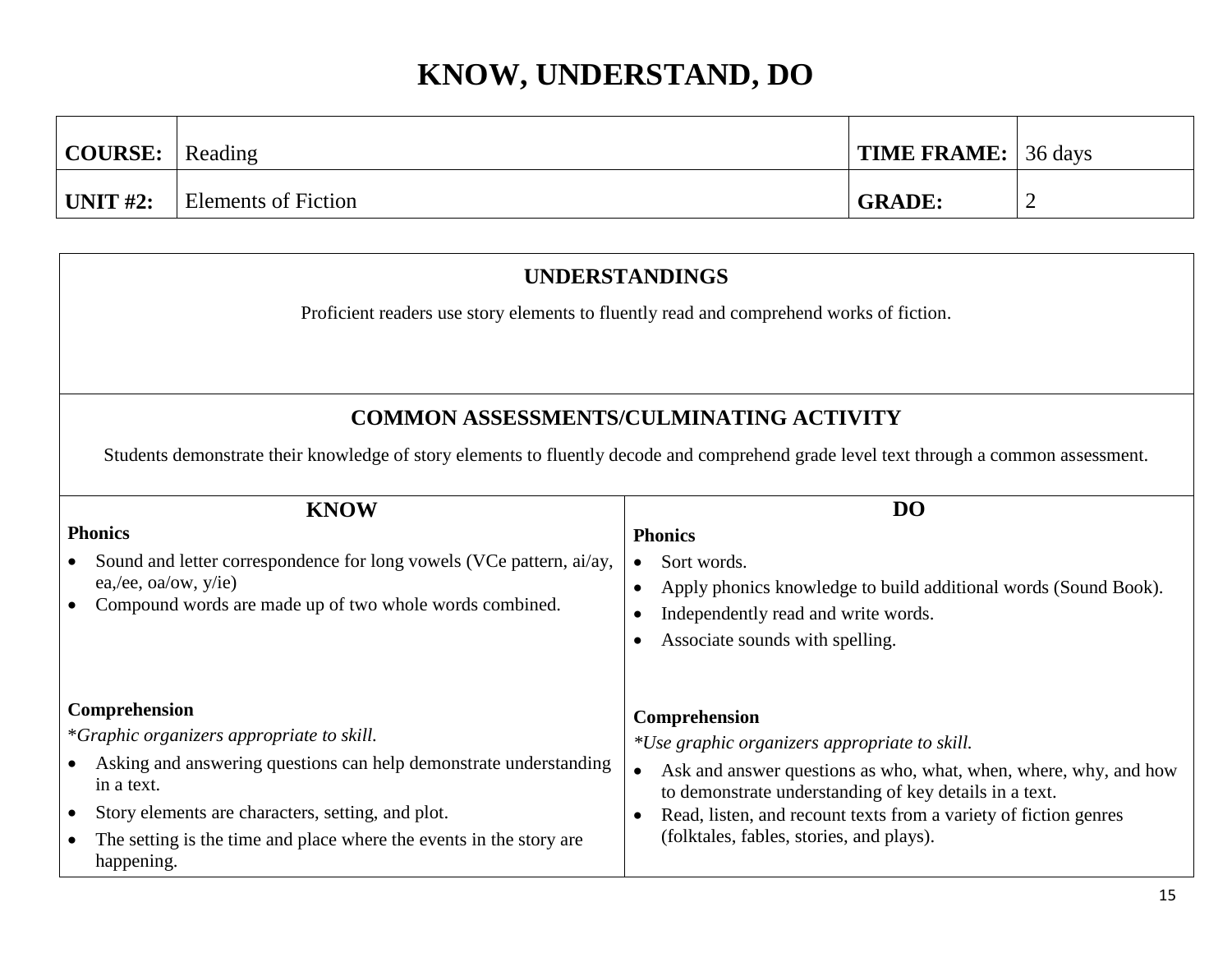| $\bullet$ | The plot includes problem, climax, and solution.                                                                                      | $\bullet$ | Identify the characters, setting, and plot (problem, turning                                                                                 |
|-----------|---------------------------------------------------------------------------------------------------------------------------------------|-----------|----------------------------------------------------------------------------------------------------------------------------------------------|
|           | • The climax of a story is the turning point that leads to a solution.                                                                |           | point/climax, solution) of a story.                                                                                                          |
| $\bullet$ | The solution of the story is the way that the problem is resolved.                                                                    | $\bullet$ | Retell (orally) and write a paragraph summary using story elements.                                                                          |
|           | • A fictional summary is based on the story elements.                                                                                 |           | Analyze a character using his/her feelings, thoughts, actions, looks,<br>and dialogue.                                                       |
|           | Characterization is how an author reveals the character's traits<br>through his/her feelings, thoughts, actions, looks, and dialogue. | $\bullet$ | Identify the structures of a play (characters, setting/scene, plot, and<br>dialogue). Introductory skill, not mastered until $3^{rd}$ grade. |
|           | • Perspective is the narrator's or character's point of view.                                                                         |           | Speak in different voices for each character when reading dialogue                                                                           |
| $\bullet$ | The structures of a play are characters, setting/scene, plot, and<br>dialogue. Introductory skill, not mastered until $3^{rd}$ grade. |           | aloud.<br>Identify character's point of view versus student's point of view in a<br>fictional piece.                                         |
| $\bullet$ | A fable is a short story, with animals as characters, that tells a lesson.                                                            | $\bullet$ | Retell stories, including fables and folktales from diverse cultures,                                                                        |
| $\bullet$ | A folktale is a story within a certain culture, typically passed by word<br>of mouth over a period of time.                           |           | and determine their central message, lesson, or moral.<br>Compare and contrast two fiction versions of the same story (e.g.,                 |
| $\bullet$ | Fables and folktales from diverse cultures have a central message,                                                                    |           | Cinderella)                                                                                                                                  |
|           | lesson, or moral.                                                                                                                     | $\bullet$ | Respond to an open-ended question using POQ (Part $\overline{O}$ f the<br>Question), evidence from the text, and a conclusion sentence.      |
| $\bullet$ | An open-ended response consists of 3 parts (POQ, text evidence, and                                                                   |           |                                                                                                                                              |

conclusion) in response to text.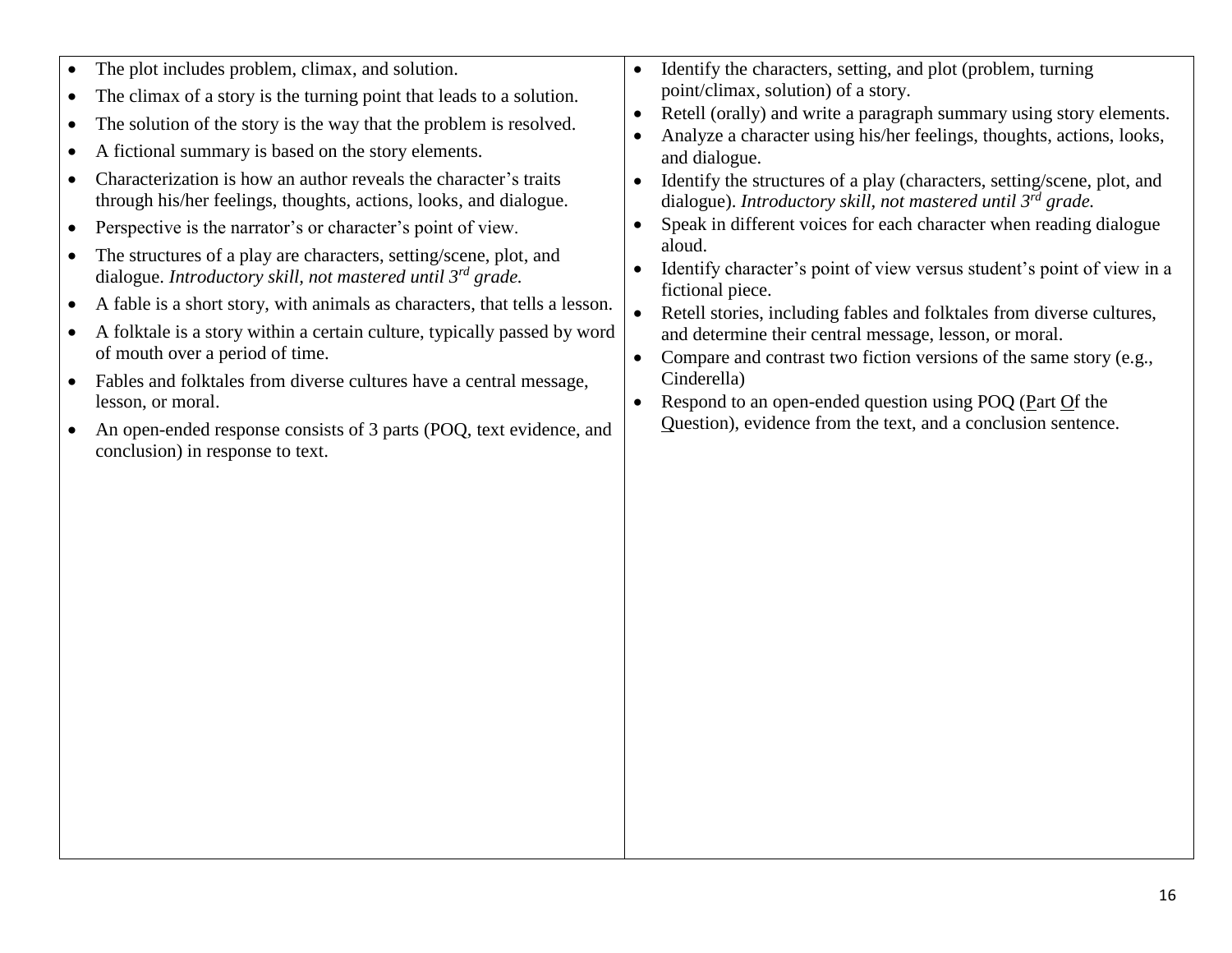|                  | <b>COURSE:</b> English Language Arts | $\mid$ TIME FRAME: $\mid$ 24 days |  |
|------------------|--------------------------------------|-----------------------------------|--|
| $\vert$ UNIT #3: | Main Idea and Supporting Details     | <b>GRADE:</b>                     |  |

| <b>STANDARDS:</b>  |                                                                                                                                 |
|--------------------|---------------------------------------------------------------------------------------------------------------------------------|
|                    | Type of Standard: Common Core Standards                                                                                         |
|                    | Know and apply grade-level phonics and word analysis skills in decoding words.                                                  |
| RF.2.3             | e. Identify words with inconsistent but common spelling-sound correspondences.                                                  |
| R <sub>L.2.1</sub> | Ask and answer such questions as who, what, where, when, why, and how to demonstrate understanding of key details in a<br>text. |
| R <sub>L.2.2</sub> | Identify the main topic of a multi-paragraph text as well as the focus of specific paragraphs within the text.                  |
| RI.2.4             | Determine the meaning of words and phrases in a text relevant to a grade 2 topic or subject area.                               |
| RI.2.6             | Identify the main purpose of a text, including what the author wants to answer, explain, or describe.                           |
| RI.2.8             | Describe how reasons support specific points that author makes in a text.                                                       |
| RI.2.9             | Compare and contrast the most important points presented by two texts on the same topic.                                        |
| W.2.8              | Recall information from experiences or gather information from provided sources to answer a question.                           |
|                    |                                                                                                                                 |
|                    |                                                                                                                                 |
|                    |                                                                                                                                 |
|                    |                                                                                                                                 |
|                    |                                                                                                                                 |
|                    |                                                                                                                                 |
|                    |                                                                                                                                 |
|                    |                                                                                                                                 |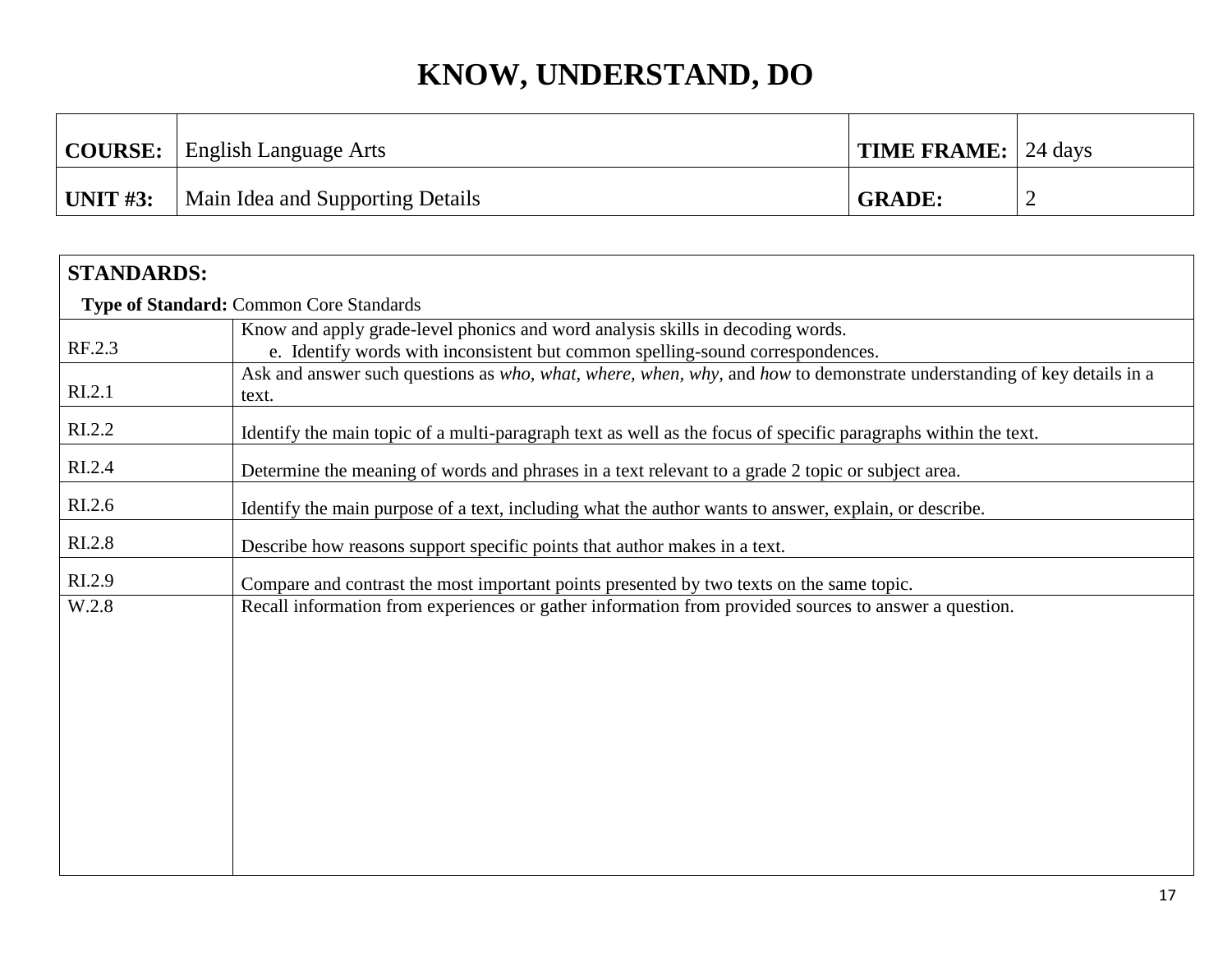| $\vert$ COURSE: $\vert$ Reading |                                  | <b>TIME FRAME:</b> 24 days |  |
|---------------------------------|----------------------------------|----------------------------|--|
| UNIT #3:                        | Main Idea and Supporting Details | <b>GRADE:</b>              |  |

### **UNDERSTANDINGS** Proficient readers use topic, main idea, and supporting details to fluently read and comprehend works of nonfiction. **COMMON ASSESSMENTS/CULMINATING ACTIVITY** Students demonstrate the use of main idea and details to fluently decode and comprehend grade level text through a common assessment. **KNOW Phonics** • Sound and letter correspondence for consonant blends (with r, l, and s; scr/**spr**/str/spl/**squ**/**tw**) • Sound and letter correspondence for double final consonants (II, ss, ff, gg, zz, **ck**) Sound and letter correspondence for ending consonant clusters (nd, nt, **mp**, ng, nk, **lf**, **lt**, lk. **DO Phonics** • Sort words. Apply phonics knowledge to build additional words (Sound Book). • Independently read and write words. • Associate sounds with spelling.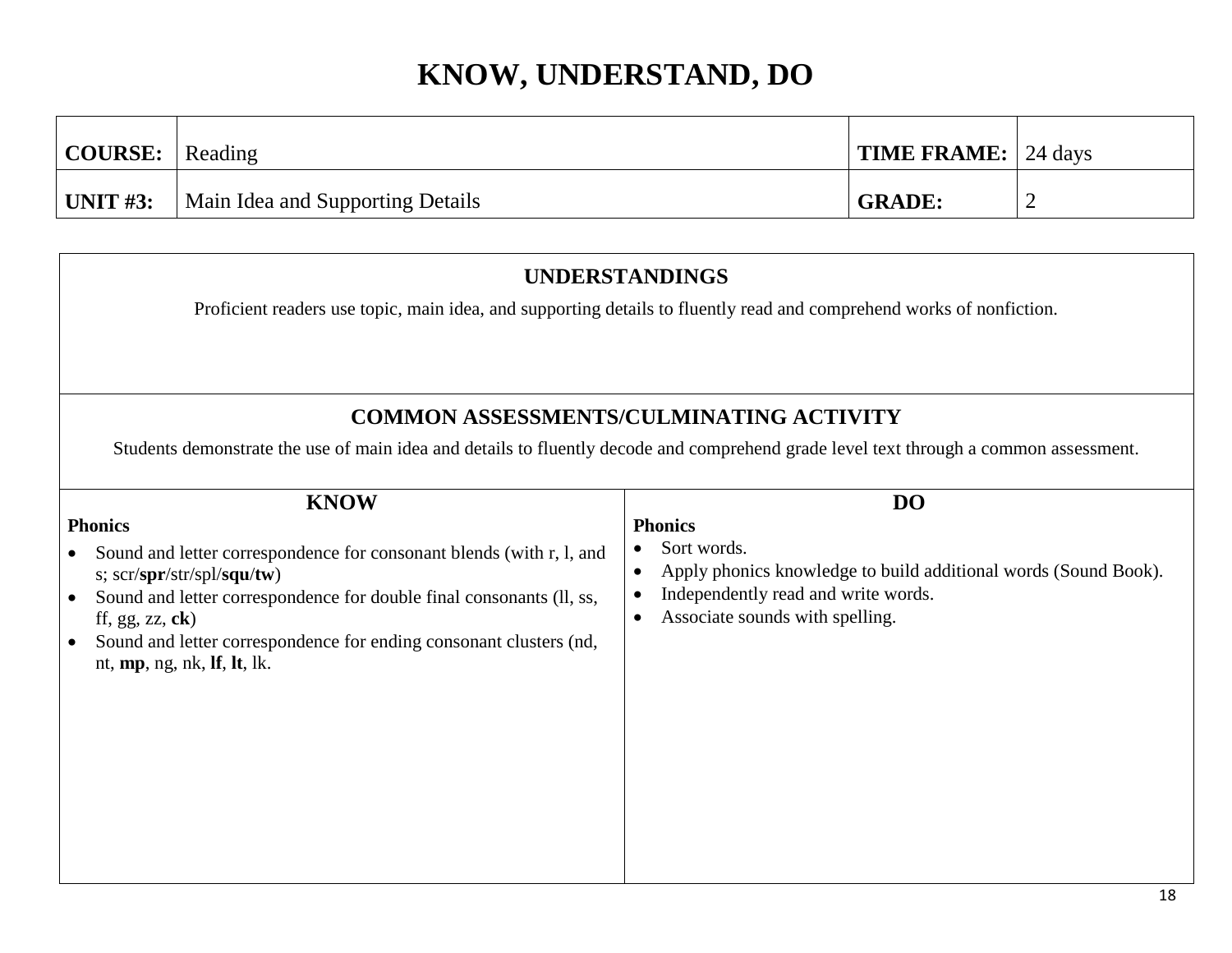| Comprehension<br>*Graphic organizers appropriate to skill.<br>Asking and answering questions can help demonstrate understanding<br>in a text.<br>General academic and domain specific vocabulary and phrases are<br>located in nonfiction text.<br>The topic is the subject of a nonfiction text.<br>$\bullet$<br>Main idea is the central idea of a nonfiction text.<br>The focus of a paragraph is the main point of the paragraph that will<br>$\bullet$<br>support the overall main idea of the nonfiction text.<br>In a multiparagraph text, each paragraph has a focus.<br>Supporting details are facts, examples, or other small pieces of<br>$\bullet$<br>information that explain the main idea.<br>A nonfiction summary is made up of a main idea and details from a<br>$\bullet$<br>text.<br>The steps to compare and contrast the most important points<br>presented by two texts on the same subject:<br>o Look for similarities between the two texts<br>Identify differences between the two texts according to a<br>$\circ$<br>specific category<br>An open-ended response consists of 3 parts (POQ, text evidence, and<br>conclusion) in response to text. | Comprehension<br>*Use graphic organizers appropriate to skill.<br>Ask and answer questions such as who, what, where, when, why, and<br>how to demonstrate understanding of key details in a text.<br>Determine the meaning of general academic and domain specific<br>$\bullet$<br>words using context clues and word attack skills.<br>Determine the topic of a selection of text.<br>$\bullet$<br>Identify the main $idea(s)$ or purpose of a multiparagraph text.<br>$\bullet$<br>Identify the focus of specific paragraphs within a text.<br>$\bullet$<br>Identify key details that explain the main ideas of the text.<br>$\bullet$<br>Use main idea and key details to write a paragraph, nonfiction<br>$\bullet$<br>summary.<br>Compare and contrast the most important points presented by two<br>$\bullet$<br>nonfiction texts on the same subject.<br>Respond to an open-ended question using POQ (Part Of the<br>$\bullet$<br>Question), evidence from the text, and a conclusion. |
|-----------------------------------------------------------------------------------------------------------------------------------------------------------------------------------------------------------------------------------------------------------------------------------------------------------------------------------------------------------------------------------------------------------------------------------------------------------------------------------------------------------------------------------------------------------------------------------------------------------------------------------------------------------------------------------------------------------------------------------------------------------------------------------------------------------------------------------------------------------------------------------------------------------------------------------------------------------------------------------------------------------------------------------------------------------------------------------------------------------------------------------------------------------------------------|-----------------------------------------------------------------------------------------------------------------------------------------------------------------------------------------------------------------------------------------------------------------------------------------------------------------------------------------------------------------------------------------------------------------------------------------------------------------------------------------------------------------------------------------------------------------------------------------------------------------------------------------------------------------------------------------------------------------------------------------------------------------------------------------------------------------------------------------------------------------------------------------------------------------------------------------------------------------------------------------------|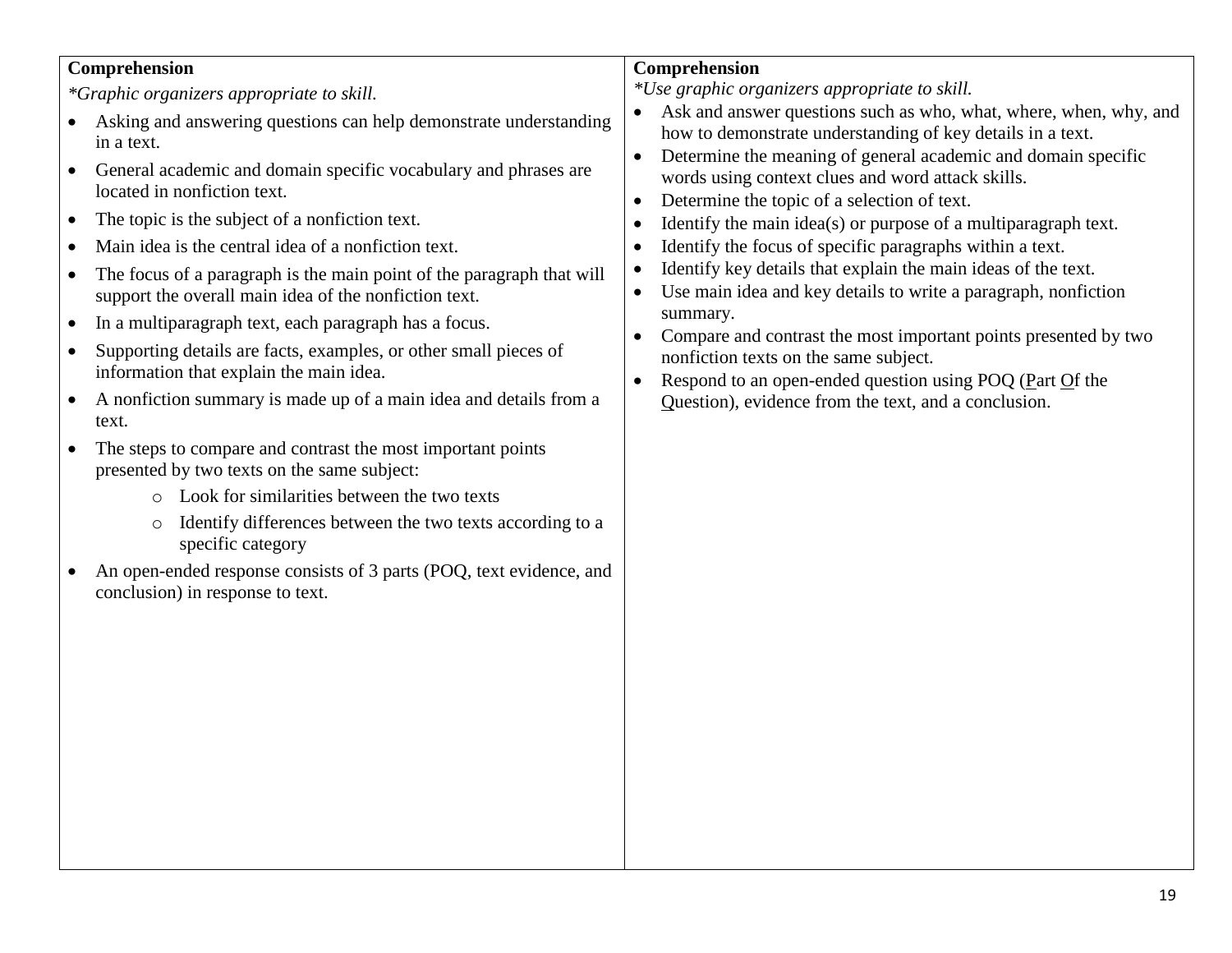| COURSE:     | Writing   | $\vert$ TIME FRAME: $\vert$ 42 days |   |
|-------------|-----------|-------------------------------------|---|
| UNIT $#2$ : | Narrative | <b>GRADE:</b>                       | ∼ |

| <b>STANDARDS:</b> |                                                                                                                                                                                                                                                                                                                                                                                                                                                                            |
|-------------------|----------------------------------------------------------------------------------------------------------------------------------------------------------------------------------------------------------------------------------------------------------------------------------------------------------------------------------------------------------------------------------------------------------------------------------------------------------------------------|
|                   | Type of Standard: Common Core Standards                                                                                                                                                                                                                                                                                                                                                                                                                                    |
|                   | Demonstrate command of the conventions of standard English grammar and usage when writing or speaking.<br>a. Use collective nouns (e.g., group).<br>b. Form and use frequently occurring irregular plural nouns (e.g., feet, children, teeth, mice, fish).<br>Use adjectives and adverbs and choose between them depending on what is to be modified.<br>Produce, expand, and rearrange complete simple and compound sentences (e.g., The boy watched the movie; The<br>f. |
| L.2.1             | little boy watched the movie; The action movie was watched by the little boy).                                                                                                                                                                                                                                                                                                                                                                                             |
| W.2.3             | Write narratives in which they recount a well-elaborated event or short sequence of events, include details to describe actions,<br>thoughts, and feelings, use temporal words to signal events order, and provide a sense of closure.                                                                                                                                                                                                                                     |
| W.2.5             | With guidance and support from adults and peers, focus on a topic and strengthen writing as needed by revising and editing.                                                                                                                                                                                                                                                                                                                                                |
| W.2.6             | With guidance and support from adults, use a variety of digital tools to produce and publish writing, including in<br>collaboration with peers.                                                                                                                                                                                                                                                                                                                            |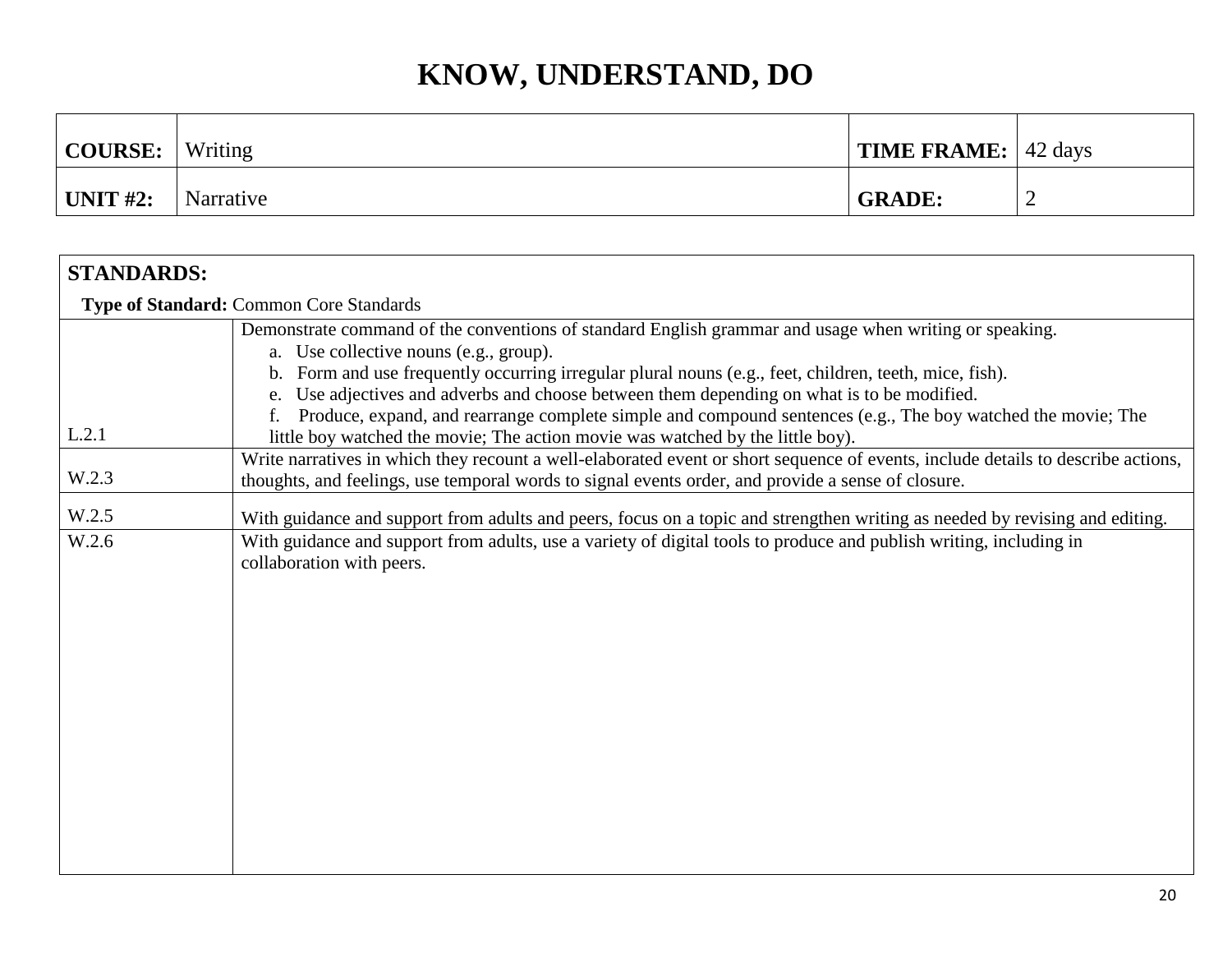| COURSE:               | Writing   | <b>TIME FRAME:</b> 42 days |   |
|-----------------------|-----------|----------------------------|---|
| $^{\dagger}$ UNIT #2: | Narrative | <b>GRADE:</b>              | ∼ |

|  | <b>UNDERSTANDINGS</b> |  |  |  |
|--|-----------------------|--|--|--|
|  |                       |  |  |  |

Proficient writers use the writing process to develop a well-written narrative.

### **COMMON ASSESSMENTS/CULMINATING ACTIVITY**

Students demonstrate their knowledge of narrative writing by writing narrative pieces.

| <b>KNOW</b>                                                                                                                                                                          | D <sub>O</sub>                                                                                                                                                                                      |
|--------------------------------------------------------------------------------------------------------------------------------------------------------------------------------------|-----------------------------------------------------------------------------------------------------------------------------------------------------------------------------------------------------|
| <b>Handwriting</b><br>Formation of uppercase and lowercase letters: Ee, Ll, Kk, Yy, Jj, Pp,<br>Rr, Nn, Mm, Hh, Bb                                                                    | <b>Handwriting</b><br>Demonstrate correct formation of uppercase and lowercase letters:<br>$\bullet$<br>Ee, Ll, Kk, Yy, Jj, Pp, Rr, Nn, Mm, Hh, Bb<br>Complete Handwriting Without Tears pgs. 24-41 |
| <b>Grammar</b>                                                                                                                                                                       | <b>Grammar</b>                                                                                                                                                                                      |
| Conventions of standard English grammar and usage when writing or<br>speaking (G.U.M. Unit 1 Lessons 1-2, 5-6, 8-9, 12 and Unit 2<br>Lessons 13-18, 21-22).                          | Writes and speaks using the conventions of standard English<br>grammar.<br>Identify collective nouns and use them appropriately in<br>$\circ$                                                       |
| A common noun names any person, place, or things<br>$\circ$<br>A proper noun names a certain person, place, or thing.<br>$\circ$                                                     | sentence context.<br>Identify and write plural nouns formed in ways other than<br>$\circ$<br>adding $-s$ .                                                                                          |
| A collective noun names a group of people or things.<br>O<br>A plural noun names more than one person, place, or<br>$\circ$<br>thing. Many plural nouns are formed by adding an s to | Identify and use action verbs in sentences.<br>Identify and use adjectives in sentences.<br>Identify and use adverbs in sentences.                                                                  |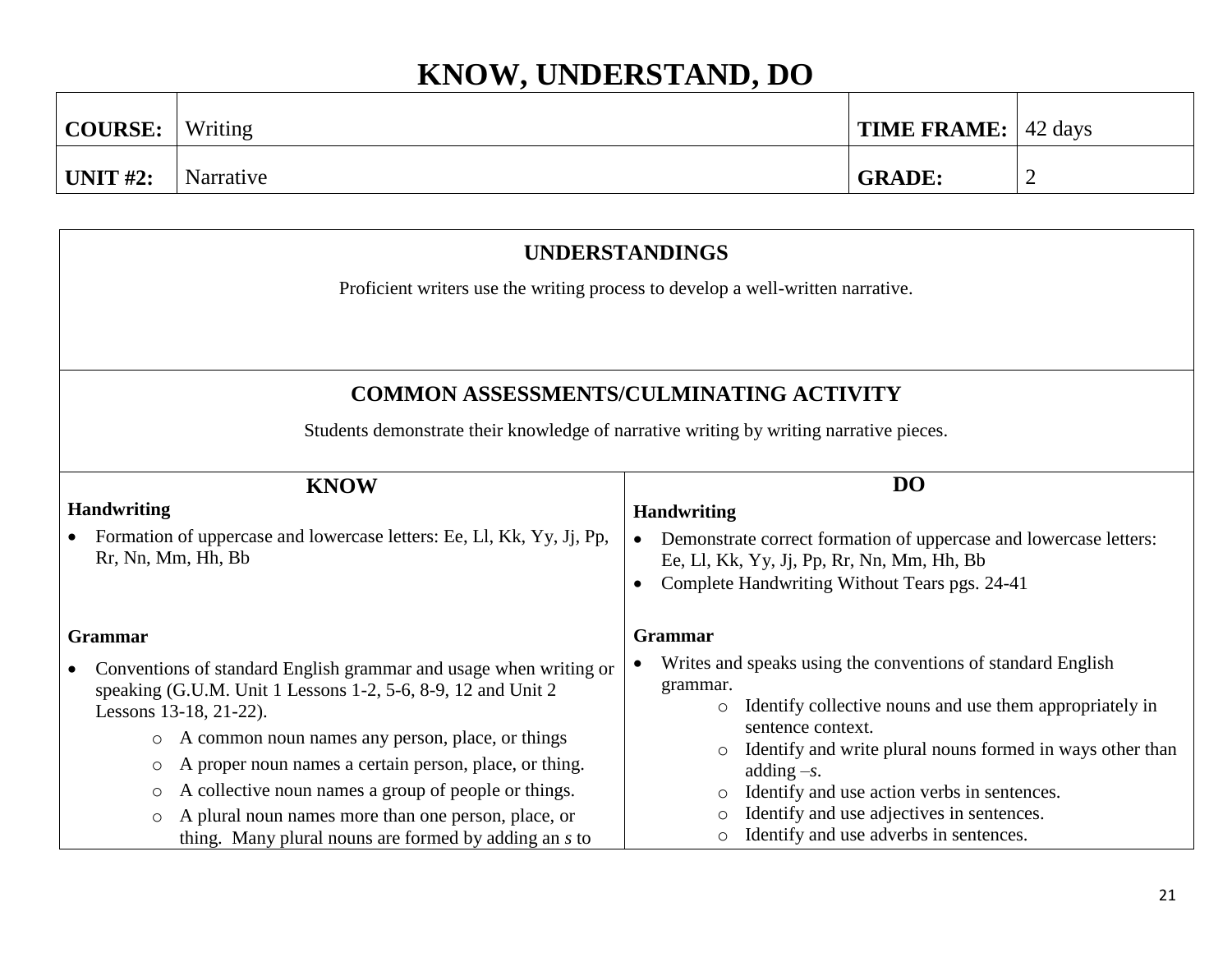the end of a singular noun. Irregular plural nouns, such as sheep and men, are formed in other ways.

- o An action verb tells what the subject of a sentence does or did.
- o An adjective describes a noun or pronoun. Adjectives make sentences more interesting.
- o An adverb describes a verb by telling *how, when, where, or how much*. Many adverbs end in *ly*; however, some adverbs do not end in ly.
- o A sentence is a group of words that tells a complete thought. It begins with a capital letter, or uppercase, letter. It ends with a punctuation mark.
- o A compound sentence is made up of two sentences connected by a conjunction such as *or*, *and*, *but*. A comma is used before the conjunction.
- o A declarative sentence makes a statement.
- o An interrogative sentence asks a question.
- o An exclamatory sentence shows strong feeling.

#### **Writing**

- A narrative is a recount of a well-elaborated event or short sequence of events, including details to describe actions, thoughts, and feelings.
- A personal narrative essay is a writing about themselves in a realistic situation that includes details to describe actions, thoughts, and feelings.
- A creative narrative story is based on imaginative events or stories that did not actually happen, including character(s), setting, plot, and point of view.
- A narrative has a beginning, middle, and an end.
- The introduction is the beginning.
- The conclusion is the end.
- o Use conventions of standard English capitalization, punctuation, and spelling when writing.
- o Write complete sentences and add words to make incomplete sentences complete.
- o Write a compound sentence that is made up of two sentences joined by a conjunction.
- o Write declarative sentences.
- Write interrogative sentences.
- o Write exclamatory sentences.
- o Identify and create sentences with varying punctuation.

#### **Writing**

- Write a paragraph personal narrative essay that is a recount of a wellelaborated event or short sequence of events, including details to describe actions, thoughts, and feelings, using temporal words to signal events order, and provide a sense of closure.
- Write a paragraph creative narrative story that is based on imaginative events or stories that did not actually happen, including details to describe characters, setting, plot, and point of view, using temporal words to signal events order, and provide a sense of closure.
- Write introductory and concluding sentences.
- With guidance and support from adults and peers, focus on a topic and strengthen writing as needed by revising and editing.
- With the guidance and support from adults, use a variety of digital tools to produce and publish writing, including in collaboration with peers.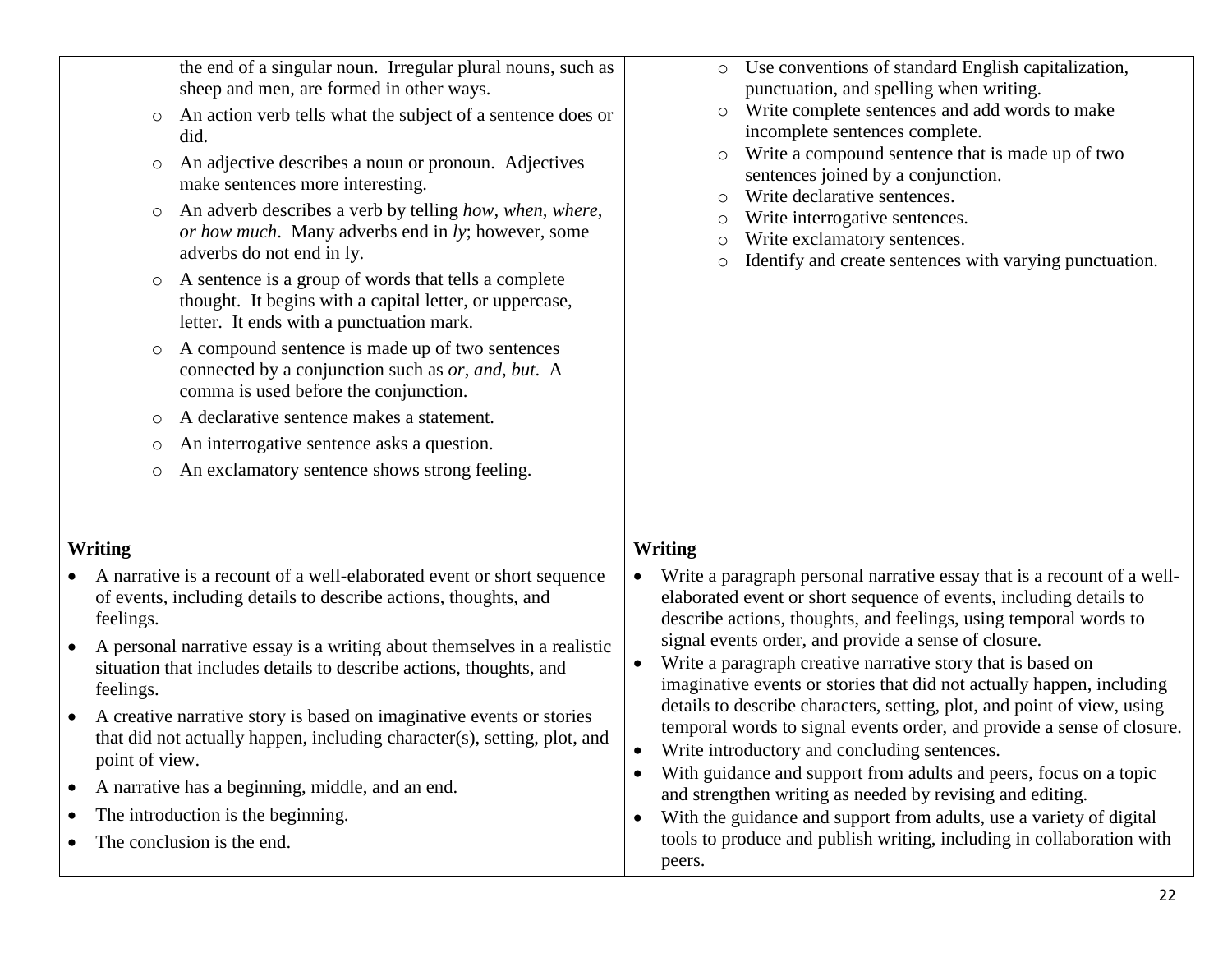- Revising is process of adding, removing, moving, and substituting writing.
- Editing is relooking at a written piece for grammar, understanding, and spelling.
- Revising and editing helps to keep focus on a topic and strengthen writing.
- Digital tools can be used to produce and publish writing.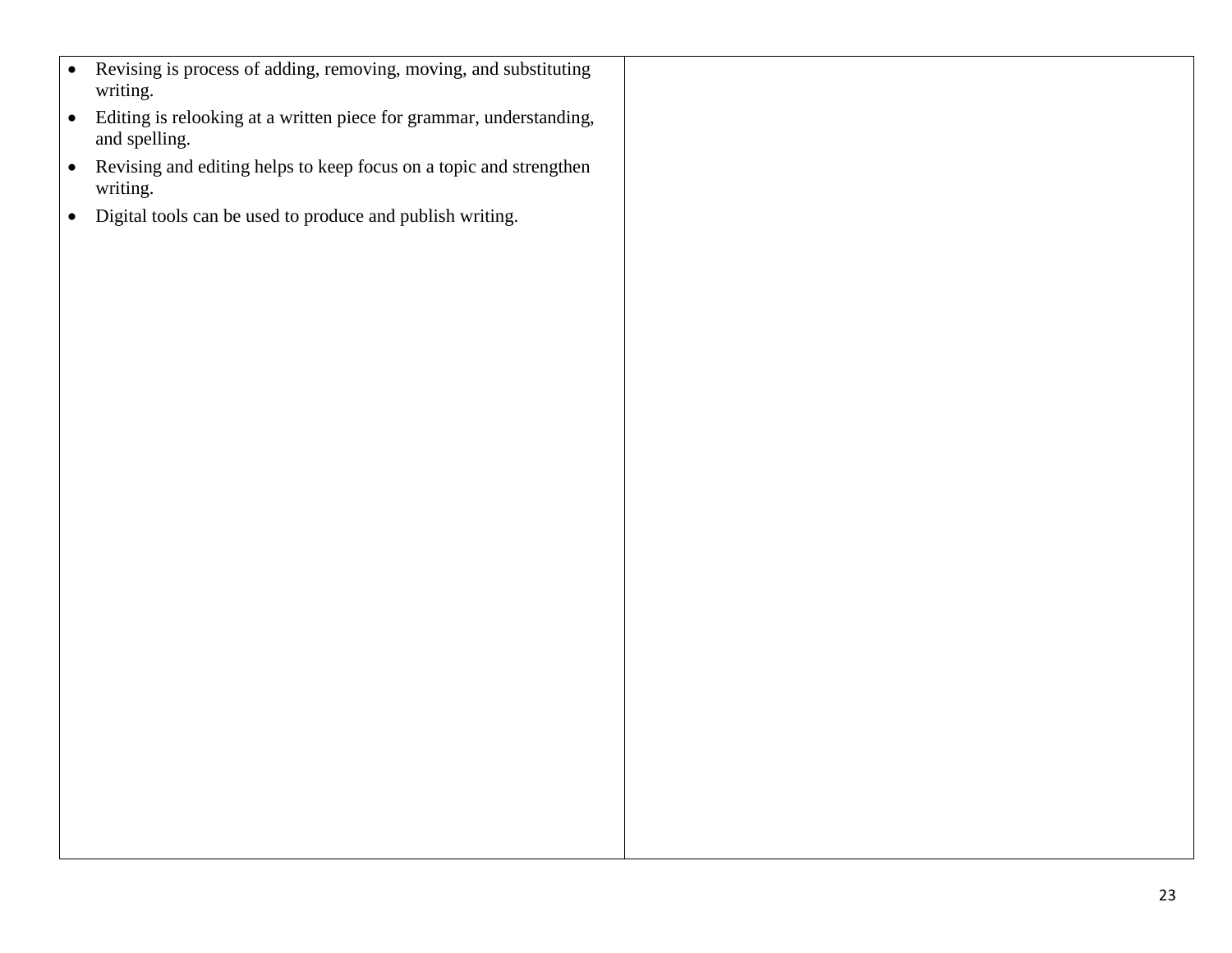| COURSE:     | Reading                                  | <b>TIME FRAME:</b> 24 days |   |
|-------------|------------------------------------------|----------------------------|---|
| UNIT $#4$ : | Inferences, Conclusions, Generalizations | <b>GRADE:</b>              | ∼ |

| <b>STANDARDS:</b> |                                                                                                                                    |  |  |  |
|-------------------|------------------------------------------------------------------------------------------------------------------------------------|--|--|--|
|                   | Type of Standard: Common Core Standards                                                                                            |  |  |  |
|                   | Know and apply grade-level phonics and word analysis skills in decoding words.                                                     |  |  |  |
|                   | a. Distinguish long and short vowels when reading regularly spelling one-syllable words.                                           |  |  |  |
|                   | b. Know spelling-sound correspondences for additional common vowel teams.                                                          |  |  |  |
|                   | c. Decode regularly spelled two-syllable words with long vowels.                                                                   |  |  |  |
| RF.2.3            | e. Identify words with inconsistent but common spelling-sound correspondences.                                                     |  |  |  |
| RL.2.7            | Use information gained from the illustrations and words in a print or digital text to demonstrate understanding of its             |  |  |  |
|                   | characters, setting, or plot.                                                                                                      |  |  |  |
| RI.2.3            | Describe the connection between a series of historical events, scientific ideas or concepts, or steps in technical procedures in a |  |  |  |
|                   | text.                                                                                                                              |  |  |  |
| W.2.8             | Recall information from experiences or gather information from provided sources to answer a question.                              |  |  |  |
|                   |                                                                                                                                    |  |  |  |
|                   |                                                                                                                                    |  |  |  |
|                   |                                                                                                                                    |  |  |  |
|                   |                                                                                                                                    |  |  |  |
|                   |                                                                                                                                    |  |  |  |
|                   |                                                                                                                                    |  |  |  |
|                   |                                                                                                                                    |  |  |  |
|                   |                                                                                                                                    |  |  |  |
|                   |                                                                                                                                    |  |  |  |
|                   |                                                                                                                                    |  |  |  |
|                   |                                                                                                                                    |  |  |  |
|                   |                                                                                                                                    |  |  |  |
|                   |                                                                                                                                    |  |  |  |
|                   |                                                                                                                                    |  |  |  |
|                   |                                                                                                                                    |  |  |  |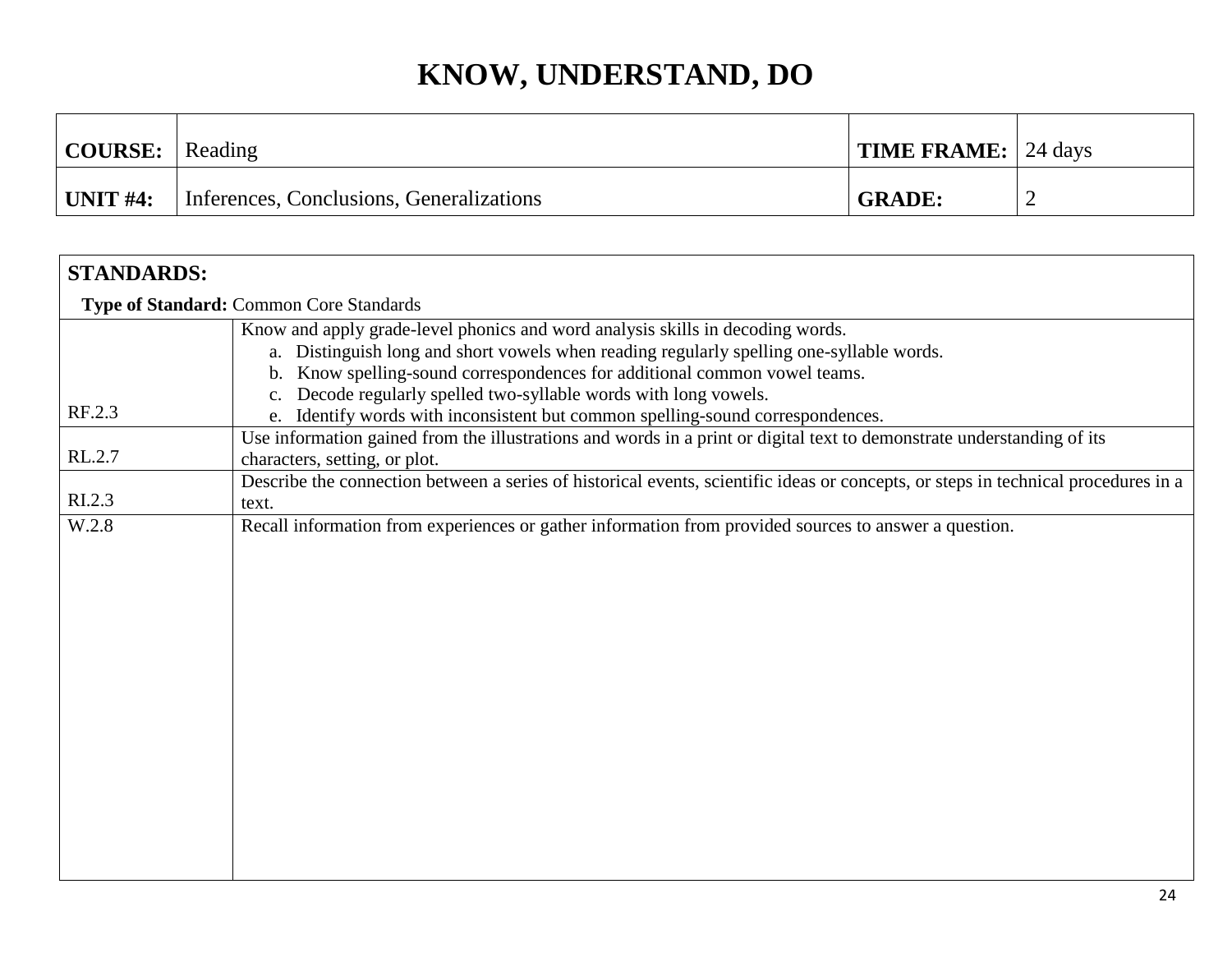| $\vert$ COURSE: $\vert$ Reading |                                          | TIME FRAME: 24 days |  |
|---------------------------------|------------------------------------------|---------------------|--|
| UNIT #4:                        | Inferences, Conclusions, Generalizations | <b>GRADE:</b>       |  |

#### **UNDERSTANDINGS**

Proficient readers draw conclusions, make inferences, and make generalizations to fluently read and comprehend fiction and nonfiction text.

#### **COMMON ASSESSMENTS/CULMINATING ACTIVITY**

Students demonstrate their use of drawing conclusions, making inferences, and making generalizations to fluently decode and comprehend grade level text through a common assessment.

| <b>KNOW</b>                                                                                                                                                 | D <sub>O</sub>                                                                                                                                                             |
|-------------------------------------------------------------------------------------------------------------------------------------------------------------|----------------------------------------------------------------------------------------------------------------------------------------------------------------------------|
| <b>Phonics</b>                                                                                                                                              | <b>Phonics</b>                                                                                                                                                             |
| Sound and letter correspondence for variant vowel teams (ou/ow,<br>$ew/ue$ , $oo$ , $ou$ )<br>Sound and letter correspondence for diphthongs (oi/oy, au/aw) | Sort words.<br>$\bullet$<br>Apply phonics knowledge to build additional words (Sound Book).<br>Independently read and write words.<br>Associate sounds with spelling.<br>c |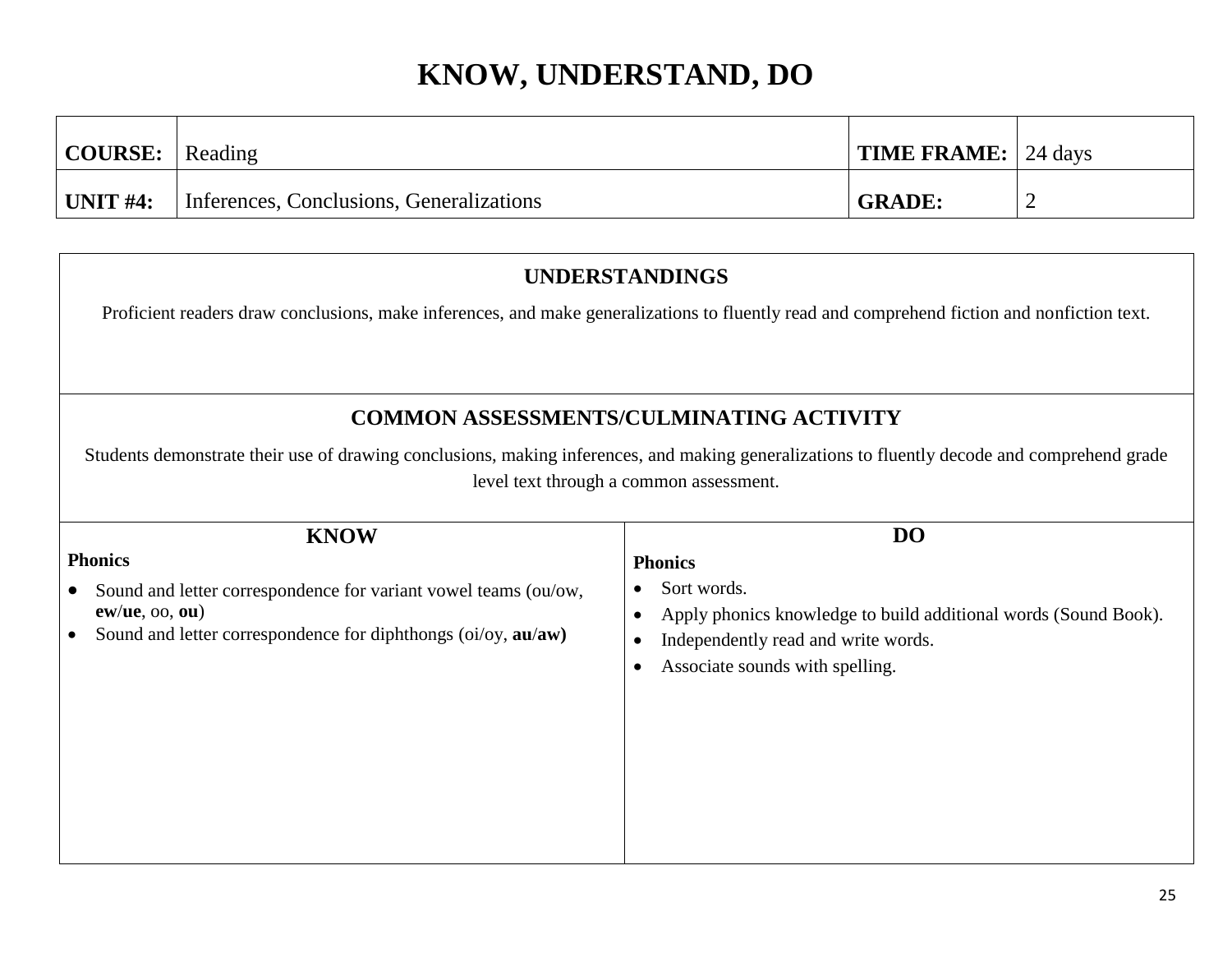#### **Comprehension**

*\*Graphic organizers appropriate for skill.*

- Drawing conclusions is the ability to use only text details to understand the author's ideas correctly.
- Inferencing is the ability to use what you already know (prior knowledge) and text clues to comprehend the text.
- Making generalizations is the ability to make a broad statement that is true most of the time using details from the text and your own prior knowledge.
- Connections can be made between a series of historical events, scientific ideas or concepts, or steps in a technical procedure in a text.
- An open-ended response consists of 3 parts (POQ, text evidence, and conclusion) in response to text.

#### **Comprehension**

*\*Use graphic organizers appropriate to skill.*

- Using evidence from the text only, draw a conclusion of the author's ideas.
- Using background knowledge and evidence from the text, make an inference about the author's ideas.
- Using inferences and conclusions make a generalization.
- Identify and use clue words (most, all, often, always, usually, generally) to make a generalization that is true most of the time.
- Make connections between a series of historical events, scientific ideas or concepts, or steps in a technical procedure in a text.
- Respond to an open-ended question using POQ (Part Of the Question), evidence from the text, and a conclusion.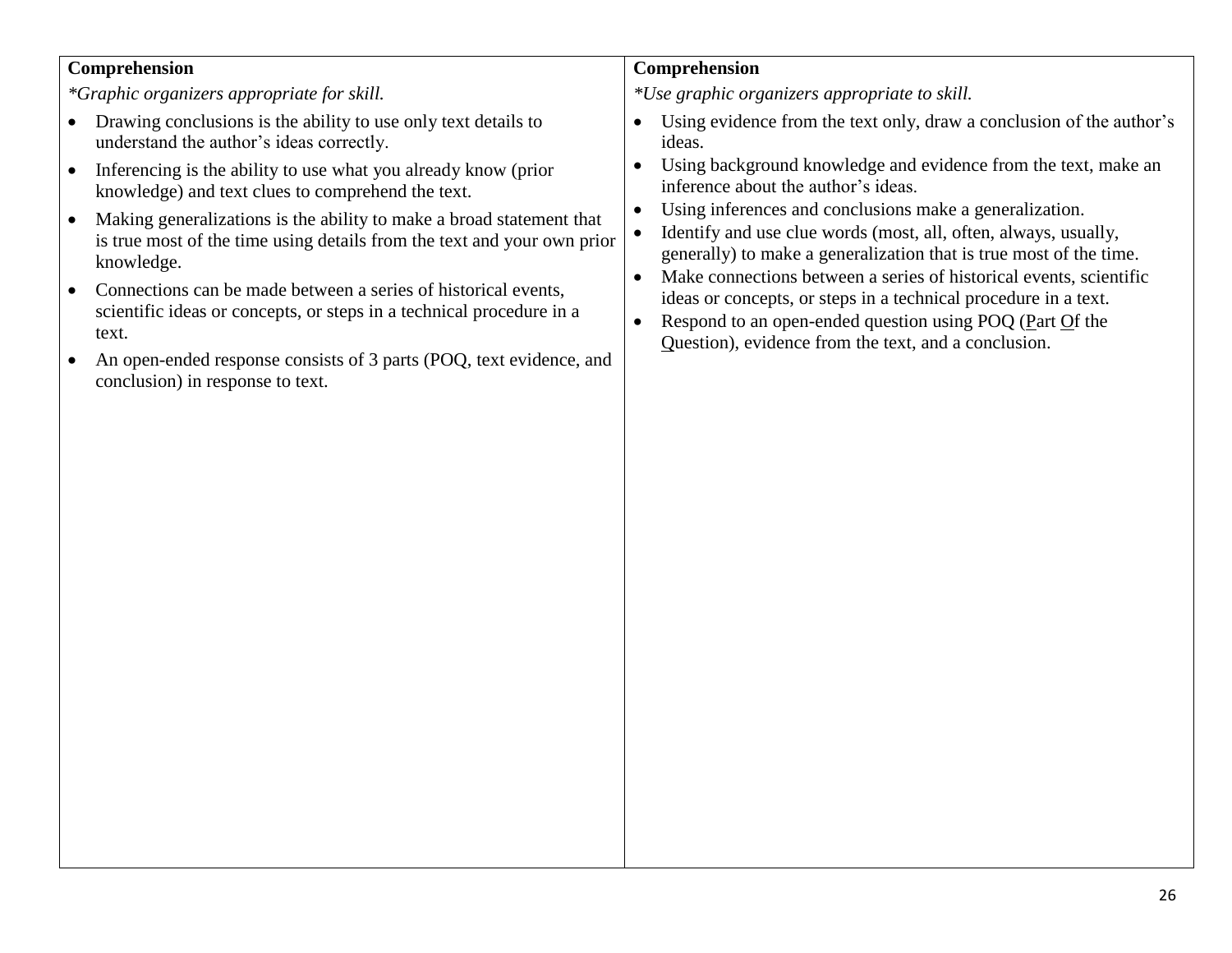| COURSE:   | Writing    | <b>TIME FRAME:</b> 24 days |   |
|-----------|------------|----------------------------|---|
| 'UNIT #4: | Persuasive | <b>GRADE:</b>              | ∽ |

| <b>STANDARDS:</b> |                                                                                                                                                                                                                                                                                    |  |  |  |
|-------------------|------------------------------------------------------------------------------------------------------------------------------------------------------------------------------------------------------------------------------------------------------------------------------------|--|--|--|
|                   | Type of Standard: Common Core Standards                                                                                                                                                                                                                                            |  |  |  |
|                   | Demonstrate command of the conventions of standard English grammar and usage when writing or speaking.<br>c. Use reflexive pronouns (e.g., myself, ourselves).<br>d. Form and use the past tense of frequently occurring irregular verbs (e.g., sat, hid, told).                   |  |  |  |
| L.2.1<br>W.2.1    | Write opinion pieces in which they introduce the topic or book they are writing about, state an opinion, supply reasons that<br>support the opinion, use linking words (e.g., because, and, also) to connect opinion and reasons, and provide a concluding<br>statement or section |  |  |  |
| W.2.5             | With guidance and support from adults and peers, focus on a topic and strengthen writing as needed by revising and editing.                                                                                                                                                        |  |  |  |
| W.2.6             | With guidance and support from adults, use a variety of digital tools to produce and publish writing, including in<br>collaboration with peers.                                                                                                                                    |  |  |  |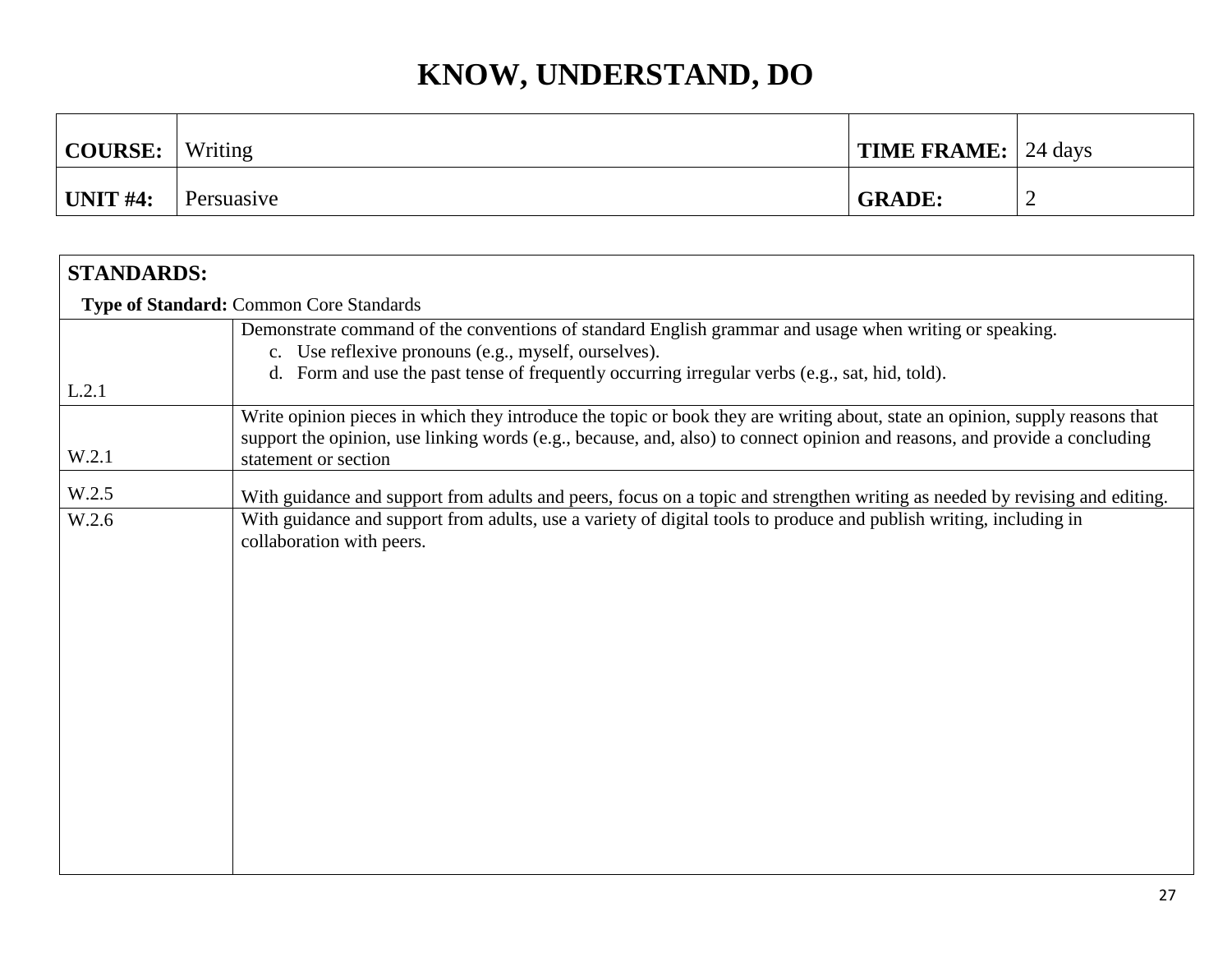| COURSE:      | Writing    | $\vert$ TIME FRAME: $\vert$ 24 days |   |
|--------------|------------|-------------------------------------|---|
| $ $ UNIT #4: | Persuasive | <b>GRADE:</b>                       | - |

| <b>UNDERSTANDINGS</b>                                                                                                                                                                                                                                                                                                                                                  |                                                                                                                                                                                                                                                                                                                                                                                   |  |  |
|------------------------------------------------------------------------------------------------------------------------------------------------------------------------------------------------------------------------------------------------------------------------------------------------------------------------------------------------------------------------|-----------------------------------------------------------------------------------------------------------------------------------------------------------------------------------------------------------------------------------------------------------------------------------------------------------------------------------------------------------------------------------|--|--|
|                                                                                                                                                                                                                                                                                                                                                                        | Proficient writers use the writing process to develop a well-written persuasive essay.                                                                                                                                                                                                                                                                                            |  |  |
|                                                                                                                                                                                                                                                                                                                                                                        |                                                                                                                                                                                                                                                                                                                                                                                   |  |  |
|                                                                                                                                                                                                                                                                                                                                                                        | <b>COMMON ASSESSMENTS/CULMINATING ACTIVITY</b>                                                                                                                                                                                                                                                                                                                                    |  |  |
| Students demonstrate their knowledge of persuasive writing by writing persuasive pieces.                                                                                                                                                                                                                                                                               |                                                                                                                                                                                                                                                                                                                                                                                   |  |  |
| DO<br><b>KNOW</b>                                                                                                                                                                                                                                                                                                                                                      |                                                                                                                                                                                                                                                                                                                                                                                   |  |  |
| <b>Handwriting</b><br>Formation of uppercase and lowercase letters: Ff, Qq, Xx, Zz                                                                                                                                                                                                                                                                                     | <b>Handwriting</b><br>Demonstrate correct formation of uppercase and lowercase letters: Ff,<br>$\bullet$<br>Qq, Xx, Zz<br>Complete Handwriting Without Tears pgs. 42-51                                                                                                                                                                                                           |  |  |
| Grammar<br>Conventions of standard English grammar and usage when writing or<br>speaking (G.U.M. Unit 3 Lessons 26, 30-35).<br>A reflexive pronoun refers back to the subject of a<br>$\circ$<br>sentence. Myself, yourself, and ourselves are reflexive<br>pronouns.<br>Forms of irregular verbs (e.g., have, be, go, tell, eat, sit,<br>$\circ$<br>come, hide, give) | Grammar<br>Write and speak using the conventions of standard English<br>grammar.<br>Choose and use the reflexive pronouns, myself, yourself,<br>$\circ$<br>and ourselves, correctly in sentences.<br>Choose and use appropriate forms of irregular verbs.<br>$\circ$<br>Use conventions of standard English capitalization,<br>$\circ$<br>punctuation, and spelling when writing. |  |  |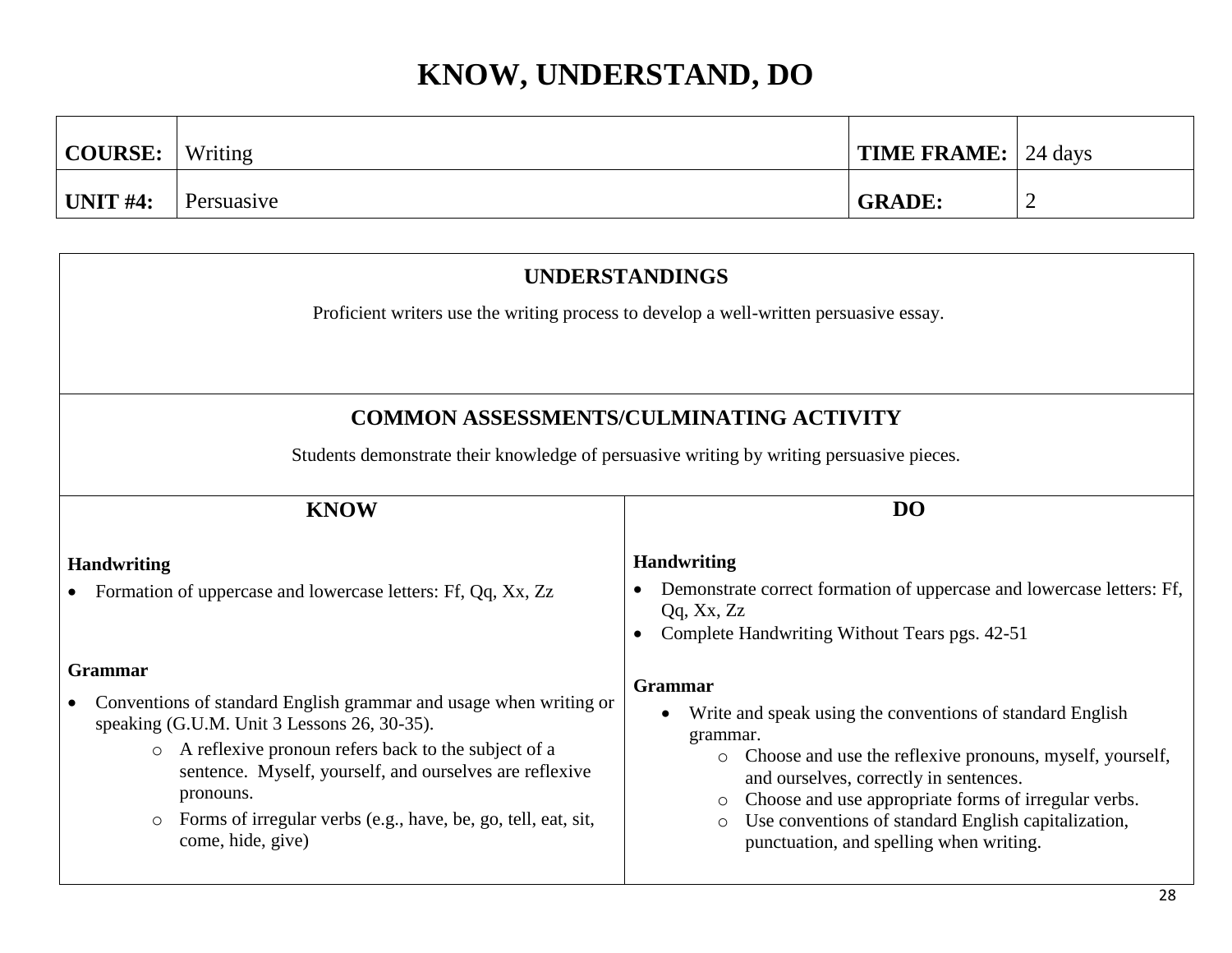#### **Writing**

- Persuasive writing has an opinion, reasons that support the opinion, uses linking words to connect the opinion and reasons, and has a concluding statement or section.
- Reasons are logically ordered so they support facts and details.
- Linking words connect ideas.
- Digital tools can be used to produce and publish writing.

#### **Writing**

- Write a persuasive paragraph in which they introduce the topic, state an opinion, supply reasons that support the opinion, and provide a conclusion sentence.
- Use linking words (e.g., because, and, also) to connect opinions and reasons.
- With guidance and support from adults and peers, focus on a topic and strengthen writing as needed by revising and editing
- With the guidance and support from adults, use a variety of digital tools to produce and publish writing, including in collaboration with peers.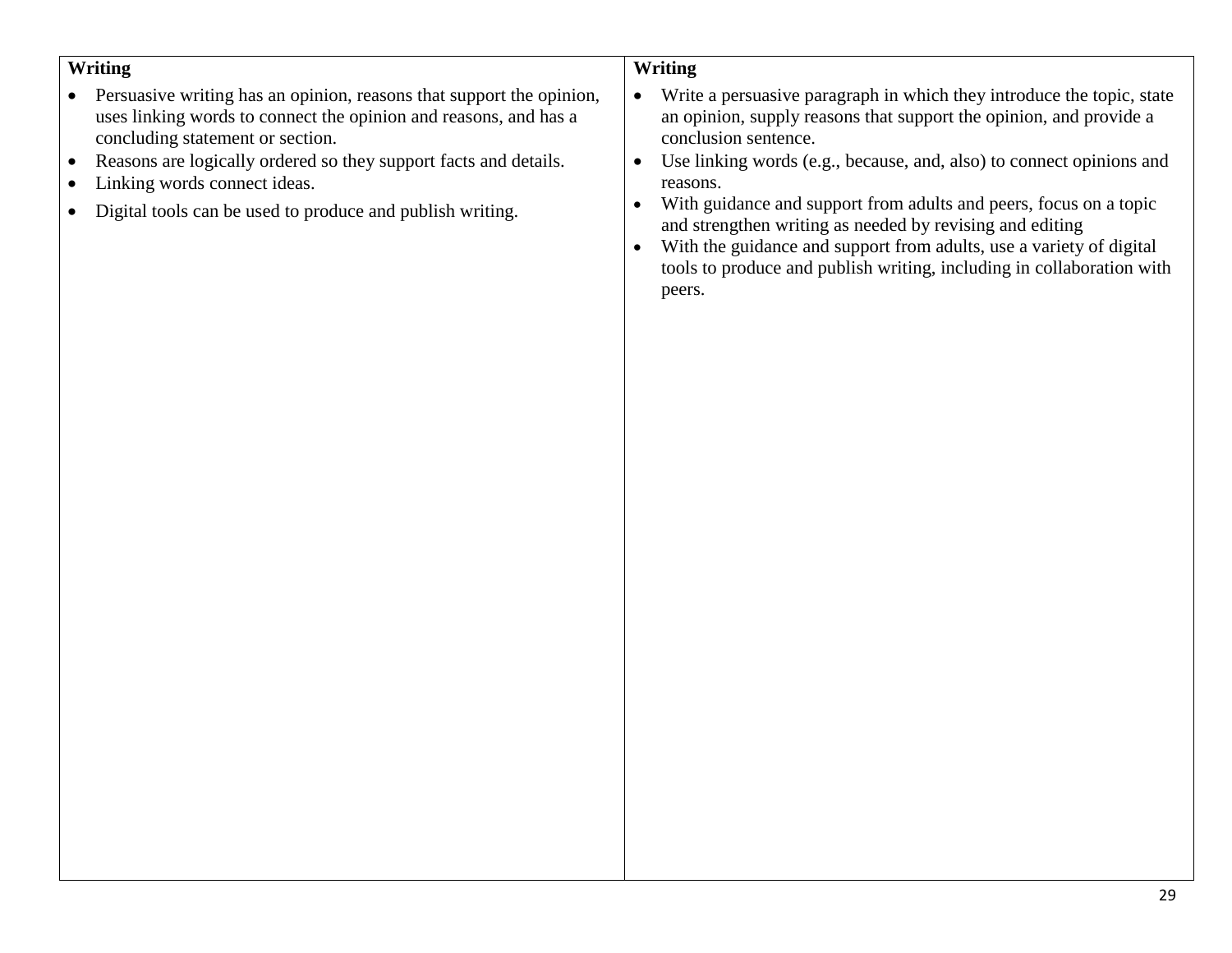| $\vert$ COURSE: $\vert$ | Reading                  | <b>TIME FRAME:</b> 48 days |  |
|-------------------------|--------------------------|----------------------------|--|
| $\vert$ UNIT #5:        | <b>Text Organization</b> | <b>GRADE:</b>              |  |

| <b>STANDARDS:</b>  |                                                                                                                                                                                                                                                                             |
|--------------------|-----------------------------------------------------------------------------------------------------------------------------------------------------------------------------------------------------------------------------------------------------------------------------|
|                    | Type of Standard: Common Core Standards                                                                                                                                                                                                                                     |
|                    | Know and apply grade-level phonics and word analysis skills in decoding words.<br>b. Know spelling-sound correspondences for additional common vowel teams.<br>c. Decode regularly spelled two-syllable words with long vowels.                                             |
| RF.2.3             | d. Decode words with common prefixes and suffixes.                                                                                                                                                                                                                          |
| R <sub>L.2.5</sub> | Know and use various text features (e.g., captions, bold print, subheadings, glossaries, indexes, electronic menus, icons) to<br>locate key facts or information in a text efficiently.                                                                                     |
| RI.2.7             | Explain how specific images (e.g., a diagram showing how a machine works) contribute to and clarify a text.                                                                                                                                                                 |
| RI.2.9             | Compare and contrast the most important points presented by two texts on the same topic.                                                                                                                                                                                    |
| L.2.2              | Demonstrate command of the conventions of standard English capitalization, punctuation, and spelling when writing.<br>c. Use an apostrophe to form contractions and frequently occurring possessives.                                                                       |
| L.2.4              | Determine or clarify the meaning of unknown and multiple-meaning words and phrases based on grade 2 reading and content,<br>choosing flexibly from an array of strategies.<br>b. Determine the meaning of the new word formed when a known prefix is added to a known word. |
| W.2.8              | Recall information from experiences or gather information from provided sources to answer a question.                                                                                                                                                                       |
|                    |                                                                                                                                                                                                                                                                             |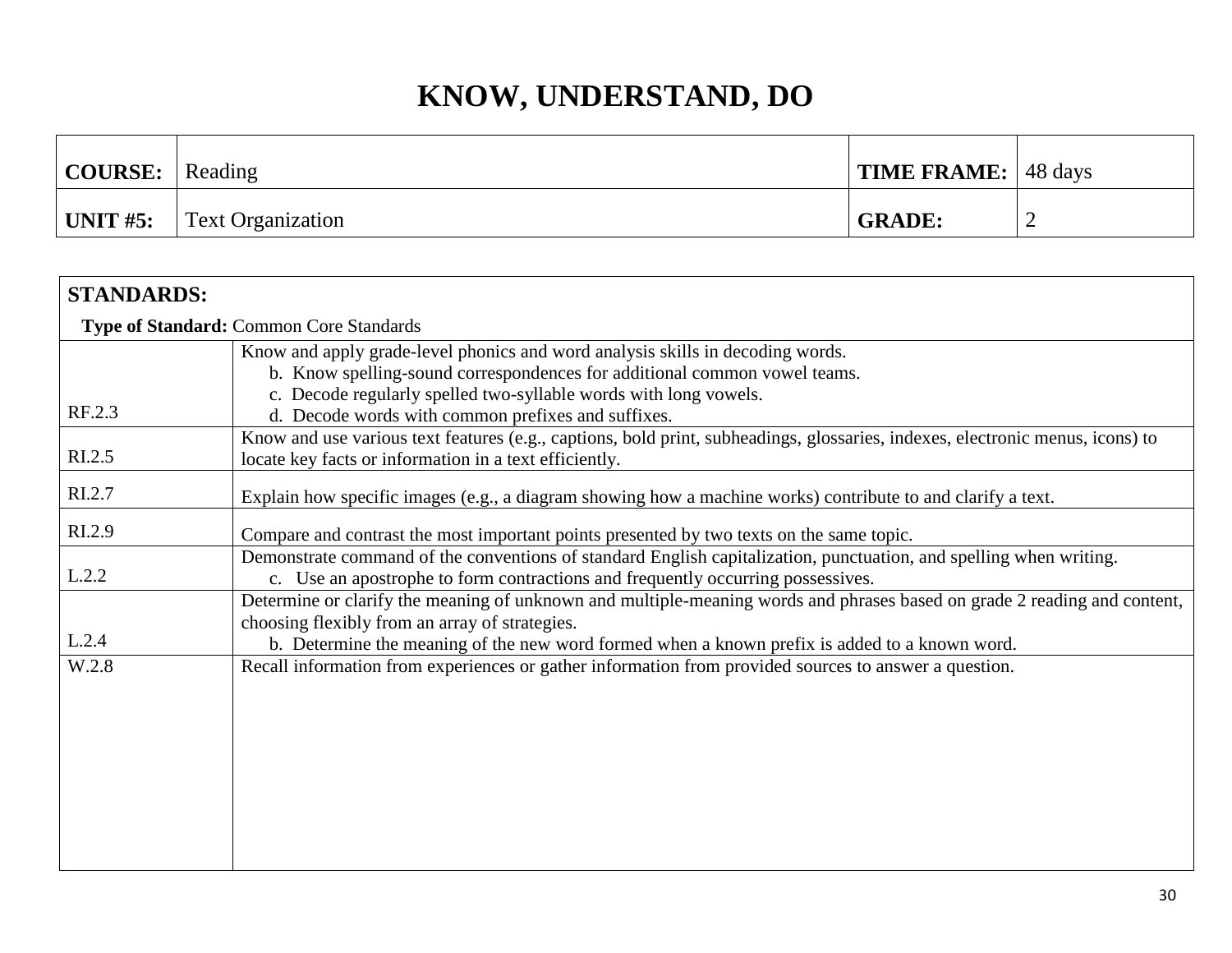| $\vert$ COURSE: $\vert$ Reading |                                            | <b>TIME FRAME:</b> 48 days |   |
|---------------------------------|--------------------------------------------|----------------------------|---|
|                                 | $\vert$ UNIT #5: $\vert$ Text Organization | <b>GRADE:</b>              | _ |

#### **UNDERSTANDINGS**

Proficient readers identify and use text organization to fluently read and comprehend a nonfiction text.

#### **COMMON ASSESSMENTS/CULMINATING ACTIVITY**

Students demonstrate knowledge and usage of text organization to fluently decode and comprehend grade level text through a common assessment.

| <b>KNOW</b>                                                                                                                                                                                                                                                                                                                                                                                                                                                                                                                                                                     | DO                                                                                                                                                                                                                                                                                                                                                                                                              |
|---------------------------------------------------------------------------------------------------------------------------------------------------------------------------------------------------------------------------------------------------------------------------------------------------------------------------------------------------------------------------------------------------------------------------------------------------------------------------------------------------------------------------------------------------------------------------------|-----------------------------------------------------------------------------------------------------------------------------------------------------------------------------------------------------------------------------------------------------------------------------------------------------------------------------------------------------------------------------------------------------------------|
| <b>Phonics</b>                                                                                                                                                                                                                                                                                                                                                                                                                                                                                                                                                                  | <b>Phonics</b>                                                                                                                                                                                                                                                                                                                                                                                                  |
| Sound and letter correspondence for hard and soft c and g.<br>Sound and letter correspondence for silent consonants (gh, kn, b, wr)<br>Sound and letter correspondence for long i (igh, ight)<br>Sound and letter correspondence for prefixes (un, re, pre)<br>Sound and letter correspondence for suffixes (ly, ful)<br>Sound and letter correspondence for endings (tion, ture)<br>Multiple-meaning words are words that sound and are spelled the<br>same but have different meanings.<br>Contractions are words made up of two smaller words separated by<br>an apostrophe. | Sort words.<br>$\bullet$<br>Determine the meaning of a new word formed when a known prefix<br>is added.<br>Apply phonics knowledge to build additional words (Sound Book).<br>€<br>Independently read and write words.<br>€<br>Associate sounds with spelling.<br>Determine the appropriate definition of a multiple-meaning word<br>€<br>based on context clues.<br>Decode and encode words with contractions. |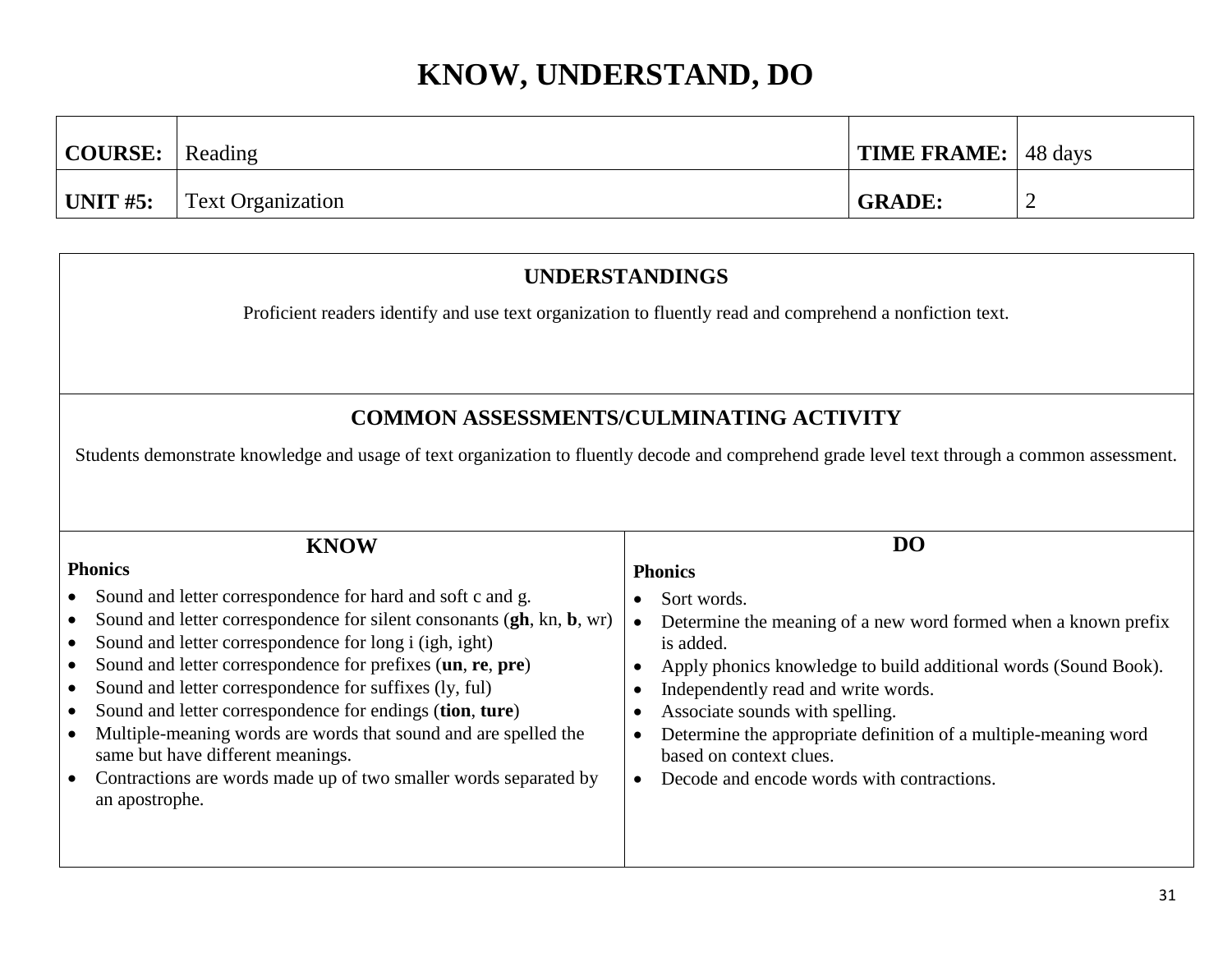#### **Comprehension**

*\*Graphic organizers appropriate to skill.*

- Text features provide additional information in a nonfiction text.
- Text features include table of contents, glossary, index, heading, subheadings, bold print, captions, graphics (maps, graphs, pictures, etc.) electronic menus, and icons.
- Text can be organized by sequence of events, cause and effect, compare and contrast, problem and solution, and question and answer.
- Key words signal how the text is organized. (signal words)
- Sequence of events organizes text to show order.
- Cause and effect organizes text to show the relationship between what happened and why it happened.
- Compare and contrast organizes text to show how things are alike and different.
- Problem and solution organizes text by identifying a problem and offering a solution.
- Ouestion and answer organizes text by asking questions and providing information to answer it.
- Connections can be made between a series of historical events, scientific ideas or concepts, or steps in a technical procedure in a text.
- The steps to compare and contrast the most important points presented by two texts on the same subject:
	- o Look for similarities between the two texts
	- o Identify differences between the two texts according to a specific category
- An open-ended response consists of 3 parts (POQ, text evidence, and conclusion) in response to text.

#### **Comprehension**

*\*Use graphic organizers appropriate to skill.*

- Ask and answer questions such as who, what, where, when, why and how to demonstrate understanding of key details in a nonfiction text.
- Identify text features (table of contents, glossary, index, heading, subheadings, bold print, captions, graphics (maps, graphs, pictures, etc.), electronic menus, and icons).
- Know and use various text features to locate key facts or information in a text efficiently.
- Sequence events in order from a text.
- Identify cause and effect relationships in a text.
- Locate information in a text to compare and contrast.
- Identify a problem and solution in a text.
- Identify question and answer in a text.
- Read and listen to a variety of nonfiction genres (news, magazines, historical events, scientific ideas or concepts, and steps in technical procedures) to determine the text organization of the selection using signal words.
- Compare and contrast the main points presented by two texts on the same topic.
- Respond to an open-ended question using POQ (Part Of the Question), evidence from the, and a conclusion.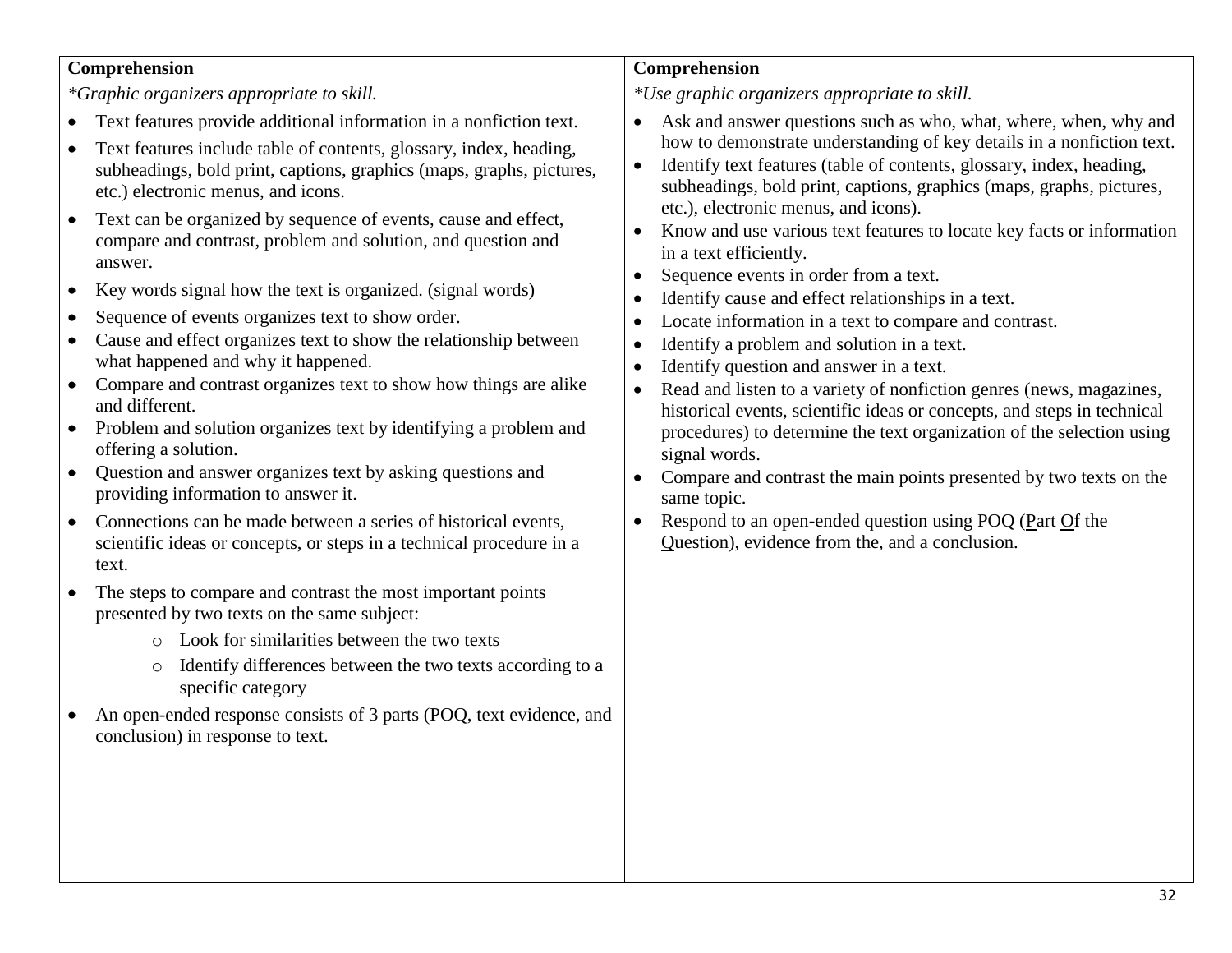| COURSE:      | Writing       | <b>TIME FRAME:</b> 48 days |                          |
|--------------|---------------|----------------------------|--------------------------|
| $ $ UNIT #5: | Informational | <b>GRADE:</b>              | $\overline{\phantom{a}}$ |

| Type of Standard: Common Core Standards<br>Demonstrate command of the conventions of standard English grammar and usage when writing or speaking.        |                                                                                                                                 |  |  |
|----------------------------------------------------------------------------------------------------------------------------------------------------------|---------------------------------------------------------------------------------------------------------------------------------|--|--|
|                                                                                                                                                          |                                                                                                                                 |  |  |
| L.2.1<br>d. Form and use the past tense of frequently occurring irregular verbs.                                                                         |                                                                                                                                 |  |  |
| W.2.2<br>concluding statement or section.                                                                                                                | Write informative/explanatory texts in which they introduce a topic, use facts and definitions to develop points, and provide a |  |  |
| W.2.5<br>With guidance and support from adults and peers, focus on a topic and strengthen writing as needed by revising and editing.                     |                                                                                                                                 |  |  |
| W.2.6<br>With guidance and support from adults, use a variety of digital tools to produce and publish writing, including in<br>collaboration with peers. |                                                                                                                                 |  |  |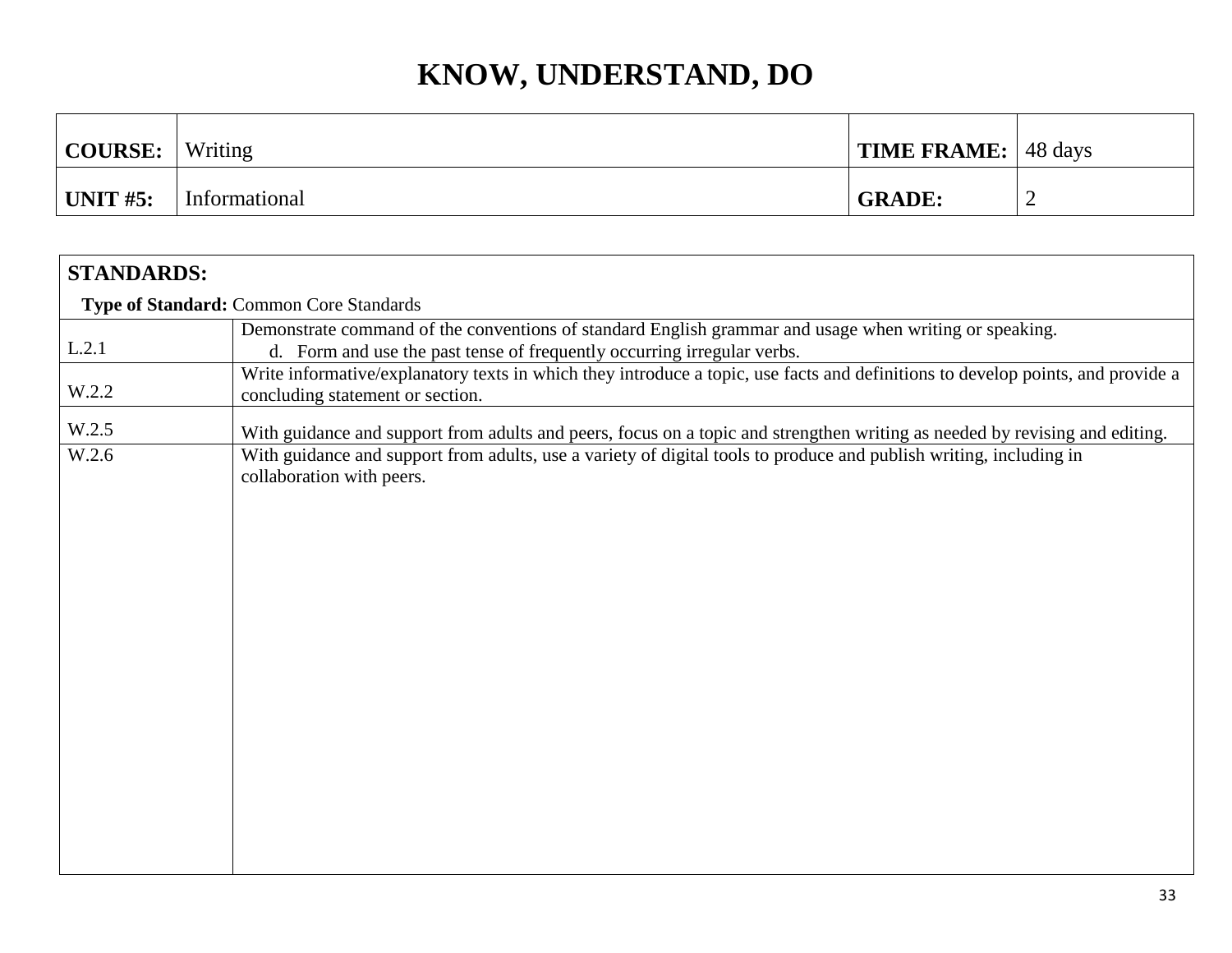| COURSE:          | Writing       | <b>TIME FRAME:</b> 48 days |  |
|------------------|---------------|----------------------------|--|
| $\vert$ UNIT #5: | Informational | <b>GRADE:</b>              |  |

| <b>UNDERSTANDINGS</b>                                                                                                          |                                                                                                                                                   |  |  |
|--------------------------------------------------------------------------------------------------------------------------------|---------------------------------------------------------------------------------------------------------------------------------------------------|--|--|
| Proficient writers use the writing process to develop a well-written informational essays.                                     |                                                                                                                                                   |  |  |
|                                                                                                                                |                                                                                                                                                   |  |  |
|                                                                                                                                | <b>COMMON ASSESSMENTS/CULMINATING ACTIVITY</b>                                                                                                    |  |  |
|                                                                                                                                | Students demonstrate their knowledge of informational writing by writing informational pieces.                                                    |  |  |
| D <sub>O</sub><br><b>KNOW</b>                                                                                                  |                                                                                                                                                   |  |  |
| <b>Handwriting</b>                                                                                                             | <b>Handwriting</b>                                                                                                                                |  |  |
| The formation of uppercase and lowercase letters.                                                                              | Demonstrate correct formation of all uppercase and lowercase letters.<br>Complete Handwriting Without Tears pgs. 53-73<br>٠                       |  |  |
| <b>Grammar</b>                                                                                                                 | Grammar                                                                                                                                           |  |  |
| Conventions of standard English grammar and usage when writing or<br>$\bullet$<br>speaking (G.U.M. Unit 4 Lessons 37-48).      | Write and speak using the conventions of standard English grammar.<br>$\bullet$<br>Demonstrate agreement between subjects and verbs in<br>$\circ$ |  |  |
| A subject and a verb must agree in a sentence.<br>$\circ$                                                                      | sentences.<br>Identify and write verbs in the past tense.<br>$\circ$                                                                              |  |  |
| A tense of a verb helps show when an action happens.<br>$\circ$<br>A past tense verb shows that an action happened in the<br>O | Identify and write verbs in the present tense.<br>Identify and write verbs in the future tense.<br>O                                              |  |  |
| past. Many past tense verbs end in -ed.                                                                                        | Identify and use subject pronouns.<br>$\circ$                                                                                                     |  |  |
| A present tense verb can be used to show that something<br>$\circ$<br>happens regularly.                                       | Identify and use object pronouns.<br>∩<br>Identify and use possessive pronouns.<br>Identify and use indefinite pronouns.<br>O                     |  |  |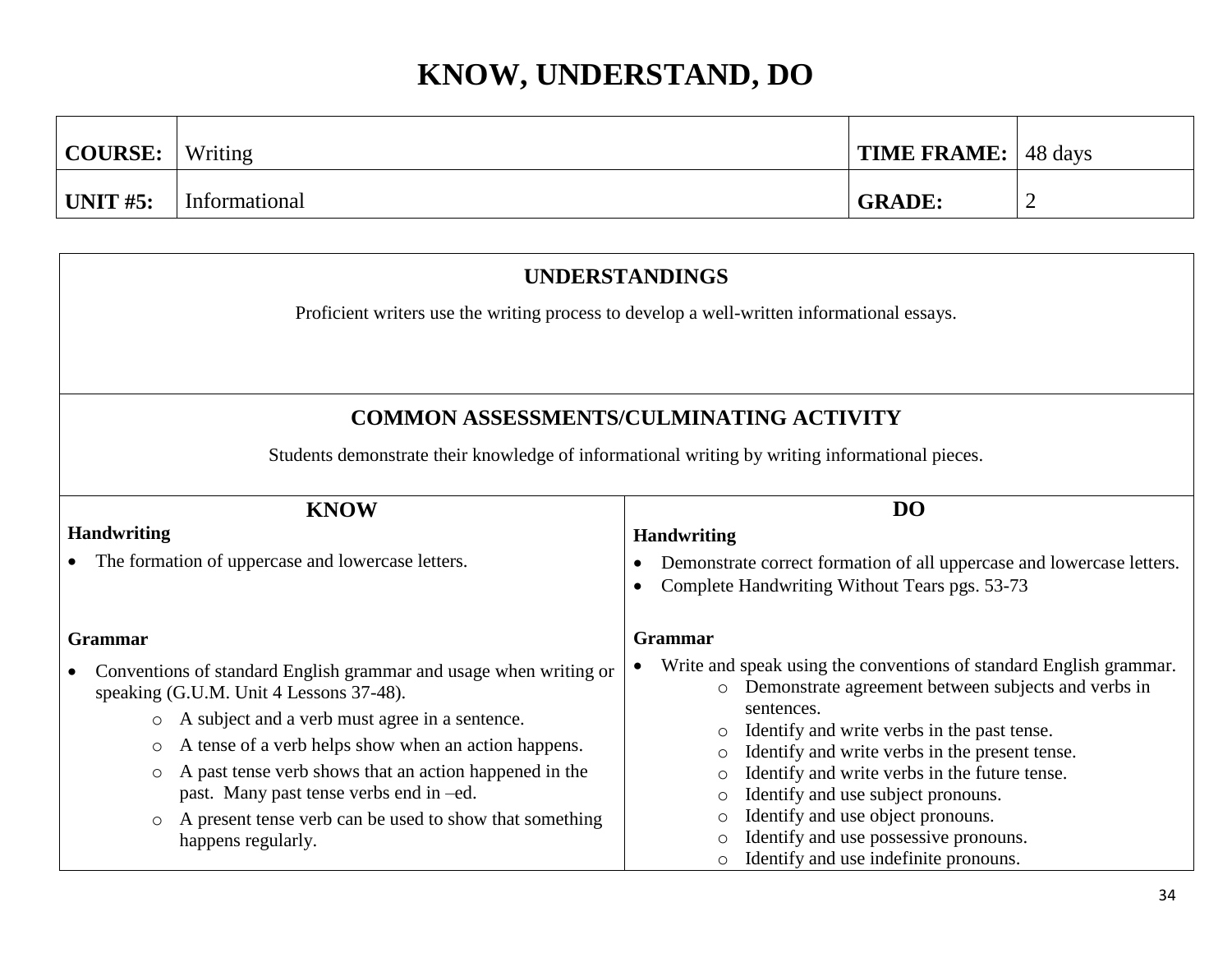- o A future tense verb shows that an action will happen in the future. Future tense verbs include the helping verb will.
- o A subject pronoun takes the place of one or more nouns (e.g., I, you, he, she, and it). It is a type of personal pronoun.
- o An object pronoun takes the place of one or more nouns. Object pronouns come after actions verbs and words such as to, at, for, of, from, on or with.
- o A possessive pronoun is a pronoun that shows ownership (e.g., my, your, his, her, its their, and our)
- o Indefinite pronouns refer to persons or things that are not identified as individuals (e.g., anybody, both, some, anyone, everyone, few, nobody, most, and someone).

#### **Writing**

- Informational writing introduces a topic, uses facts and definitions to develop points, and provides a concluding statement or section.
- Transitional words and phrases are used to link ideas.
- Dictionaries are used to check and correct spelling mistakes.
- Digital tools can be used to produce and publish writing.

o Use conventions of standard English capitalization, punctuation, and spelling when writing.

#### **Writing**

- Write an informative text in which they introduce a topic, use facts and definitions to develop points, and provide a concluding statement or section (e.g., How to…, Explain your favorite…)
- Use linking words and phrases.
- With guidance and support from adults and peers, focus on a topic and strengthen writing as needed by revising and editing
- Use a dictionary to check and correct spelling mistakes during editing.
- With the guidance and support from adults, use a variety of digital tools to produce and publish writing, including in collaboration with peers.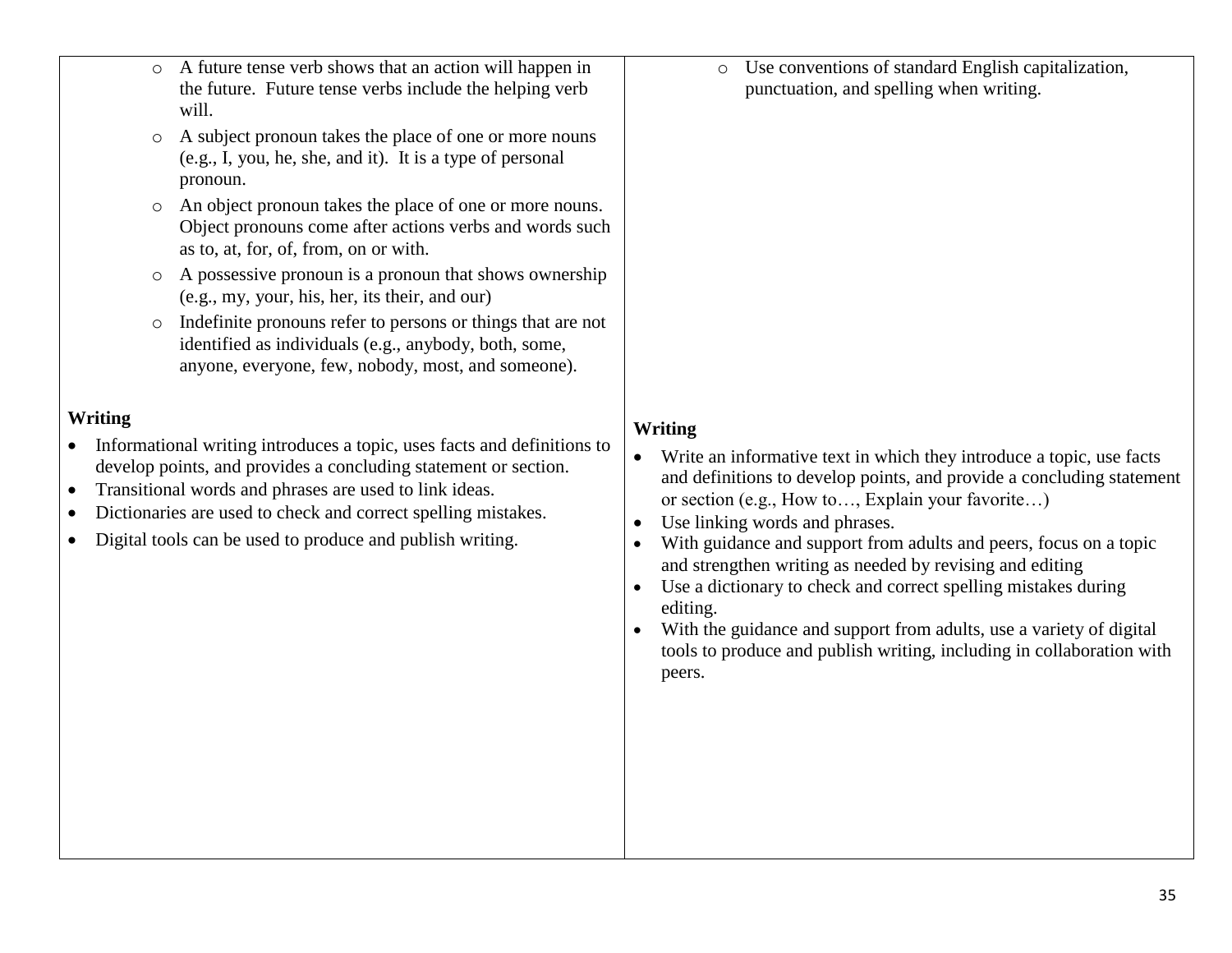| $\vert$ COURSE: $\vert$ | Reading                    | TIME FRAME:   12 days |  |
|-------------------------|----------------------------|-----------------------|--|
| $^{\prime}$ UNIT #6:    | <b>Figurative Language</b> | <b>GRADE:</b>         |  |

| <b>STANDARDS:</b> |                                                                                                                                                                                                                                                                                                                                                                                                              |
|-------------------|--------------------------------------------------------------------------------------------------------------------------------------------------------------------------------------------------------------------------------------------------------------------------------------------------------------------------------------------------------------------------------------------------------------|
|                   | <b>Type of Standard: Common Core Standards</b>                                                                                                                                                                                                                                                                                                                                                               |
|                   | Know and apply grade-level phonics and word analysis skills in decoding words.                                                                                                                                                                                                                                                                                                                               |
| RF.2.3            | c. Decode regularly spelled two-syllable words with long vowels.<br>d. Decode words with common prefixes and suffixes.                                                                                                                                                                                                                                                                                       |
| RL.2.4            | Describe how words and phrases (e.g., regular beats, alliteration, rhymes, repeated lines) supply rhythm and meaning in a<br>story, poem, or song.                                                                                                                                                                                                                                                           |
| RL.2.9            | Compare and contrast two or more versions of the same story (e.g., Cinderella stores) by different authors or from different<br>cultures.                                                                                                                                                                                                                                                                    |
| RI.2.9            | Compare and contrast the most important points presented by two texts on the same topic.                                                                                                                                                                                                                                                                                                                     |
| L.2.4<br>W.2.8    | Determine or clarify the meaning of unknown and multiple-meaning words and phrases based on grade 2 reading and content,<br>choosing flexibly from an array of strategies.<br>c. Use a known root word as a clue to the meaning of an unknown word with the same root (e.g., addition, additional).<br>Recall information from experiences or gather information from provided sources to answer a question. |
|                   |                                                                                                                                                                                                                                                                                                                                                                                                              |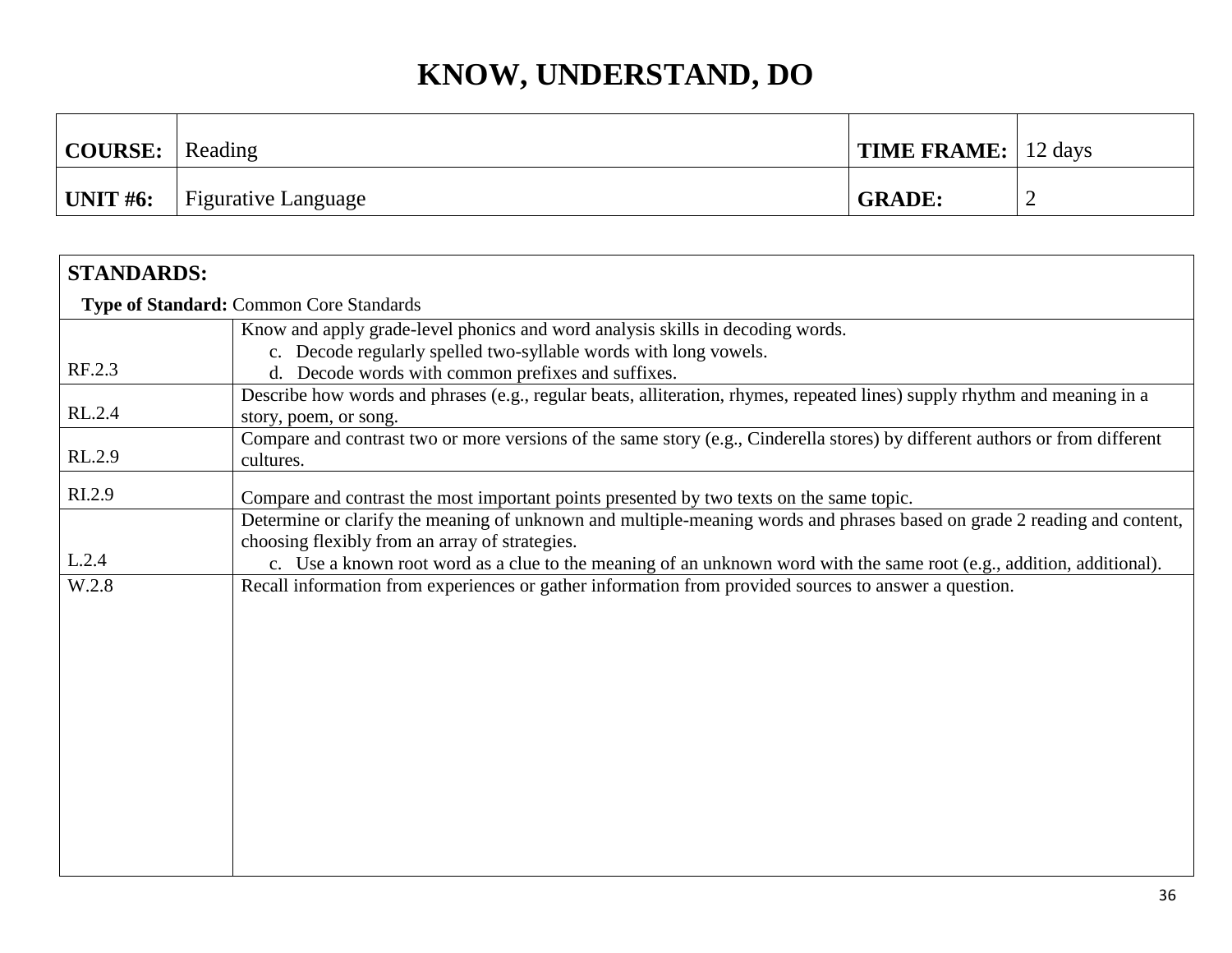| $\vert$ COURSE: $\vert$ Reading |                            | <b>TIME FRAME:</b> 12 days |   |
|---------------------------------|----------------------------|----------------------------|---|
| $\mid$ UNIT #6:                 | <b>Figurative Language</b> | <b>GRADE:</b>              | ∽ |

| <b>UNDERSTANDINGS</b>                                                                                                                                                                                                                                                                                                                                                                                                                                                                                                                                                                                                                |                                                                                                                                                                                                                                                                   |  |  |
|--------------------------------------------------------------------------------------------------------------------------------------------------------------------------------------------------------------------------------------------------------------------------------------------------------------------------------------------------------------------------------------------------------------------------------------------------------------------------------------------------------------------------------------------------------------------------------------------------------------------------------------|-------------------------------------------------------------------------------------------------------------------------------------------------------------------------------------------------------------------------------------------------------------------|--|--|
| Proficient readers use figurative language to fluently read and comprehend text.                                                                                                                                                                                                                                                                                                                                                                                                                                                                                                                                                     |                                                                                                                                                                                                                                                                   |  |  |
|                                                                                                                                                                                                                                                                                                                                                                                                                                                                                                                                                                                                                                      | <b>COMMON ASSESSMENTS/CULMINATING ACTIVITY</b>                                                                                                                                                                                                                    |  |  |
|                                                                                                                                                                                                                                                                                                                                                                                                                                                                                                                                                                                                                                      | Students demonstrate their use of figurative language to fluently decode and comprehend grade level text through a common assessment.                                                                                                                             |  |  |
| <b>DO</b><br><b>KNOW</b><br><b>Phonics</b><br><b>Phonics</b>                                                                                                                                                                                                                                                                                                                                                                                                                                                                                                                                                                         |                                                                                                                                                                                                                                                                   |  |  |
| Sound and letter correspondence for r-controlled vowels (ar, er, ir,<br>or/ore, and $ur$ ).<br>Sound and letter correspondence for -le endings in 2 syllable words.<br>A root word is the word part with the most basic meaning.<br>Root words can be used as a clue to the meaning of an unknown<br>$\bullet$<br>word with the same root word.<br>Root words and inflectional endings (er and est)<br>$\bullet$<br>Root words and plural ending (s, es, and ies - nouns)<br>$\bullet$<br>Root words and inflectional endings (ed and ing)<br>$\bullet$<br>Spelling changes for root words with inflectional endings (ed and<br>ing) | Use a known root word as a clue to the meaning of an unknown word<br>with the same root.<br>Sort words.<br>$\bullet$<br>Apply phonics knowledge to build additional words (Sound Book).<br>Independently read and write words.<br>Associate sounds with spelling. |  |  |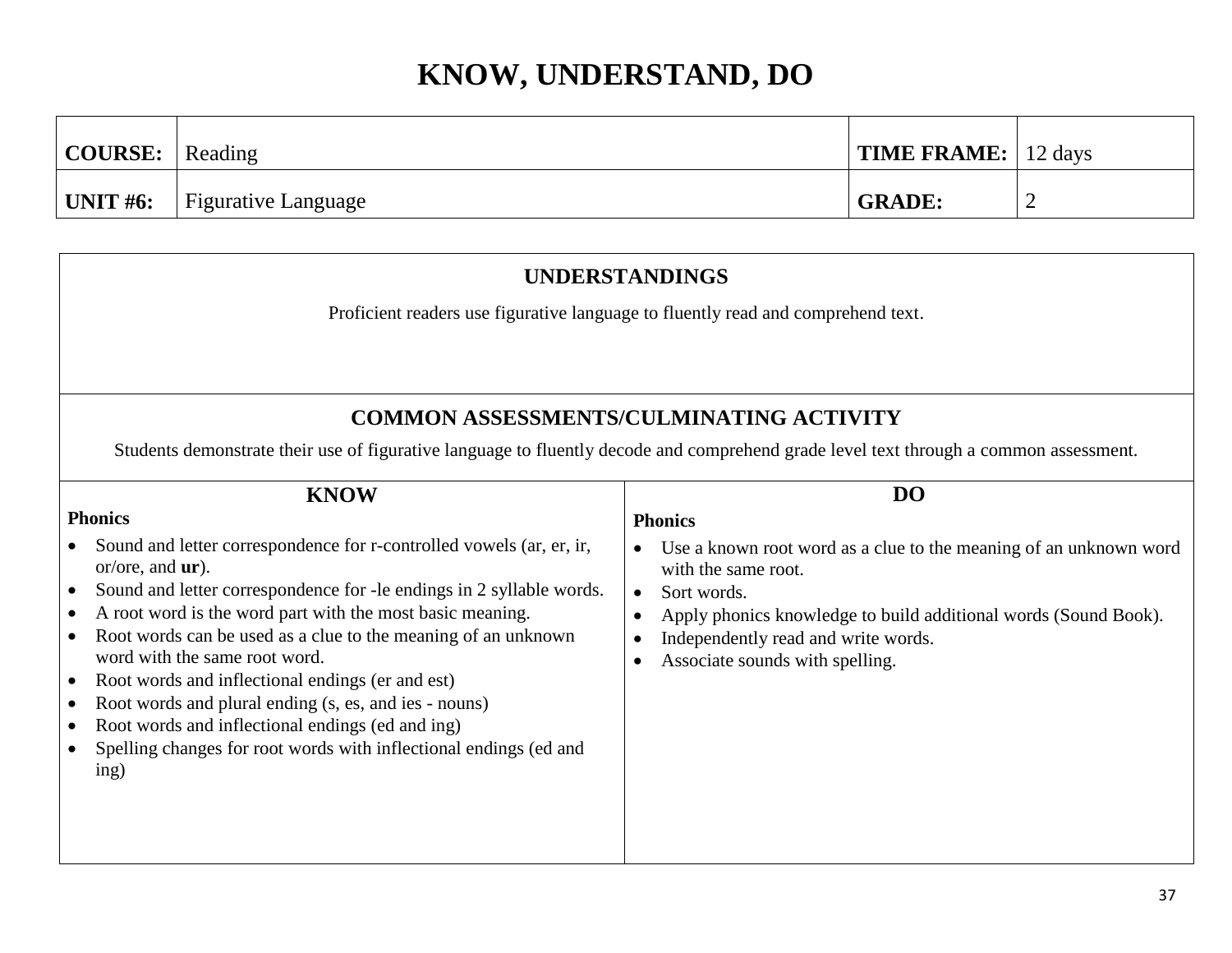#### **Comprehension**

*\*Graphic organizers appropriate to skill.*

- Rhyme is a recurring final sound at the ends of lines in poems and fiction text.
- Rhythm is the pattern or beat of a poem.
- Alliteration is the repetition of the initial sound in a word.
- Poems have repeated lines to emphasize meaning.
- Topic, author's purpose, organization, rhyme, and rhythm can be used when comparing and contrasting poetry, fiction, and/or nonfiction text,
- An open-ended response consists of 3 parts (POQ, text evidence, and conclusion) in response to text.

#### **Comprehension**

*\*Use graphic organizers appropriate to skill.*

- Identify rhythm and rhyme in a piece of text.
- Identify alliteration in a piece of text.
- Explain how repeated lines aid in the comprehension of a text.
- Explain how figurative language supplies meaning in a poem or song.
- Compare and contrast poetry, fiction and/or nonfiction texts through writing (topic, author's purpose, organization, rhyme, and rhythm).
- Respond to an open-ended question using POQ (Part Of the Question), evidence from the text and a conclusion.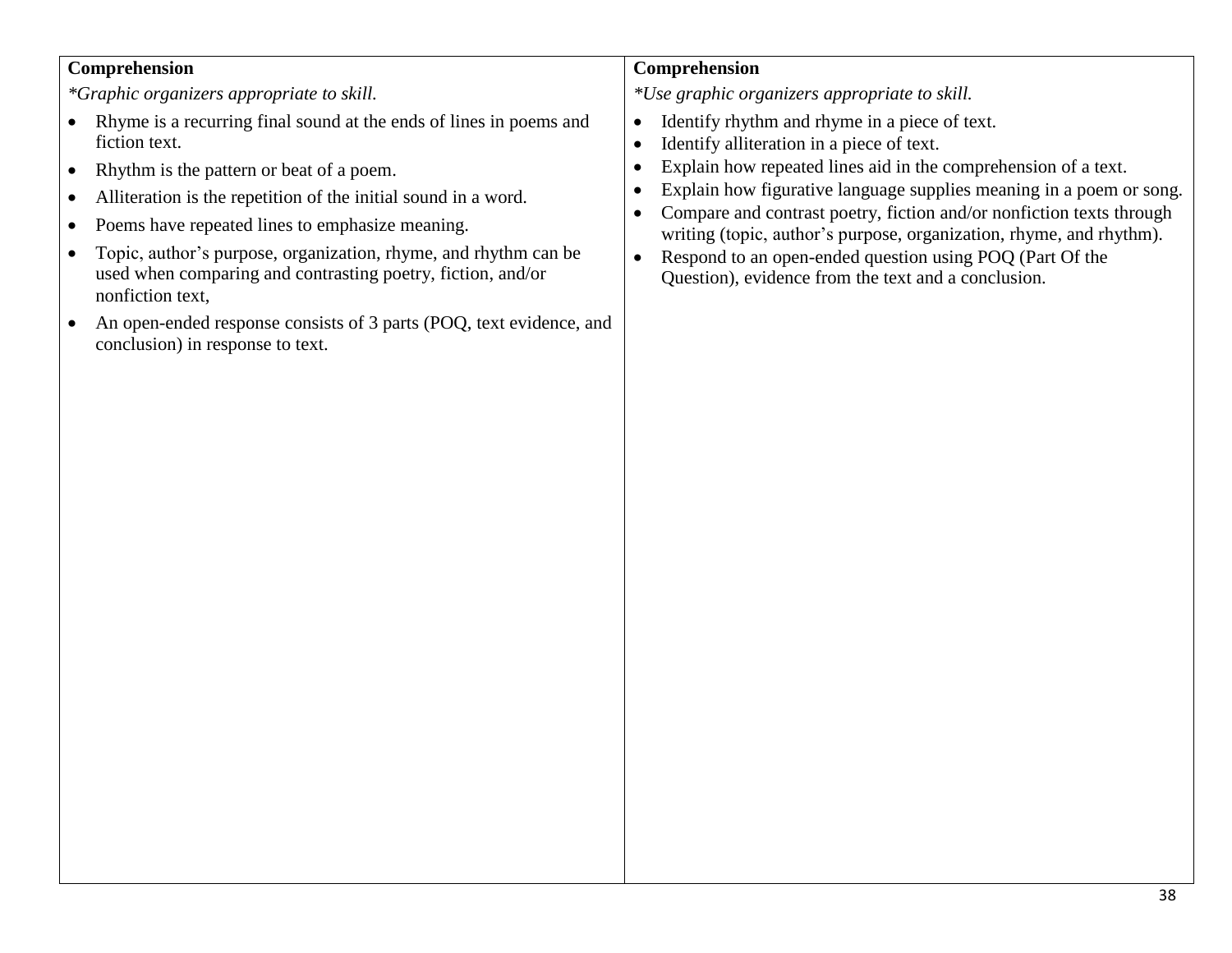| COURSE:         | Writing | <b>TIME FRAME:</b> 12 days |   |
|-----------------|---------|----------------------------|---|
| <b>UNIT #6:</b> | Poetry  | <b>GRADE:</b>              | ∼ |

| <b>STANDARDS:</b> |                                                                                                                                                                                                                                                                                                                                                                                   |
|-------------------|-----------------------------------------------------------------------------------------------------------------------------------------------------------------------------------------------------------------------------------------------------------------------------------------------------------------------------------------------------------------------------------|
|                   | <b>Type of Standard: Common Core Standards</b>                                                                                                                                                                                                                                                                                                                                    |
|                   | Demonstrate command of the conventions of standard English capitalization, punctuation, and spelling when writing.<br>a. Capitalize holidays, product names, and geographic names.<br>b. Use commas in greetings and closings of letters.                                                                                                                                         |
| L.2.2             | Use an apostrophe to form contractions and frequently occurring possessives.<br>Generalize learned spelling patterns when writing words (e.g., cage- badge; boy- boil).<br>d.                                                                                                                                                                                                     |
| L.2.5             | Demonstrate understanding of word relationships and nuances in word meanings.<br>a. Identify real-life connections between words and their use (e.g., describe foods that are spicy or juicy).<br>Distinguish shades of meaning among closely related verbs (e.g., toss, throw, hurl) and closely related adjectives (e.g.,<br>$\mathbf{b}$ .<br>thin, slender, skinny, scrawny). |
| W.2.5             | With guidance and support from adults and peers, focus on a topic and strengthen writing as needed by revising and editing.                                                                                                                                                                                                                                                       |
| W.2.6             | With guidance and support from adults, use a variety of digital tools to produce and publish writing, including in<br>collaboration with peers.                                                                                                                                                                                                                                   |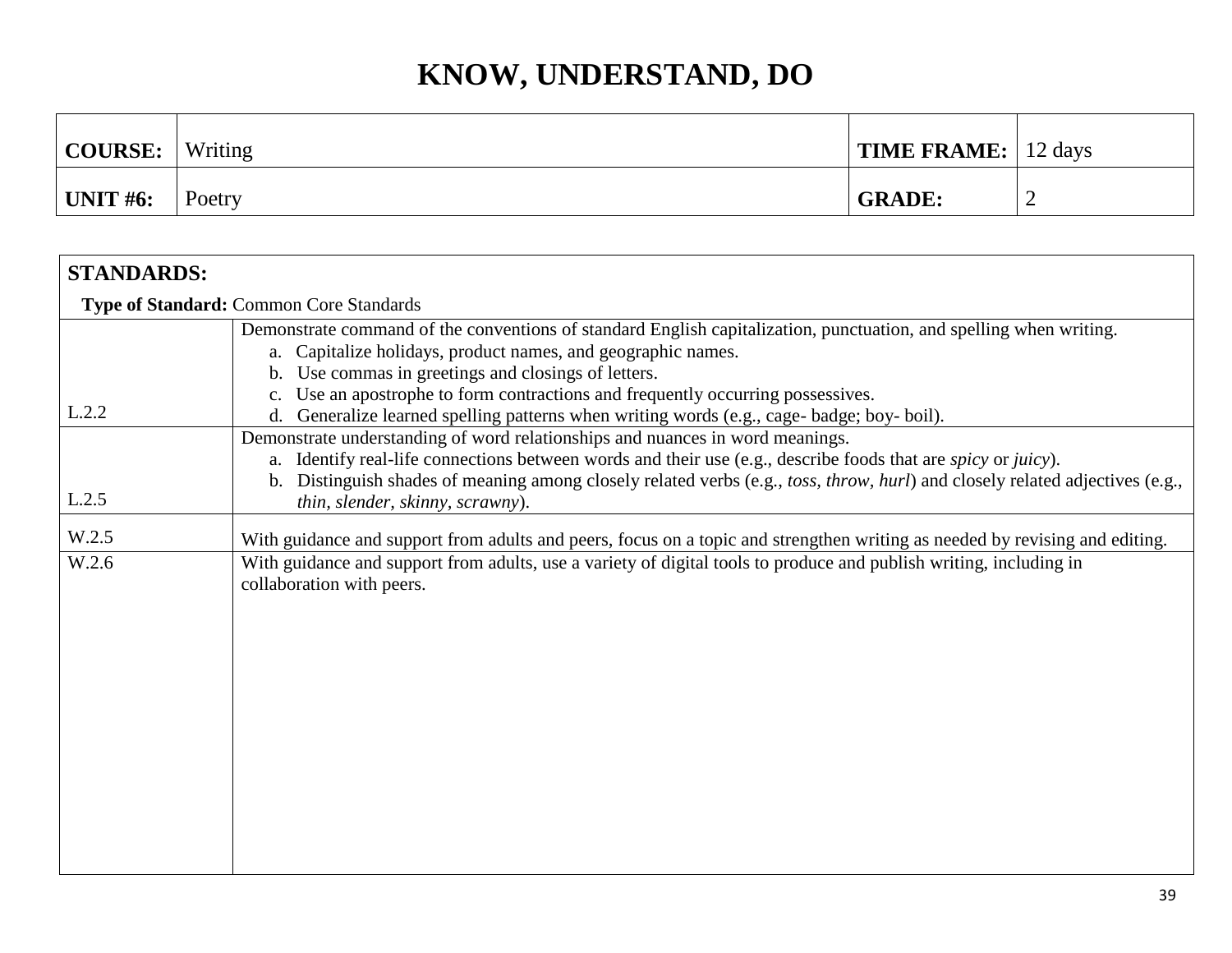| COURSE:          | Writing | <b>TIME FRAME:</b> $\vert$ 12 days |  |
|------------------|---------|------------------------------------|--|
| $\vert$ UNIT #6: | Poetry  | <b>GRADE:</b>                      |  |

#### **UNDERSTANDINGS**

Proficient writers write poetry.

#### **COMMON ASSESSMENTS/CULMINATING ACTIVITY**

Students demonstrate their knowledge of figurative language and poetry by writing several different forms of poetry.

| <b>KNOW</b>                                                                                                                                                                                                                                                               | DO                                                                                                                                                                                                                                                                                                                                                                                                          |
|---------------------------------------------------------------------------------------------------------------------------------------------------------------------------------------------------------------------------------------------------------------------------|-------------------------------------------------------------------------------------------------------------------------------------------------------------------------------------------------------------------------------------------------------------------------------------------------------------------------------------------------------------------------------------------------------------|
| <b>Handwriting</b>                                                                                                                                                                                                                                                        | <b>Handwriting</b>                                                                                                                                                                                                                                                                                                                                                                                          |
| The formation of all uppercase and lowercase letters.                                                                                                                                                                                                                     | Demonstrate correct formation of all uppercase and lowercase letters.<br>Complete Handwriting Without Tears pgs. 67-71.                                                                                                                                                                                                                                                                                     |
| <b>Grammar</b>                                                                                                                                                                                                                                                            | <b>Grammar</b>                                                                                                                                                                                                                                                                                                                                                                                              |
| Conventions of standard English grammar and usage when writing or<br>speaking (G.U.M. Unit 5 Lessons 49-51, 54, 57).                                                                                                                                                      | Write and speak using the conventions of standard English grammar.<br>$\bullet$<br>Use conventions of standard English capitalization,<br>$\circ$                                                                                                                                                                                                                                                           |
| A sentence is a group of words that tells a complete<br>$\circ$<br>thought. It begins with a capital uppercase letter. It ends<br>with a punctuation mark.<br>All important words like geographic names, holidays, and<br>$\circ$<br>product names should be capitalized. | punctuation, and spelling when writing.<br>Use capitalization appropriately for a person's first and<br>$\circ$<br>last name, each important word in geographic names,<br>including streets, towns, countries, parks, rivers, oceans,<br>mountains, and lakes, and each important word in the<br>names of holidays and product names.<br>Use a comma after the greeting and closing in a letter.<br>$\circ$ |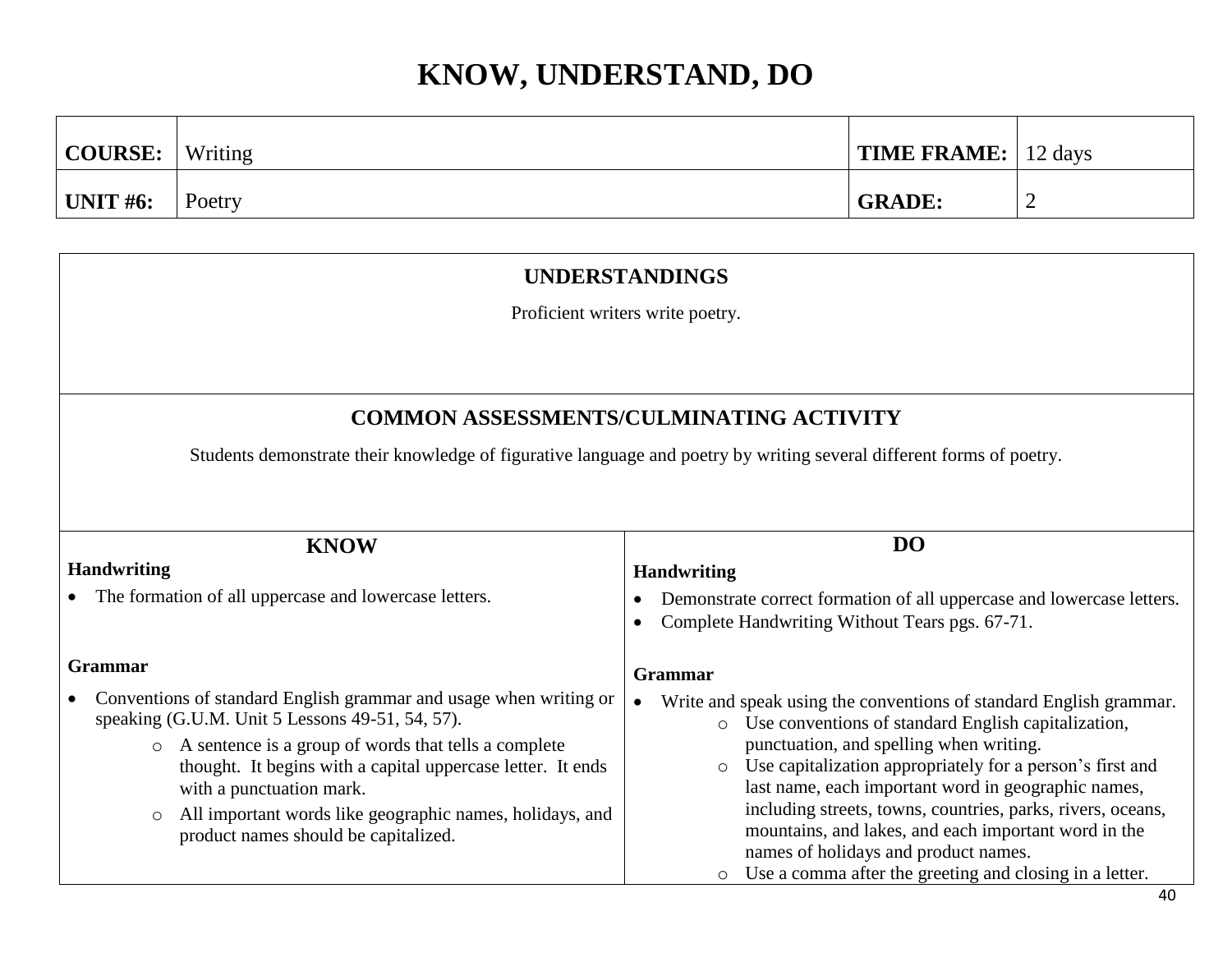- o A comma is used at the end of the heading and closing in a letter.
- o An apostrophe takes the place of one or more letters in a contraction or forms a possessive.
- o Singular nouns add an apostrophe and an *–s* to form the possessive and plural nouns ending in *–s* add an apostrophe.

#### **Writing**

- Spelling patterns can be generalized when writing words.
- Poetry is a written expression of words arranged in patterns of sounds, sights, and feelings to show meaning.
- Words have a connection with their use (e.g., foods that are spicy or juicy).
- Closely related verbs and adjectives have shades of meaning (e.g., toss, throw, hurl).
- Digital tools can be used to produce and publish writing.
- o Use an apostrophe in place of the one or more letters that were taken out to form a contraction.
- o Add an apostrophe and an *–s* to a singular noun to form the possessive.
- o Add and apostrophe to a plural noun ending in *–s* to show possession.

#### **Writing**

- Generalize spelling patterns when writing words.
- Write poetry with rhythm and rhyme.
- Write a variety of poems, such as acrostic, haiku, diamante, etc.
- Distinguish shades of meaning with verbs and adjectives.
- Identify connections between words and their use.
- With guidance and support from adults and peers, focus on a topic and strengthen writing as needed by revising and editing.
- With the guidance and support from adults, use a variety of digital tools to produce and publish writing, including in collaboration with peers.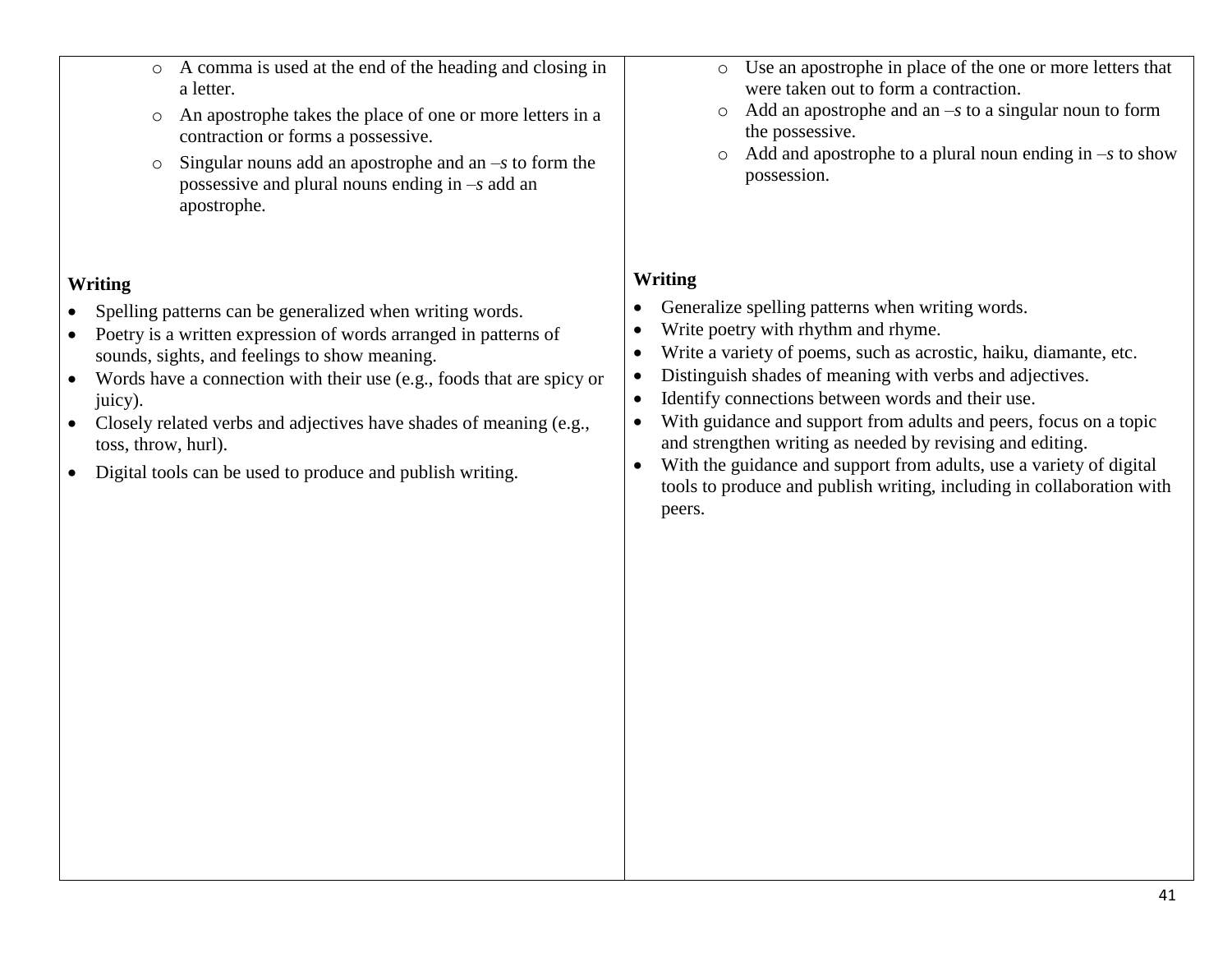| $\vert$ COURSE: $\vert$ | Reading  | <b>TIME FRAME:</b> 12 days |                          |
|-------------------------|----------|----------------------------|--------------------------|
| UNIT #7:                | Research | <b>GRADE:</b>              | $\overline{\phantom{a}}$ |

| <b>STANDARDS:</b>                              |                                                                                                                                                                                                                                                                                                     |  |  |  |
|------------------------------------------------|-----------------------------------------------------------------------------------------------------------------------------------------------------------------------------------------------------------------------------------------------------------------------------------------------------|--|--|--|
| <b>Type of Standard: Common Core Standards</b> |                                                                                                                                                                                                                                                                                                     |  |  |  |
| RF.2.3                                         | Know and apply grade-level phonics and word analysis skills in decoding words.<br>d. Decode words with common prefixes and suffixes.                                                                                                                                                                |  |  |  |
| R <sub>L.2.5</sub>                             | Know and use various text features (e.g., captions, bold print, subheadings, glossaries, indexes, electronic menus, and icons)<br>to locate key facts or information in a text efficiently.                                                                                                         |  |  |  |
| RI.2.6                                         | Identify the main purpose of a text, including what the author wants to answer, explain, or describe.                                                                                                                                                                                               |  |  |  |
| L.2.4                                          | Determine or clarify the meaning of unknown and multiple-meaning words and phrases based on grade 2 reading and content,<br>choosing flexibly from an array of strategies.<br>c. Use a known root word as a clue to the meaning of an unknown word with the same root (e.g., addition, additional). |  |  |  |
| W.2.7                                          | Participate in shared research and writing projects (e.g., read a number of books on a single topic to produce a report; record<br>scientific observation).                                                                                                                                         |  |  |  |
| W.2.8                                          | Recall information from experiences or gather information from provided sources to answer a question.                                                                                                                                                                                               |  |  |  |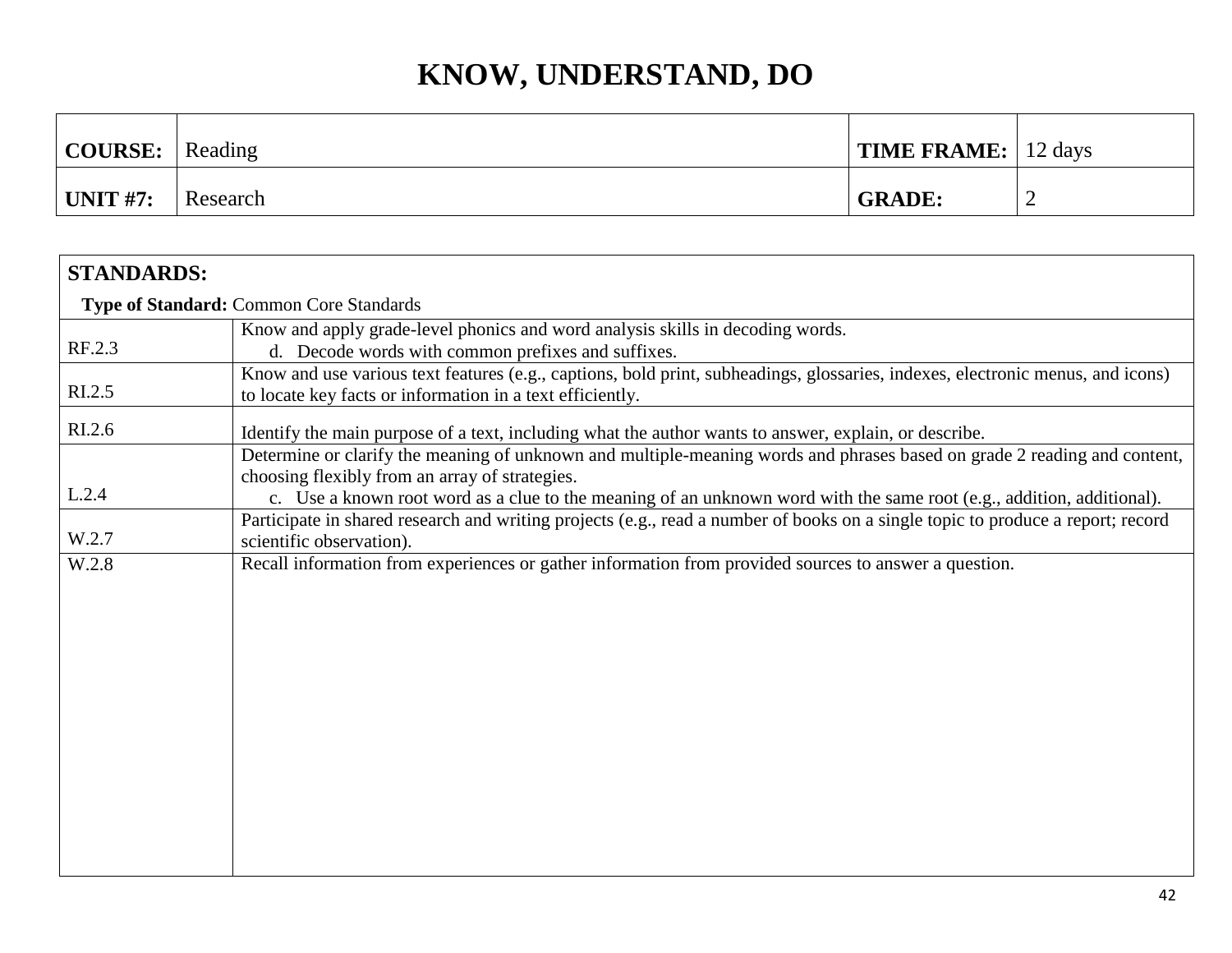| $\vert$ COURSE: $\vert$ Reading |          | <b>TIME FRAME:</b>   12 days |  |
|---------------------------------|----------|------------------------------|--|
| $\mid$ UNIT #7:                 | Research | <b>GRADE:</b>                |  |

| <b>UNDERSTANDINGS</b>                                                       |                                                                                                                                                                                                                                                      |  |  |  |
|-----------------------------------------------------------------------------|------------------------------------------------------------------------------------------------------------------------------------------------------------------------------------------------------------------------------------------------------|--|--|--|
| . Proficient readers understand that research is an inquiry-based process   |                                                                                                                                                                                                                                                      |  |  |  |
| <b>COMMON ASSESSMENTS/CULMINATING ACTIVITY</b>                              |                                                                                                                                                                                                                                                      |  |  |  |
|                                                                             | Students will demonstrate their understanding of the research process by researching a topic and communicating their findings.                                                                                                                       |  |  |  |
| <b>KNOW</b>                                                                 | <b>DO</b>                                                                                                                                                                                                                                            |  |  |  |
| <b>Phonics</b>                                                              | <b>Phonics</b>                                                                                                                                                                                                                                       |  |  |  |
| Root words and plural endings for nouns (s, es, and ies).                   | Use a known root word as a clue to the meaning of an unknown word<br>with the same root.<br>Sort words.<br>Apply phonics knowledge to build additional words (Sound Book).<br>Independently read and write words.<br>Associate sounds with spelling. |  |  |  |
| <b>Handwriting</b><br>The formation of all uppercase and lowercase letters. | <b>Handwriting</b><br>Demonstrate correct formation of all uppercase and lowercase letters.<br>Complete Handwriting Without Tears pgs. 72-73.                                                                                                        |  |  |  |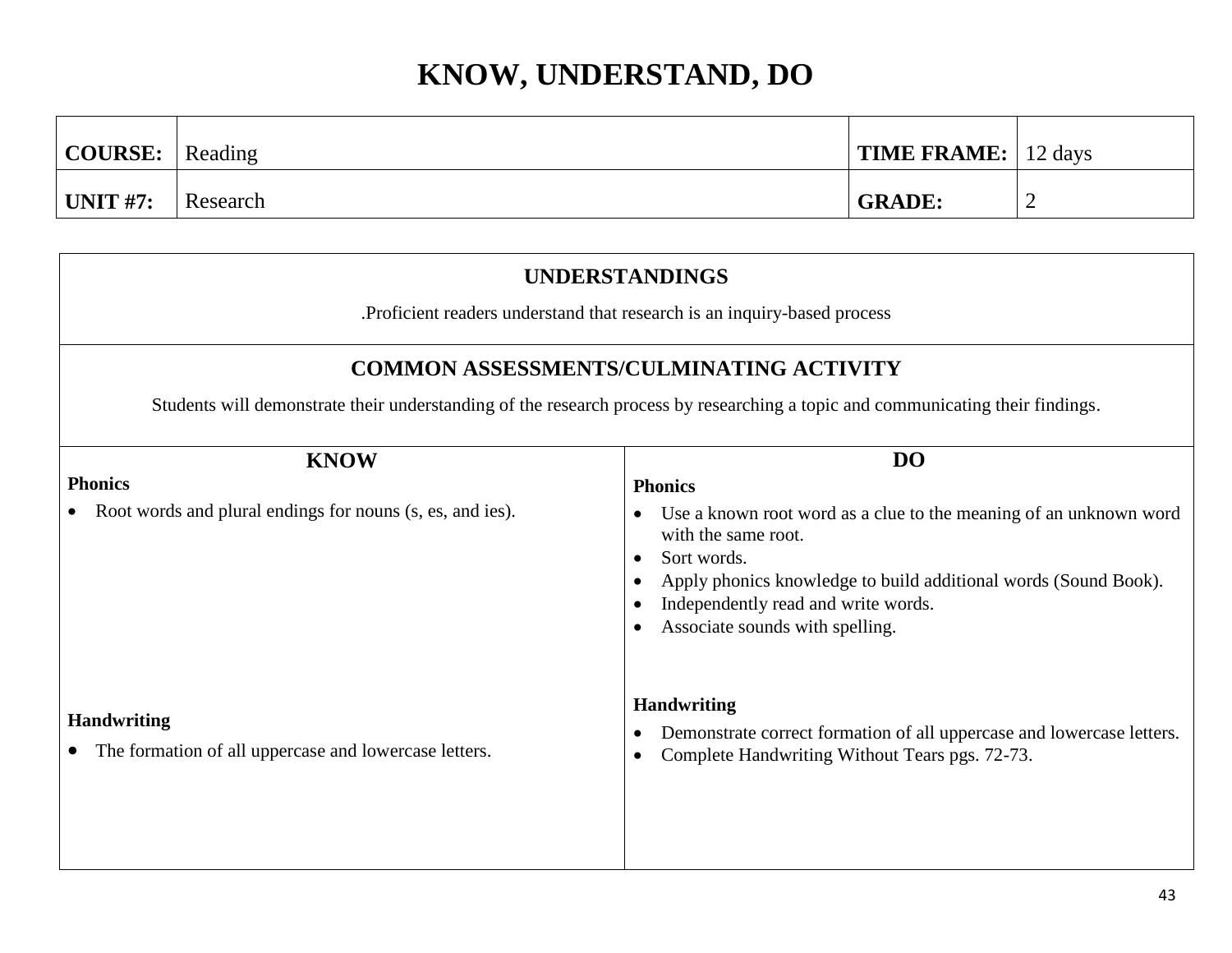#### **Comprehension**

- Research is a method to gather answers to specific questions.
- Steps to completing the research process:
	- o Ask questions
	- o Identify sources
	- o Collect information
	- o Organize information
	- o Present information
	- o Cite sources

#### **Comprehension**

- Follow the steps for researching to conduct research on a self-selected or assigned topic
- Produce an expository piece that presents the results of research findings.
- Complete a bibliography template to cite sources.